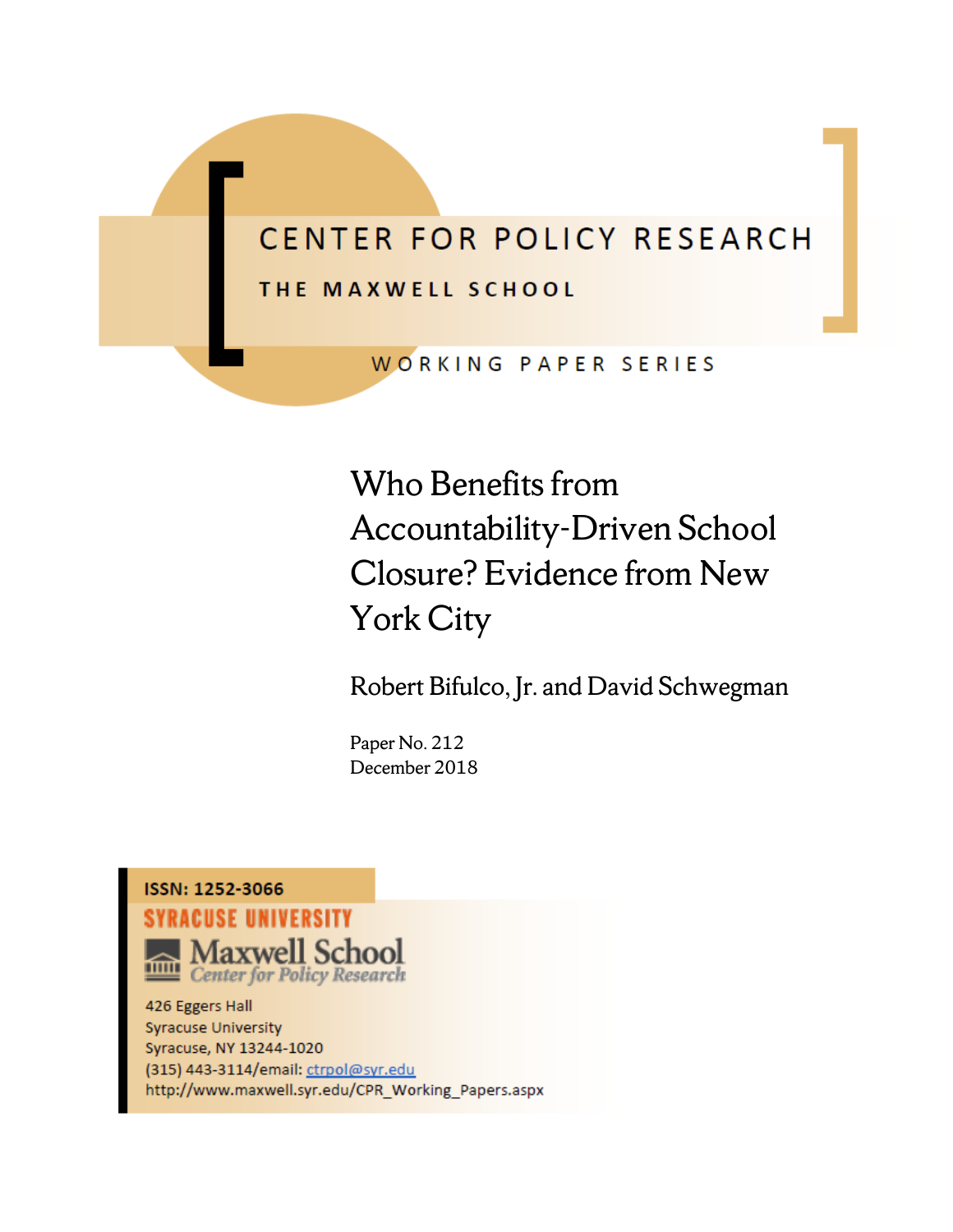## **CENTER FOR POLICY RESEARCH – Fall 2018**

## **Leonard M. Lopoo, Director Professor of Public Administration and International Affairs (PAIA)**

#### **Associate Directors**

Margaret Austin Associate Director, Budget and Administration

John Yinger Trustee Professor of ECON and PAIA Associate Director, Metropolitan Studies

#### **SENIOR RESEARCH ASSOCIATES**

Badi Baltagi, ECON Robert Bifulco, PAIA Leonard Burman, PAIA Carmen Carrión-Flores, ECON Alfonso Flores-Lagunes**,** ECON Sarah Hamersma, PAIA Madonna Harrington Meyer, SOC Colleen Heflin, PAIA William Horrace, ECON Yilin Hou, PAIA

Hugo Jales, ECON Jeffrey Kubik, ECON Yoonseok Lee, ECON Amy Lutz, SOC Yingyi Ma, SOC Katherine Michelmore, PAIA Jerry Miner, ECON Shannon Monnat, SOC Jan Ondrich, ECON David Popp, PAIA

Stuart Rosenthal, ECON Michah Rothbart, PAIA Alexander Rothenberg, ECON Rebecca Schewe, SOC Amy Ellen Schwartz, PAIA/ECON Saba Siddiki, PAIA Perry Singleton, ECON Yulong Wang, ECON Michael Wasylenko, ECON Peter Wilcoxen, PAIA

#### **GRADUATE ASSOCIATES**

Rhea Acuna, PAIA Jun Cai, ECON Ziqiao Chen, PAIA Yoon Jung Choi, PAIA Stephanie Coffey, ECON Jordana Gilman, Lerner Emily Gutierrez, PAIA Jeehee Han, PAIA Daniel Hiller, PAIA Yusun Kim, PAIA

Hyoung Kwon, PAIA Judith Liu, ECON Rob Loomis, PAIA Maeve Maloney, ECON Qasim Mehdi, PAIA Angie Mejia, Lerner Katie Mott, Lerner Christina Parsons, PAIA Jonathan Presler, ECON Krushna Ranaware, SOC Christopher Rick, PAIA David Schwegman, PAIA Iuliia Shybalkina, PAIA Stephanie Spera, Lerner Mackenzie Theobald, PAIA Saied Toossi, PAIA Huong Tran, ECON Joaquin Urrego, ECON Sean Withington, Lerner Yi Yang, ECON

#### **STAFF**

Joanna Bailey, Research Associate Joseph Boskovski, Maxwell X Lab Katrina Fiacchi, Administrative Specialist Emily Minnoe, Administrative Assistant

Kathleen Nasto, Administrative Assistant Candi Patterson, Computer Consultant Laura Walsh, Administrative Assistant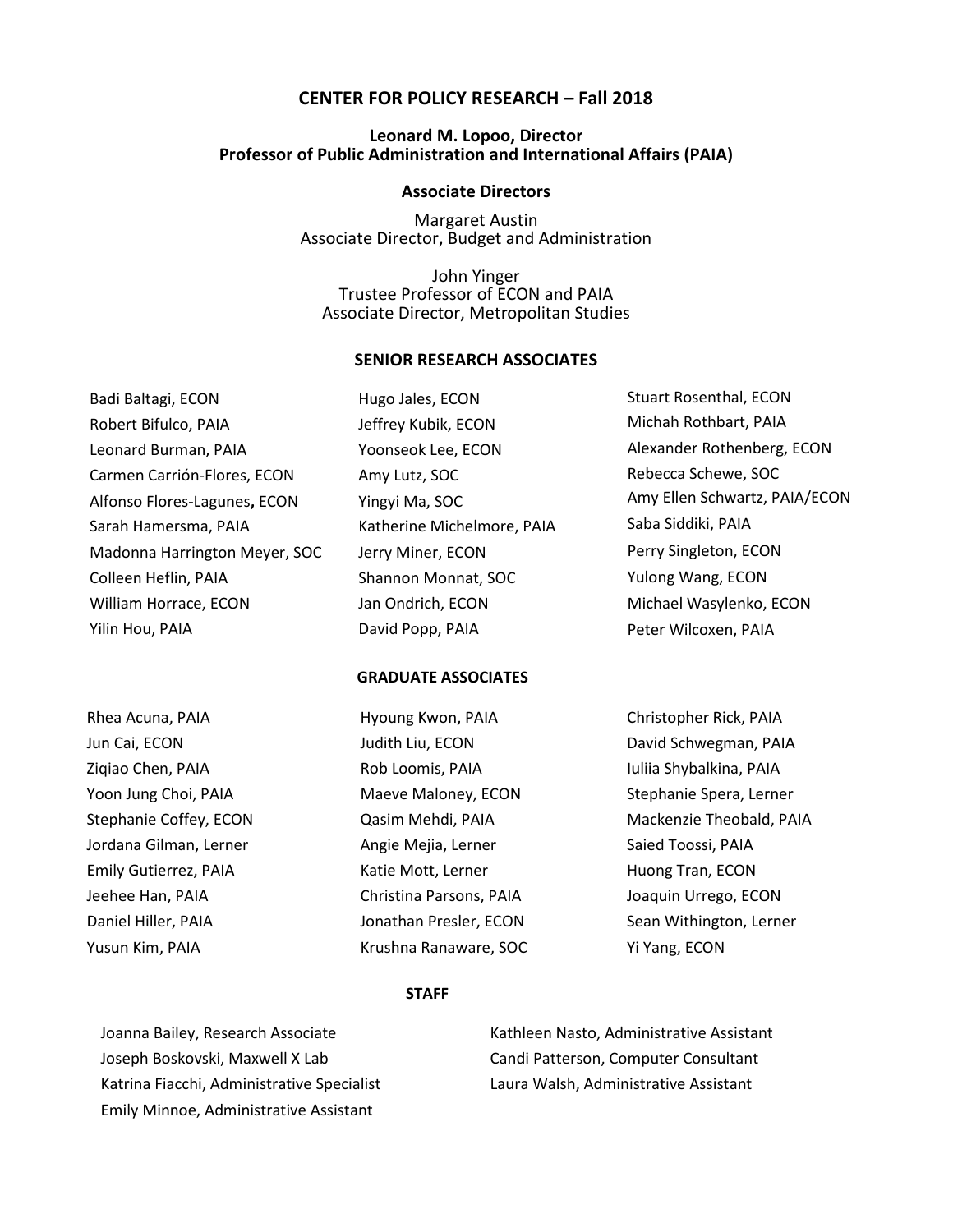#### **Abstract**

We estimate the effects of accountability-driven school closure in New York City on students who attended middle schools that were closed at the time of closure and students who would have likely attended a closed middle school had it remained open. We find that studentswho would have entered the closed school, had it not closed, attended schools that perform better on standardized exams and have higher value-added measures than did the closed schools. While we find that closure did not have any measurable effect on the average student in this group, we do find that high-performing students in this group attended higher-performing schools and experienced economically-meaningful and statistically-significant improvements in their sixth, seventh, and eighth-grade math test scores. We find that these benefits persisted for several cohorts after closure. We also find that closure adversely affected students, low-performing students in particular, who were attending schools that closed. For policymakers, our results highlight a key tradeoff of closing a low-performing school: future cohorts of relatively high-performing students may benefit from closure while low-performing students in schools designated for closure are adversely affected.

**JEL Codes:** I20, I21, I28

**Keywords:** School Closure, School Accountability, Urban School Reform

**Authors:** Robert Bifulco, Jr. and David Schwegman, Center for Policy Research, Department of Public Administration and International Affairs, Maxwell School of Citizenship and Public Affairs, Syracuse University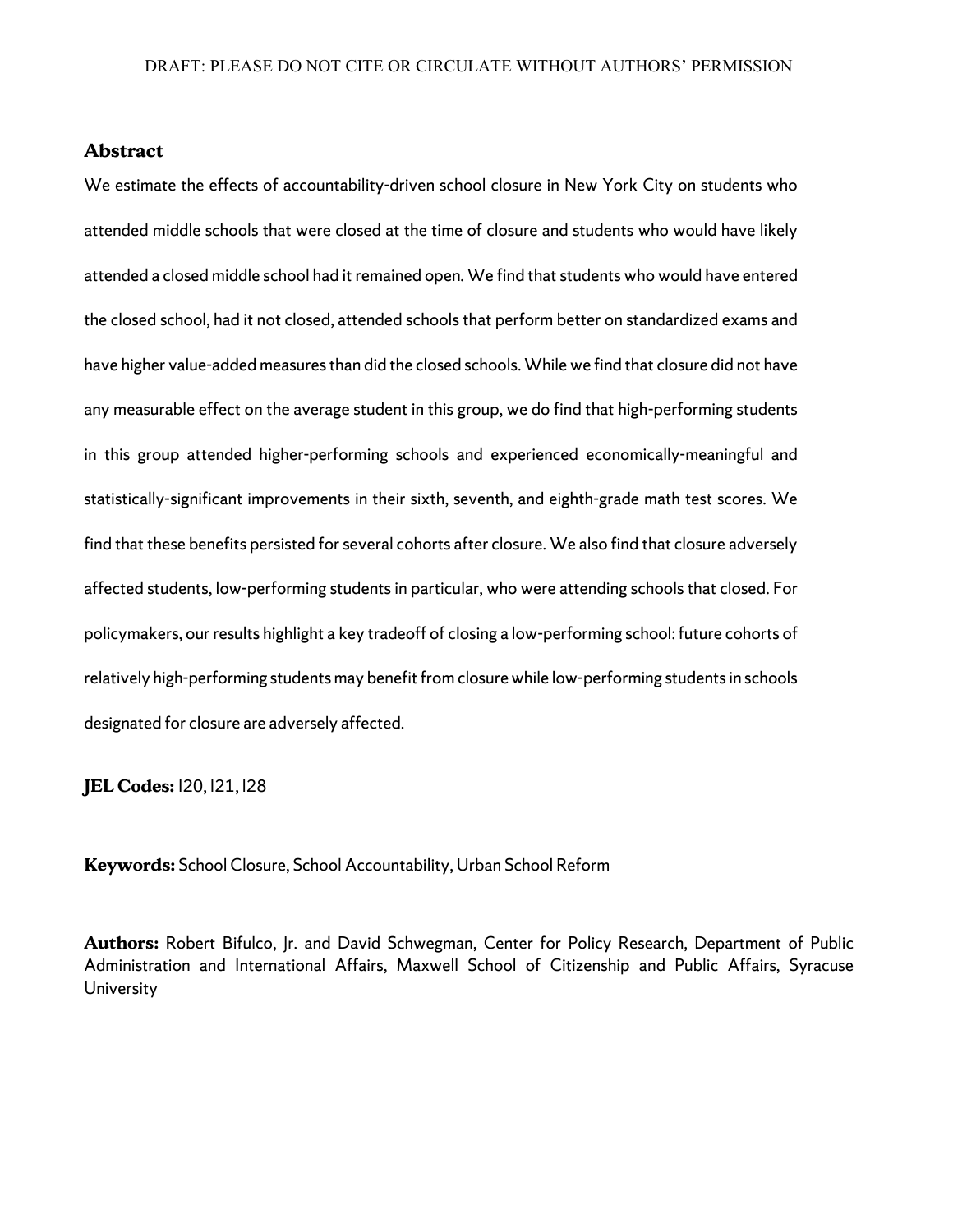## **I. Introduction**

Closing a school is an increasingly common response to low student performance. No Child Left Behind (NCLB) and the Race to the Top initiative included closure as a possible accountability option that districts could impose on schools that fail to make adequate yearly progress (Kemple 2015, Capps et al*.* 2005). In recent years, cities throughout the United States, including Chicago, Denver, Pittsburg, Hartford, among others, have closed schools due to a combination of declining enrollment and accountability reasons(Engberg et al. 2011, Steiner 2009). Proponents argue that policies that close the lowest-performing schools make it likely that students who would have attended these schools will attend higher-quality schools and thus have a greater chance at academic success. Opponents argue that school closures can be academically and socially disruptive, destabilize peer networks, increase time spent traveling to school, and expose students to violence if they are forced to travel into different neighborhoods (de la Torre and Gwynne 2009).

The empirical evidence on school closure is mixed. Some scholars find that school closure can be disruptive and negatively affect a student's academic career, while others find small positive or, more commonly, null effects of closure on student performance (CREDO 2017, Kemple 2015, Brummet 2014, de la Torre et al. 2015, Engberg et al. 2011, de la Torre and Gwynne 2009).While insightful, this literature suffers from two limitations. First, most of these studies intermingle school closures caused by low or declining enrollment and school closures solely due to accountability reasons (exceptions, see Kemple 2015, Carlson and Lavertu 2016). Districtswith declining enrollments often close a large proportion of schools at once, which can be disruptive for students who attend the closed schools and students in schools that remain open and receive a large influx of students. In these situations, it is challenging to disentangle the potentially beneficial effects of closing underperforming schools from the disruptive effects of reorganizing the district into a smaller number ofschools. Second, most studies examine the effects of closure on students attending a school when it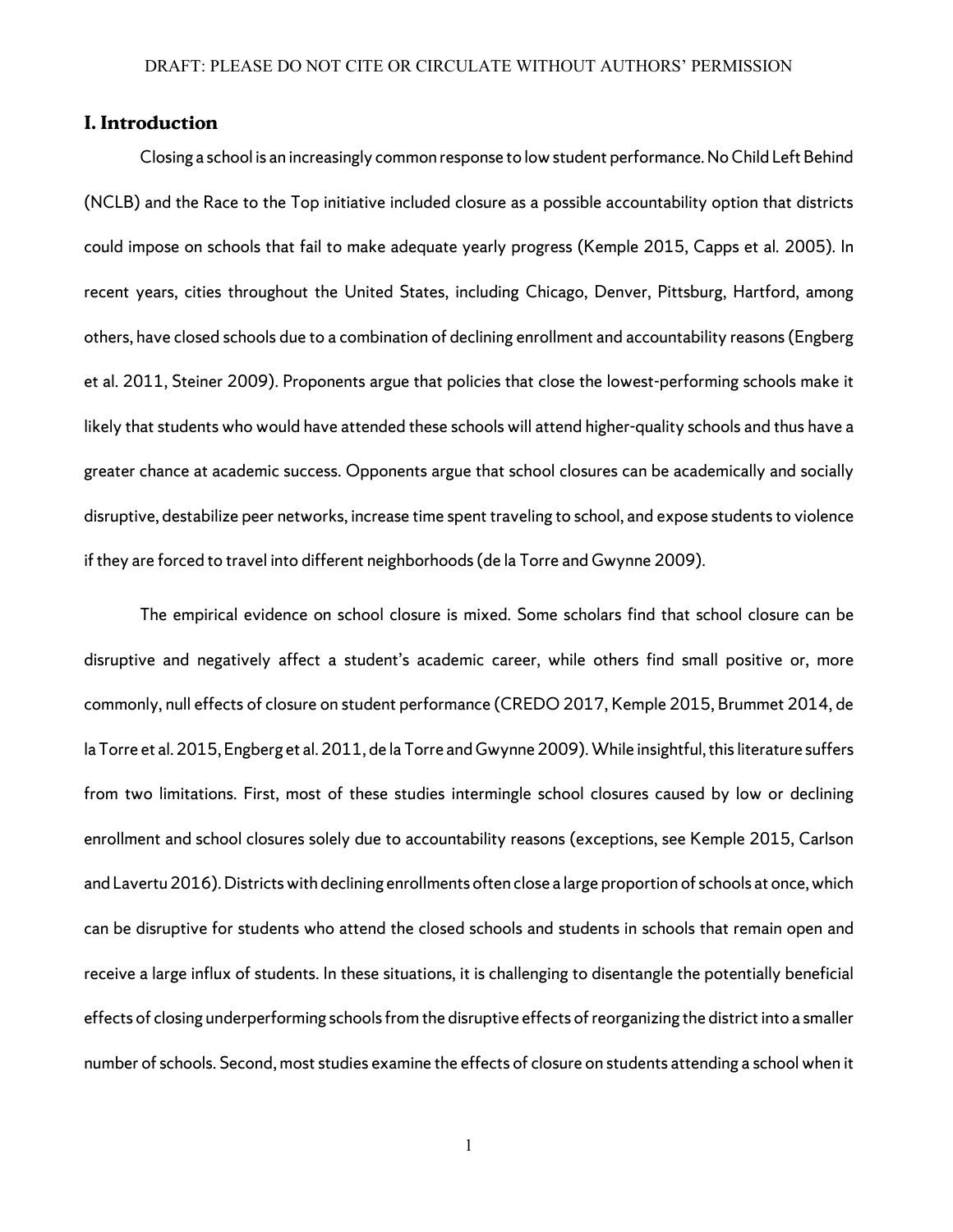was closed.While this is a critical group to study to inform school closure implementation, it is also a group that may be particularly likely to experience negative disruption effects because of a school closure.Another group that may benefit from the closure of a low-performing school without suffering excessive disruption effects are younger cohorts of students who would have attended the closed school later had it not closed. Without considering the effect of closure on both groups of students, studies of school closure fail to capture the full effects of closure on academic outcomes.<sup>[1](#page-4-0)</sup>

Our study addresses these limitations by examining accountability-driven middle school closure in New York City on both groups of students. In New York City, school closure is implemented using a phaseout process. Under this process, schools slated for closure stop enrolling new students and eliminate the entry grade in the school. Students who are attending the school at that time are given the option of remaining at the school until the school's terminal grade or transferring to another school in the district. We estimate the effects of closure on students attending schools at the time of closure (whom we call students in the phaseout cohorts) and students who would have entered the school after closure had it not closed (whom we call students in the closure cohorts).

To estimate the effects of school closure on students who would have likely attended a closed school had it remained open, we use pre-closure information on individual students and school feeder patterns to identify cohorts of students who would have likely attended a closed school. Next, we estimate the effects of closure using a difference-in-differences strategy that compares cohorts of students affected by closure to earlier cohorts in the same school controlling for changes across contemporaneous cohorts in schools that have not yet closed.

l

<span id="page-4-0"></span> $1$  School closure can also affect students in schools that receive displaced students due to closure (Brummet 2014; Engberg et al. 2012). While we do not believe our context is the best one to study these effects, we do examine this question in Section VII below.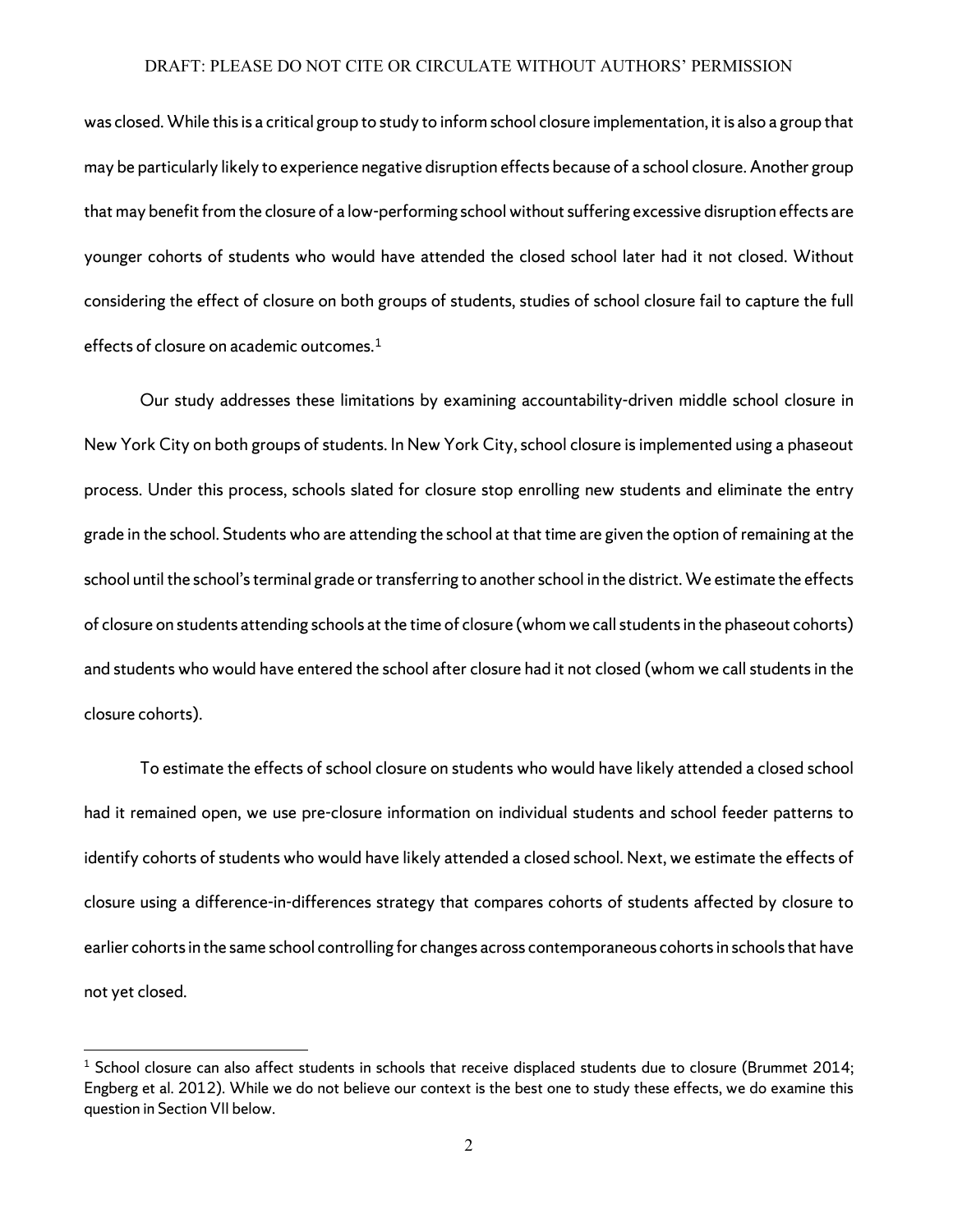We find that closure caused students who would have entered the closed school (i.e. students in the closure cohorts) to travel farther to attend schools that have fewer students from their school in the previous grade and that have higher average levels of student performance than they would have had the school not closed. On average, closure is not significantly associated with improved academic performance among students in the closure cohorts. However, we do find that the effects of closure on distance traveled to school, percent of students from the student's previous school, and average school achievement are larger for higherachieving students in the closure cohort than lower-achieving students in that group, and that closure has positive effects on the achievement of relatively high-performing students in the closure cohorts. We also find these positive effects for high-performing students in each of the first three cohorts who would have entered the school in years following closure. For each cohort, we find these positive effects first emerge in sixth grade and persist until at least eighth grade.

We also find that students already in the closed school when it is designated for closure (i.e. students in the phaseout cohorts) transfer out of their sixth-grade middle school at higher rates than students in schools that have not yet initiated closure and that, on average, the schools these students attend are similar to the closed schools on a range of observable characteristics. By eighth grade, students in the phaseout cohorts have measurably lower performance and higher absentee rates, on average, than they would have in the absence of school closure. We find these negative effects are largely borne by lower-performing students in the phaseout cohorts (those in the lowest three quintiles of pre-closure performance).We also find that the displacement of phaseout and closure students to other schools (i.e. spillover into receiving schools) had no effect on students in the schools that phaseout and closure students attended following closure.

These results indicate that, in an urban environment with a high density of educational optionsthat are higher performing than the closed school, school closures can benefit some of the students who would have

3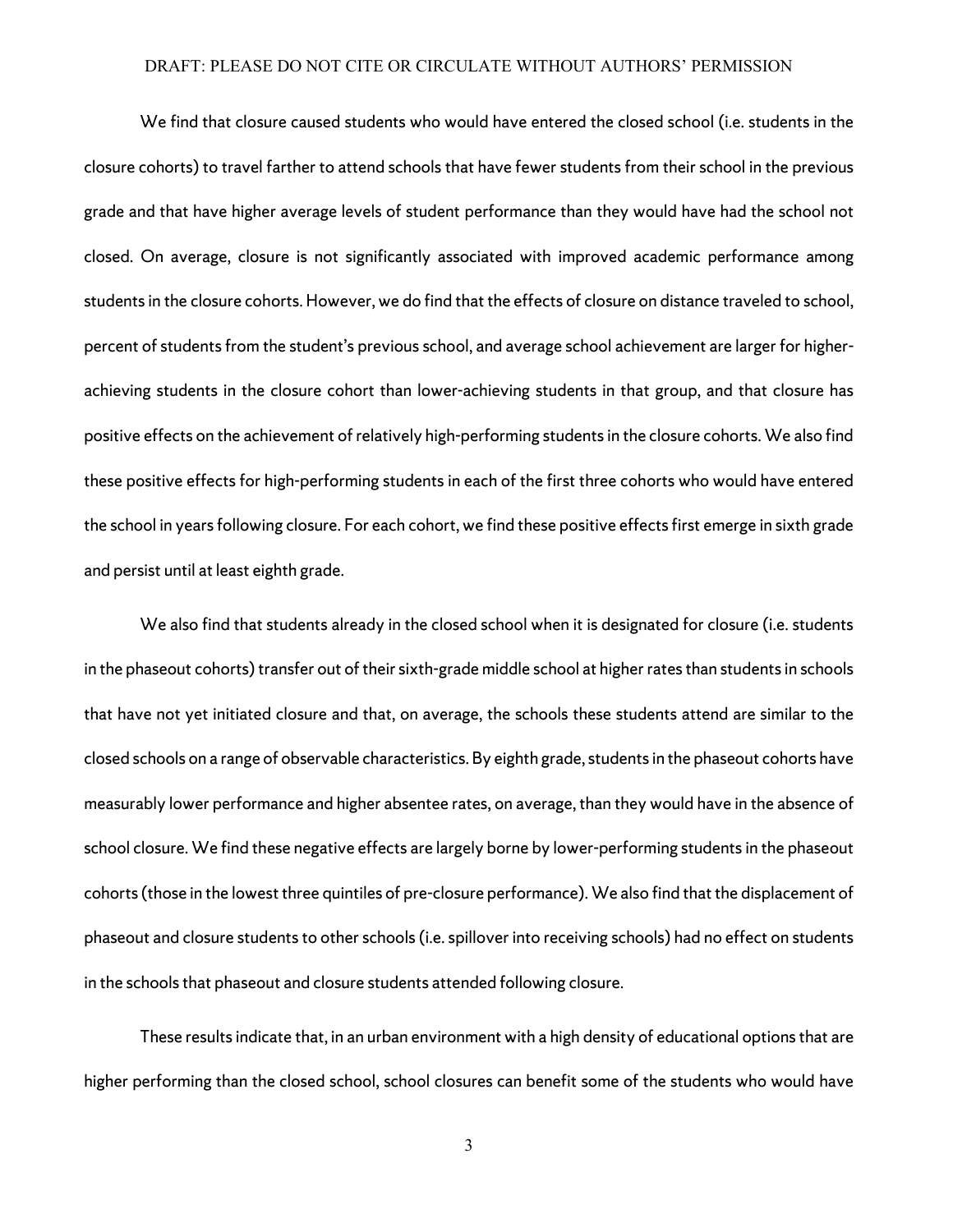attended the closed school. We present evidence that, in New York City, relatively-higher-achieving students may have had easier access to relatively higher-quality school options. These higher-achieving students also tended to be the students who benefited from closure decisions. However, when a phaseout process that provides students currently attending a school designated for closure the option of either remaining in that school or transferring elsewhere, gains for students in future cohorts might come at the expense of students, particularly low-performing students, who are attending schools at the time of closure.

These results have two key policy implications. First, our results suggest that providing students who would otherwise attend a closed school alternative schooling options that are higher quality than the closed school may be key to realizing achievement gains. A failure to provide more high-quality options for lowperforming students who would have attended closed school might be a reason New York City's school closures did not achieve broader performance gains. Second, by identifying the specific groups that benefit from and who are harmed by an accountability-driven school closure policy, our analyses highlight an important potential trade-off posed by school closure decisions.Of particular concern in New York City is that while highachieving students in future cohorts tended to benefit from closure, lower-performing students who had already started in closed schools tended to be made worse off.

The next section provides a brief description of school closure in New York City. Section III provides a simple conceptual model to understand how the disruptive effects of school closure and the quality of the school students attend following closure will likely mediate the effect of closure on student performance, as well as a review of previous empirical evidence on the effects of school closure. Sections IV and V describe our data and analytical strategy, and we present our results in section VI. In section VII, we discuss the potential negative spillovers of closure on students in the schools receiving students who otherwise would have attended a closed school. We provide tests of our identifying assumptions and provide a supplementary analysis to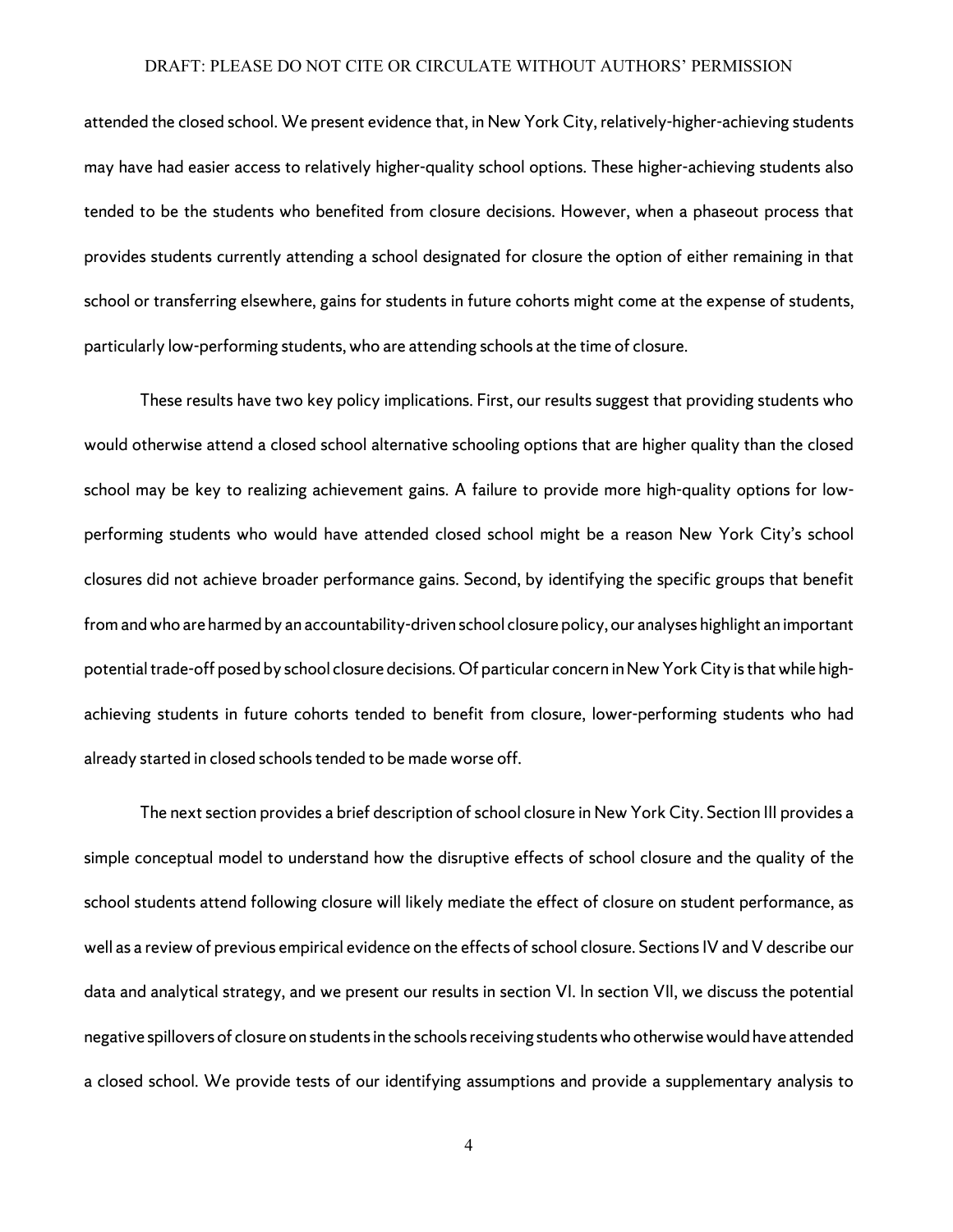examine the degree to which school environment mediates the main effect of closure in Section VIII. Section IX concludeswith a summary of our key findings and a discussion of their policy implications.

## **II. School Closure in New York City**

l

School closure implies the end of a school as an administrative entity. While related accountability actions, such as restructuring and school conversion, imply that there is some continuity in the student body and, in some cases, the staff (Kirshner, Gaertner, and Pozzoboni 2011), "school closure" means that all administrative and instructional staff transfer to other schools and students no longer enroll in the school.<sup>[2](#page-7-0)</sup> In the United States, a school district chooses to close a school for two primary reasons—declining enrollment and low performance (Steiner 2009). Many districts faced with declining enrollments use student and school performance indicatorstohelp identify which schools to close (see Engberg et al. 2011, de la Torre et al. 2015).

New York City, following the passage of No Child Left Behind, implemented a high-stakes accountability system based primarily on student academic outcomes. As part of this accountability system, the NYC Department of Education (NYC DOE) pursued the closure of schools that continually failed to meet performance standards. All schools identified for closure were first designated as persistently lower-achieving schools by the New York State Department of Education. A school is designated as persistently low achieving if a school's English Language Art and Math state test scores are in the bottom five percent of all schools in New York State, and the school fails to improve its performance on this metric over the next three years. Once a school is designated as persistently low achieving, NYC DOE would either select a school for "turnaround" or "phaseout." According to Educational Impact Statements and conversations with officials at the NYC Department of Education, schools with chronically low attendance—bottom 10 percent of the district and

<span id="page-7-0"></span><sup>&</sup>lt;sup>2</sup> In many cases, a new school or schools with different staff and feeder patterns, and perhaps a different grade configuration, are located in the vacated building, but these new schools are different administrative and educational entities than the schools they replace.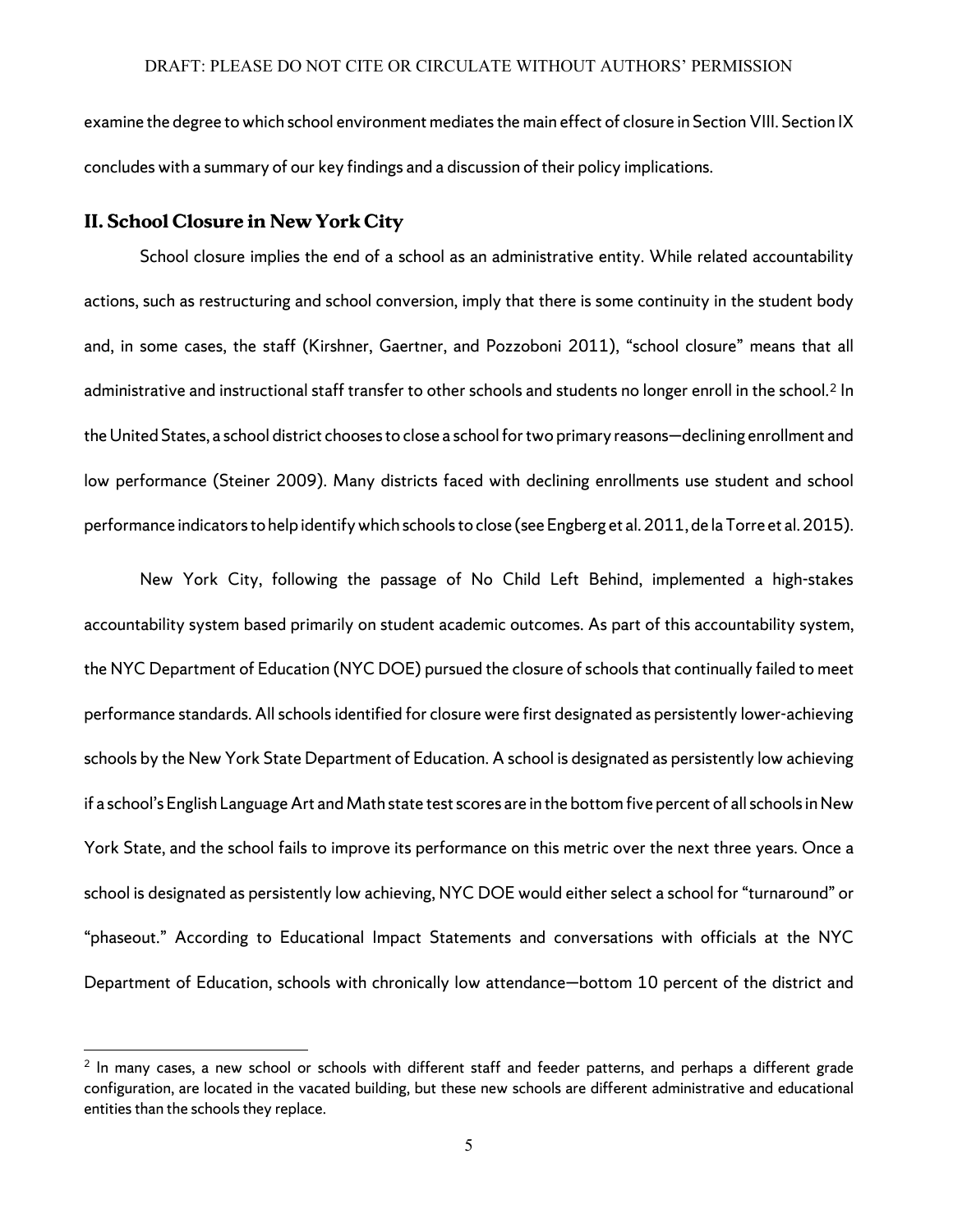schools with poor grades from their Quality Review evaluations were selected for phaseout. Quality Reviews assess the ability of a school to reform quickly in response to the needs of their students.<sup>[3](#page-8-0)</sup>

As described in Kemple (2015), the process by which affected students and communities are notified of the decision to close a school evolved between 2003-04 and 2012-13. New York City's initial closure process was opaque with little public input(Kemple 2015, Steiner 2009). In 2009, New York City codified its school closure policy in the NYCDOE Regulation of the Chancellor (A-190). Under A-190, six months before any closure decision, the Chancellor of NYC schools must publically provide an "educational impact statement" that assesses the impact of the closure on the affected students and proposes a plan to reassign these students to other schools. Students and parents in these schools are notified, and the Chancellor's Office holds a public meeting and solicits public input. Following a public hearing and a publicly-posted response to submitted comments, the Panel for Education Policy (PEP) can approve or reject the Chancellor's proposal.

NYC publicly posts the PEP's decisions and school closure documentation dating back to the 2009-10 academic year. Since 2009-10, the Chancellor has initiated the closure process between August and October in most academic years. The PEP voted on 79 ofthe 87 proposals sometime between the following January and April. Of the 79 phaseout proposals considered by the PEP between the 2009-10 and 2011-12 academic year, 65 were passed, 2 were scheduled to be considered at some later date, and 12 were withdrawn from consideration. The PEP has never formally rejected a proposal to close a school. If the PEP approves the closure

<span id="page-8-0"></span> $3$  Persistently low achieving schools with moderate to high Quality Review grades were selected for "turnaround." These schools were required to implement a teacher evaluation system and alter instructional and student support systems. Additional funds were often provided to turnaround schools to support these programs. The De Blasio Administration ended the Bloomberg Administration's School Closure when it came to office in 2013. They designated all persistently low achieving schools to be turnaround schools, which reflects the controversy around the school closure policy. However, in December 2017, it was announced that the De Blasio Administration would begin to close some of the schools that it designated for turnaround.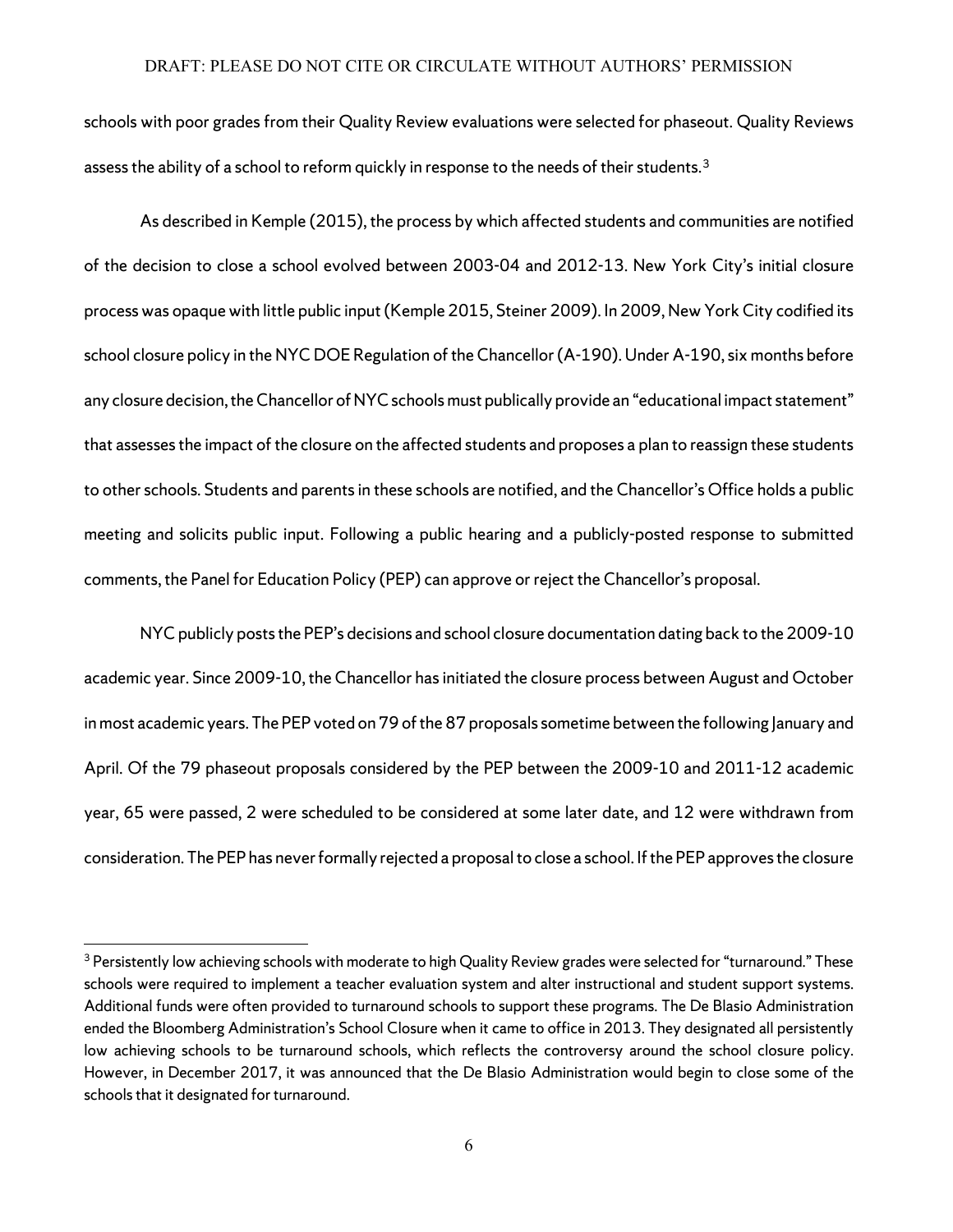proposal, phaseout begins in the academic year following approval. When a school begins phaseout, new students are no longer admitted to the school. The students already enrolled in the school when a school is designated for closure can remain there until the school's terminal grade or transfer to another school. Since the 2002-2003 academic year, 157 schools have closed in New York City, including 47 middle schools. [4](#page-9-0)

In New York City, students transitioning from elementary to middle school have a substantial degree of choice among public schools, which influences both which students would have attended closed schools and where they enroll instead. Students entering sixth grade apply to middle schools during the Middle School Admission process, which begins in November in the year prior to moving to middle school (in fifth-grade for most students). Students are eligible to attend programs in their community school district, borough-wide programs in their home borough, or citywide programs that are open to all NYC students. Students are guaranteed a place in their zoned middle school and students who were zoned for a middle school that closes are assigned to the zone of a different middle school. Whether a student is admitted to another school to which they apply is determined at the school-level, either through a selective-admission process, through a lottery, or some other admissions process.

Some schools do evaluate past academic performance and attendance records when considering which students to admit. These admission priorities likely constrain the educational options for lower-achieving students relative to higher-achieving students. In the online Appendix (see Table A1), we quantify the number of options available in the 2007-08 year for the students in the 21 community school districts in which our closures occurred.

<span id="page-9-0"></span><sup>4</sup> Figure A1 in the online Appendix provides a map that places the 47 closures in our paper in their respective community school district.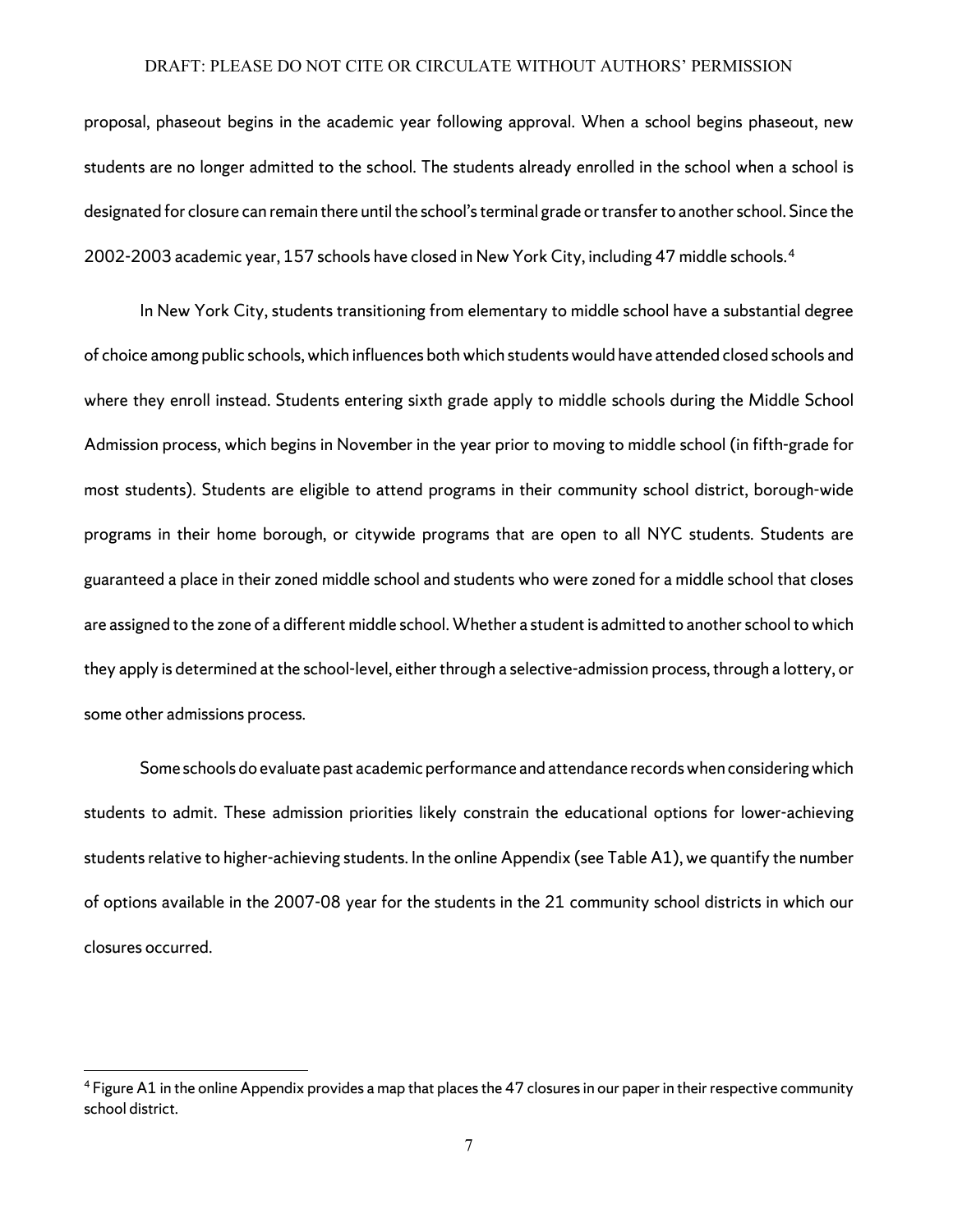We find that students had, on average, 35 options available to them. [5](#page-10-0) If we exclude schooling options that consider test scores, course grades, and/or selective admissions tests as admission priorities, which would privilege higher-performing students, the number of options available to the typical student who would have attended a closed school is 20 schools. Thus, if we assume that high-performing students have access to all schools and low performing student have access only to those without academic admission criteria, then a higher-performing student has 77 percent more options than low-performing students. Moreover, a majority of the schools that use academic admission standards have value-added measures that are above the citywide average, while far smaller proportions of other schooling options have above average value-added. If we assume only high achievers can access schools with academic admission criteria, then, in the average community school district, high-performing students have access to more than two times as many schools with above average value-added as do low-performing students. Of course, in individual cases, the number of options effectively available to a low-performing student might be greater or the options effectively available to a high-performing student might be less than the numbers in Table A1 indicate. Nonetheless, these figures provide clear indication that high-achieving students are likely to have more high-quality schooling options available to them than low-achieving students.

Students in the phaseout cohorts can transfer following closure. Their options, however, are constrained by the number of schools receiving transfer students and the number of seats available in those schools. Thus, the ability to transfer to a school with higher levels of student achievement or other desirable qualities is much more constrained for studentsin the phaseout cohort than students in the closure cohort, and options for low-achieving students in the phaseout cohorts may be particularly limited.

<span id="page-10-0"></span><sup>&</sup>lt;sup>5</sup> These options include each student's zone school, the un-zoned schools in their community school district, the boroughwide options available to students, and the city-wide options available to students.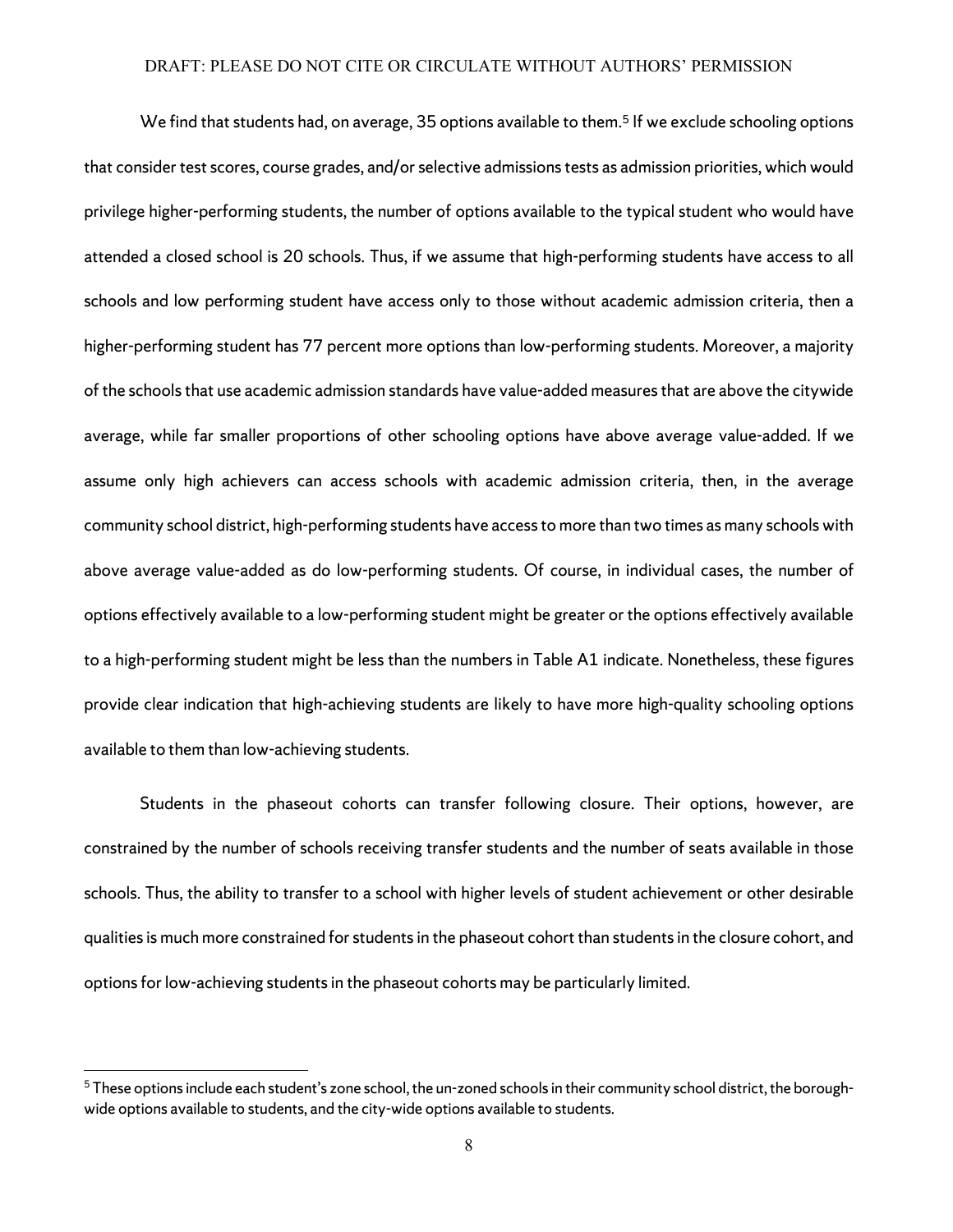Given the ample choice available to students, none of the school closures we examine result in a large influx of new students into any single school. Among the schools that ever received a sixth student that we estimate would have otherwise attended a closed school, the median percent of sixth graders who otherwise would have been in a closed school is only 4 percent, and for very few schools is this percentage ever greater than 15 percent in any year (see top panel of Figure 1). Similarly, among schools that ever received a seventh or eighth-grade student from a school during phaseout, the median percent of seventh and eighth graders from a phaseout school is 2.6 percent of the student body, and in no school was this percentage ever more than 10 percent (see bottom panel of Figure 1). Given these low proportions, our primary empirical strategy assumes that there are no spillovers onto students in the receiving schools. In section VII, we present estimates of the effect of school closure on students in the receiving schools and find no evidence of spillover onto these students.

## **III. Conceptual Framework and Literature Review**

The relationship between school closure and student performance is theoretically ambiguous and, as depicted in Figure 2, islikely to be mediated by the quality of the receiving school to which a student sorts and the level of dislocation experienced by the student during the closure process. In the analysis below, we estimate the effects of school closure on a number of factors that might influence school quality with some emphasis on factors that might be related to improved student academic performance. Since accountabilitydriven school closure focuses on the lowest-performing schools, we expect that, on average, students in the closure cohorts will find their way into schools with characteristics more conducive to student academic success. However, because the options of students in the phaseout cohorts are more constrained, particularly among low-achieving students, and because the phaseout process might degrade the quality of schooling in the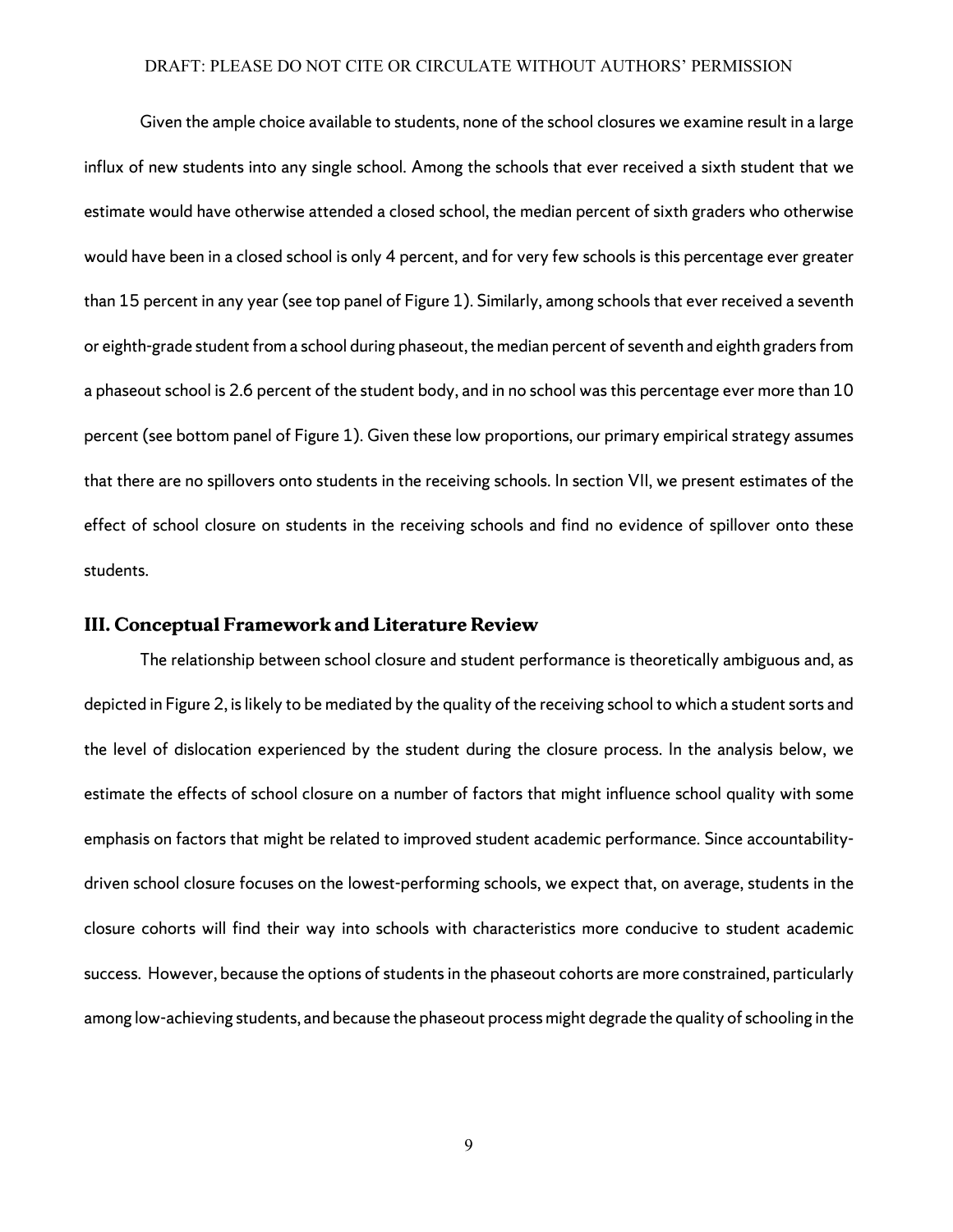schools being closed, we might expect a decrease in school quality for many of the students in the phaseout cohorts.

Dislocation or disruption refers to the effects of a student moving to a new environment. There is a consensus among scholars that student mobility has adverse effects on student performance in the period immediately following a move (Hanusek, Kain, and Rivkin 2004). When a school is closed, closure-induced student displacement may adversely affect a student's behavior and academic outcomes. Students may need to travel farther distances and into new neighborhoods to attend school, cope with changes in school environment and culture, and develop new peer networks.

Different types of students are likely to respond differently to phaseout and closure (de la Torre and Gwynne 2009, Özek et al. 2012, Kirshner, Gaertner, and Pozzoboni 2011). For example, compared to lowerachieving students, high-achieving students might be more likely to transfer out of a school designated for closure during the phaseout period and/or might choose alternative schools with high-achieving students, either because they have more access to such schools or because they and their parents place greater value on high levels of achievement. Also, higher-achieving students might be more (or less) resilient to dislocation effects and/or benefit more from attending a school with higher average levels of student achievement. We thus expect the effects of school closure on both school quality and disruption will vary by student background characteristics, and particularly by past the past achievement level of a student (Özek, Hansen, and Gonzalez 2012).

Evidence from previous empirical work on school closure is mixed. Some scholars have found positive effects of school closure on student performance (Bross, Harris, and Liu 2016; Brummet 2014; Carlson and Lavertu 2016; Kemple 2015), while others find negative or null effects (de la Torre and Gwynne 2009;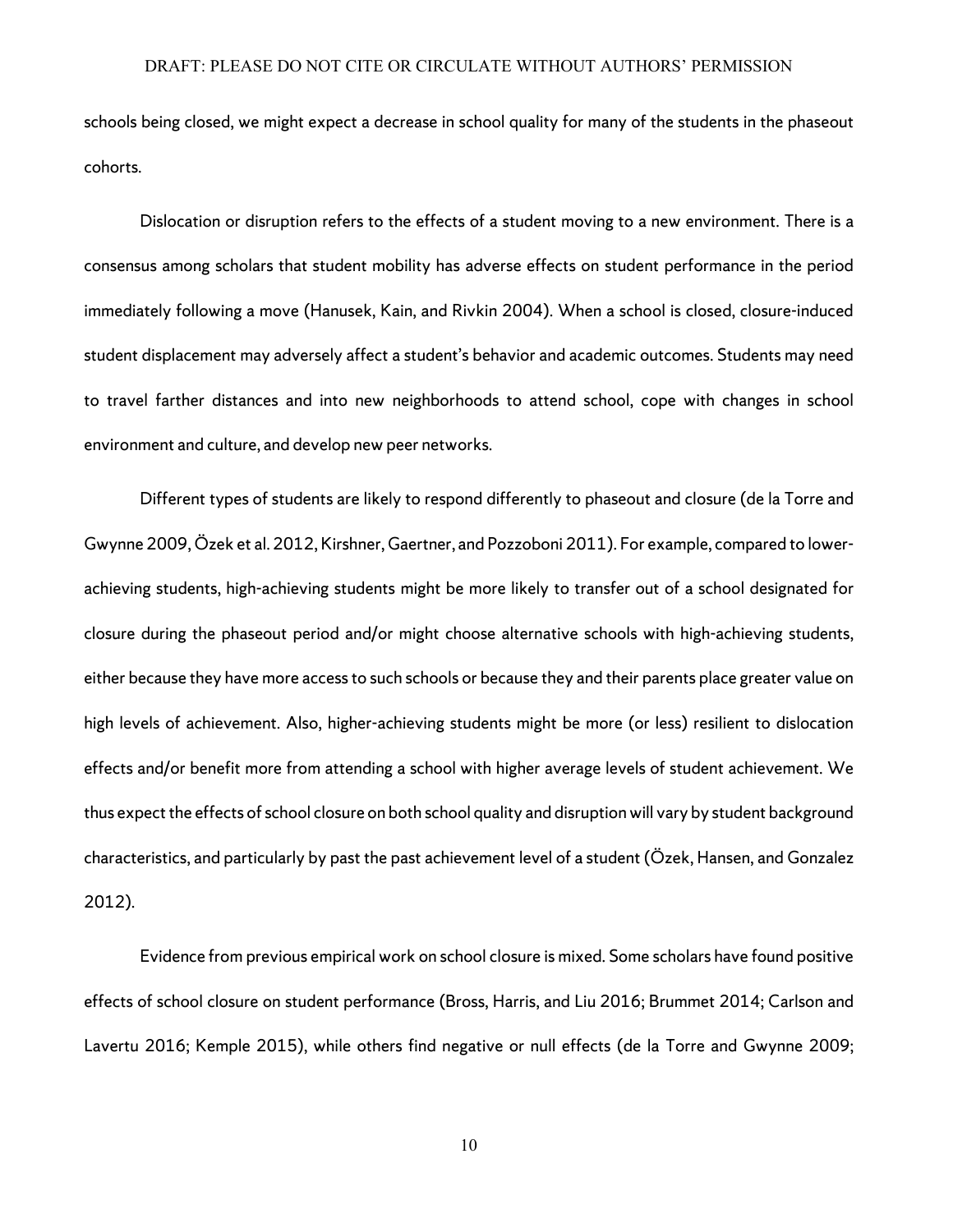Engberg et al. 2012; Kirshner, Gaertner, and Pozzoboni 2010; Ozek, Hansen, and Gonzalez 2012). In addition to providing mixed results, the existing empirical literature suffers from two primary limitations.

First, most studies comingle closures due to declining enrollment with accountability-driven closures (Sunderman and Payne 2009). For instance, Brummet (2014) examines 200 school closures throughout Michigan, many of which were consolidation-driven and some of which were accountability-driven.<sup>[6](#page-13-0)</sup> Because effects on school quality and dislocation are likely to differ across these two types of closures, it is difficult to know how to generalize the results from these studies to a context in which a school district uses an accountability-based policy to close public schools. In New York City, school closure was an accountability tool targeted for chronically poor-performing schools. This policy was not part of a school consolidation effort.

Second, most studies focus on the effects of closure on students attending the school at the time of closure and/or students in schools that receive a large influx of students from the closed schools (e.g., Brummet 2014, Engberg et al. 2012). The effects on these groups of students are important to understand, but school closure policies are also intended to benefit future students, i.e. students who would have entered the school in later years in the absence of closure. Disruption effects are likely to be less marked for these future students than for students currently in the school, so effects on the two groups of students may differ. One exception is Kemple (2015), which uses an approach similar to the one we use to identify students who were likely to have attended a closed school and finds that the closure of New York City high schools had a positive effect on the graduation rates of those students.

Several aspects of the New York City context allow us to contribute to the existing literature. First, nearly all of the students in the sample we use to estimate effects on sixth-grade outcomes are making a

<span id="page-13-0"></span> $6$  Carlson and Levertu (2016), which attempts to identify the effect of school closure based on a school value-added accountability cutoff, is an important exception.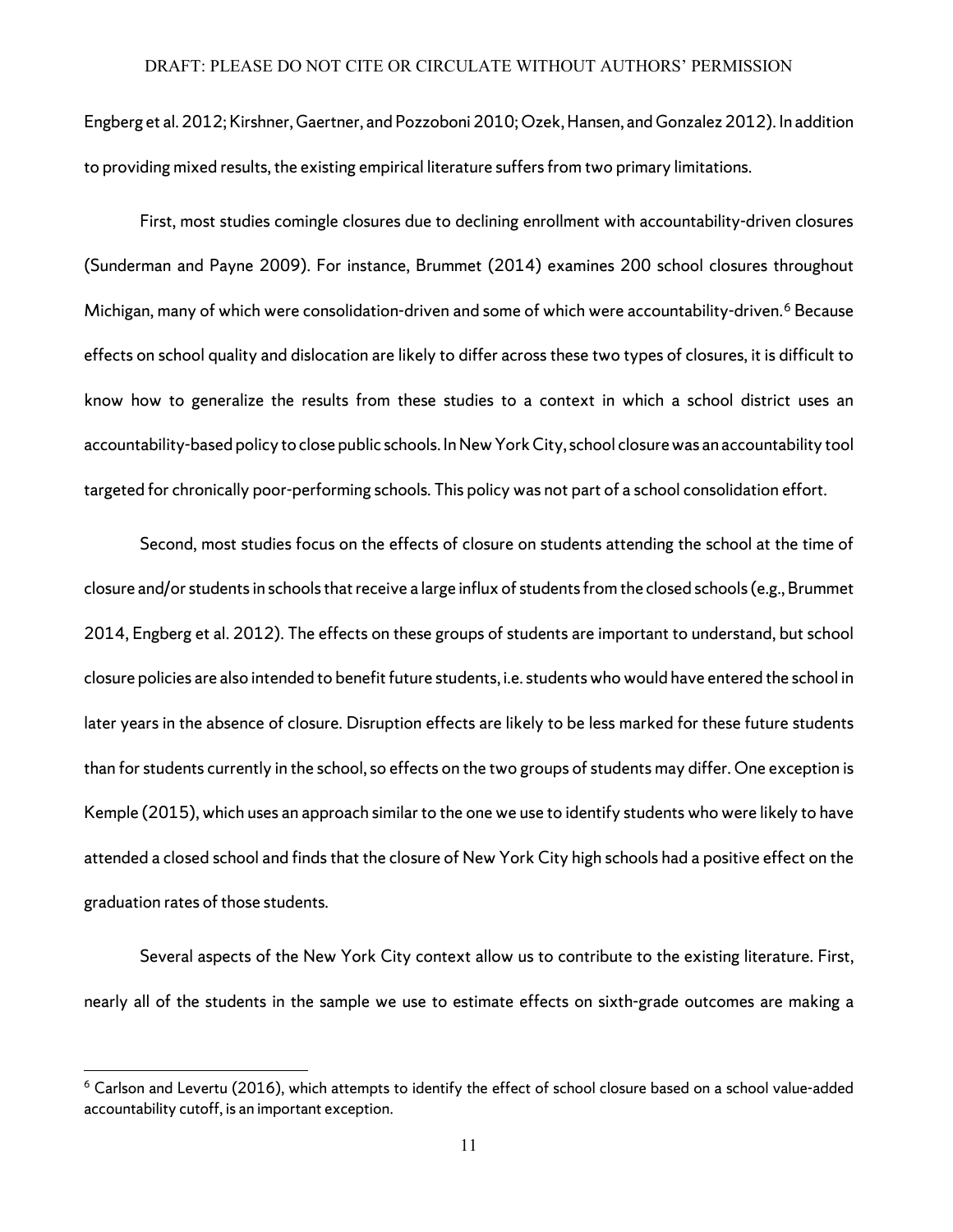transition from elementary to middle school.[7](#page-14-0) As a result, both students in the treatment and comparison groups are experiencing a change of schools between fifth and sixth grade, and thus both groups experience some degree of natural disruption that would have occurred in the absence of treatment. The disruption that accompanies the move from elementary to middle school might be greater for students affected by school closure, for instance, they might have to attend a school further from their home or accompanied by fewer students from their elementary school. Nonetheless, the added disruptive effect of closure for students in our closure cohort is smaller than for students dislocated from their current school. Second, no school received a large influx of students from the closed schools, which minimizes any disruptions experienced by students in the receiving schools. Third, NYC targeted closure to its lowest-performing schools which increases the likelihood that students who would have attended the closed schools are moved into higher-quality schools as a result of the closure. These features allow us to estimate the effects of changes in school quality that result from school closure in an environment where disruption is minimized. Thus, our results are particularly relevant for understanding the long-run effects of school closure policies that make it likely students will attend a higherquality school.

We also contribute to the literature by refining the approach used by Kemple (2015) and estimating the effects of school closure on students who are likely to have attended a school that closed, an understudied group. Finally, we investigate the heterogeneity of school closure impacts across different types of students.

## **IV. Data and Sample**

 $\overline{\phantom{a}}$ 

Thisstudy uses individual student data for the years 2001-02 through 2014-15 provided by the NYC DOE. These data include information on student race/ethnicity, free-and-reduced-price lunch eligibility status,

<span id="page-14-0"></span> $7$  Of our primary estimation sample, 96.4 percent were in schools that ended in fifth grade and thus would need to transfer. The remaining 3.6 percent were in K-8 or K-12 schools and thus could remain in their schools if they chose.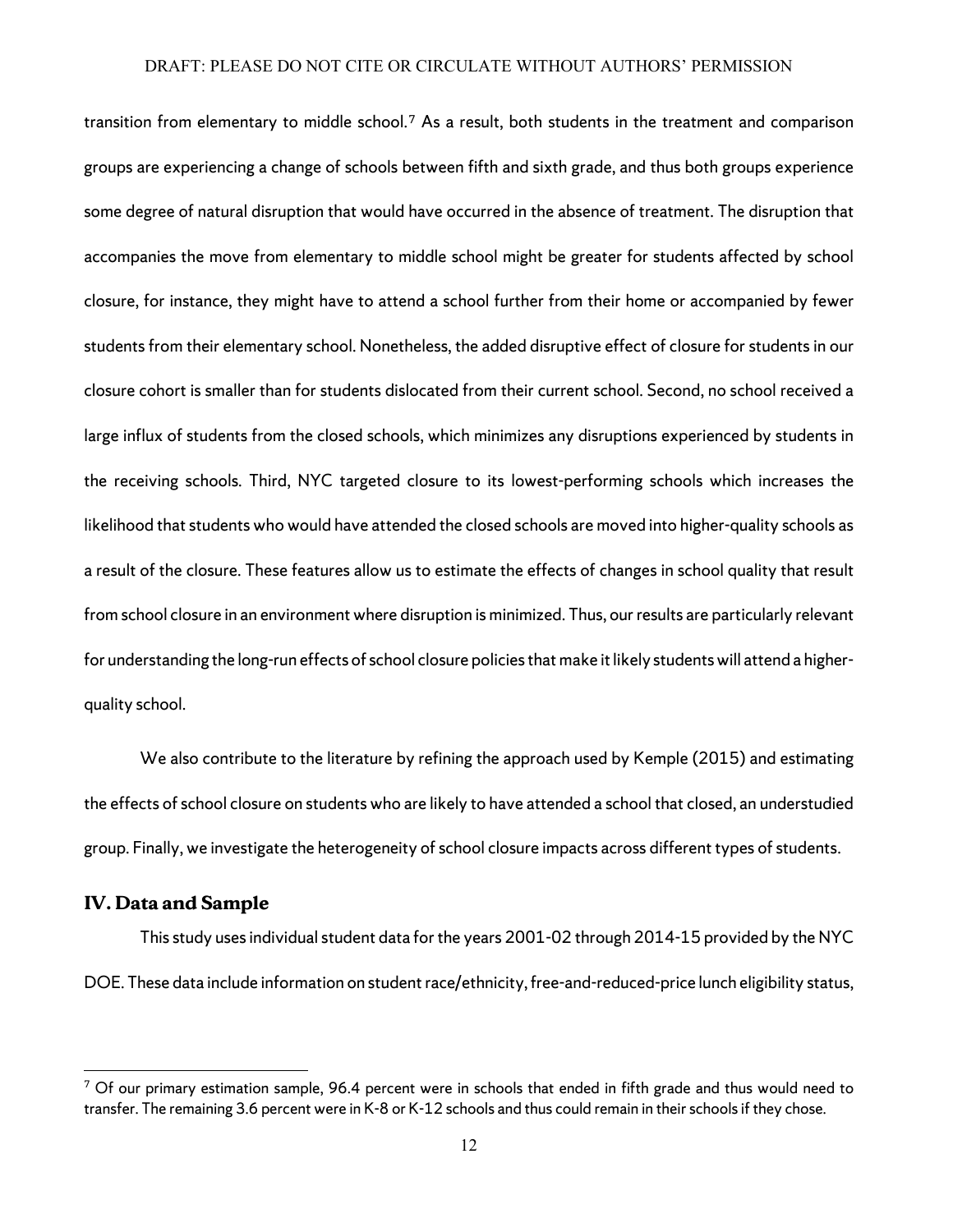disability status, home zip code, attendance record, and performance on state exams that can be linked over time. The data also identify the school the student attends as of October 31 of each year, which allows us to merge in school-level data also from the NYC DOE. These school-level data include the percent of students in each race/ethnicity category, the percent who are free-and-reduced-price lunch eligible, geographical location information, and the grade-specific absentee rate.

For our primary analysis, we focus on students who attended or are likely to have attended one of the 47 middle schools that closed between 2004-05 and 2012-13.[8](#page-15-0) For each of these 47 schools, we define a year-specific cohort as the set of students who enter sixth grade in that school in that year. Using a method described below, we also identify for each school a set of students who are likely to have entered the school in the first year after the phaseout component of closure is initiated. Compared to previous studies of school closures with shorter panels, such as Engberg et al. (2012) or Brummet (2014), we are able to exploit this long panel of student-cohorts for each closed school in order to test the underlying assumption of our difference-indifferences strategy.

Table 1 provides summary statistics on the students in the 2003-04 cohorts of the schools that eventually closed sometime between 2004-05 and 2012-13. The statistics include means and standard deviations of both individual variables and school-level characteristics for this sample of students. We also provide similar statistics for all other sixth-grade students in the district who were attending a grades 6-8 school. Compared to students in the rest of the district, students in schools that eventually close are more likely to be black and Hispanic and less likely to be white and Asian, more likely to be eligible for free-or-reduced-

<span id="page-15-0"></span> $8$  For the analyses used to identify students who are likely to have attended one of the closed schools, we use a broader set of students.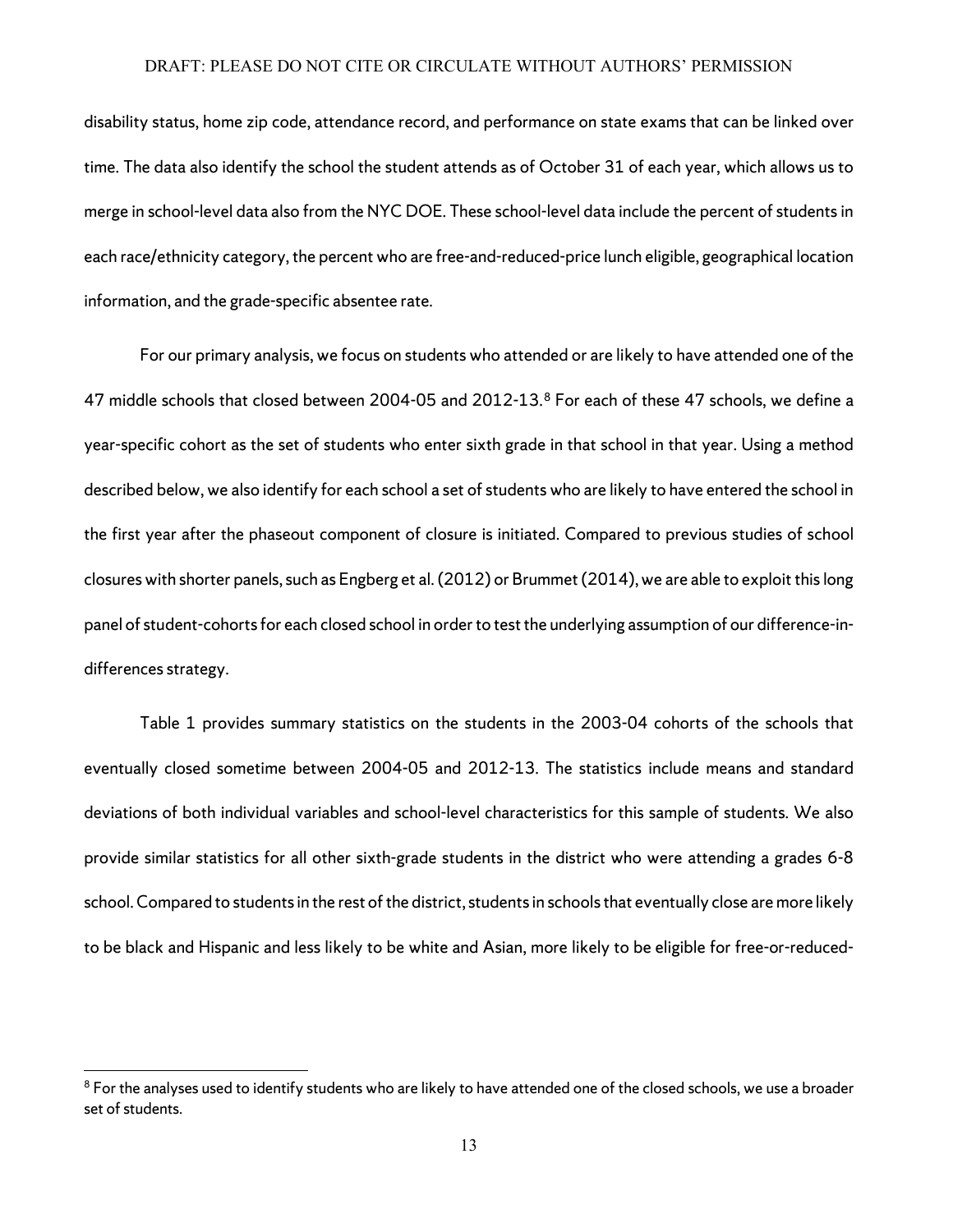price lunch, have a higher absentee rate, and lower normalized scores on sixth-grade math and ELA exams. [9](#page-16-0) The school-level characteristics follow a similar pattern, with our closed schools being much lower-performing and containing fewer white and Asian students than the average school enrolling sixth-graders in the district.

Given the marked differences between students who attended schools that close and those that attend other New York City schools, it is difficult to draw conclusions about the effect of school closure from comparisons of students who are likely to have attended closed schools and students in other New York City middle schools. Instead, we limit comparison in this study to changes in outcomes across cohorts in schools that closed earlier and changes in outcomes across cohortsin schools that closed later. Table 2 compares the sixthgrade cohorts in schools that closed in each year to same-year sixth-grade cohorts in the schools that began phaseout in later years. In the year before phaseout began, closed schools were similar on observed covariates to schools that would begin phaseout later. We do not find any statistically significant differences in these school-level covariates across schools closed in the current year and schools closed later. However, given that only a single school closed in the 2012-2013 academic year, we limit our sample to cohorts entering sixth grade between 2001-02 and 2010-11 so that students in schools that closed in 2011-12 and 2012-13 always serve as comparisons and never enter the treatment group.

#### **V. Analytical Strategy**

 $\overline{\phantom{a}}$ 

We are interested in the effects of school closure on students attending the school during phaseout and those who would have entered a closed school had it remained open. Thus, our analysis begins by using past feeder patterns to identify for each school in our sample a set of sixth-grade students who are likely to have entered the closed school in the year that phaseout begins. This group of students is our closure cohort. We

<span id="page-16-0"></span><sup>&</sup>lt;sup>9</sup> All exam scores presented throughout this paper are normalized using the city-year-grade-level mean and standard deviation.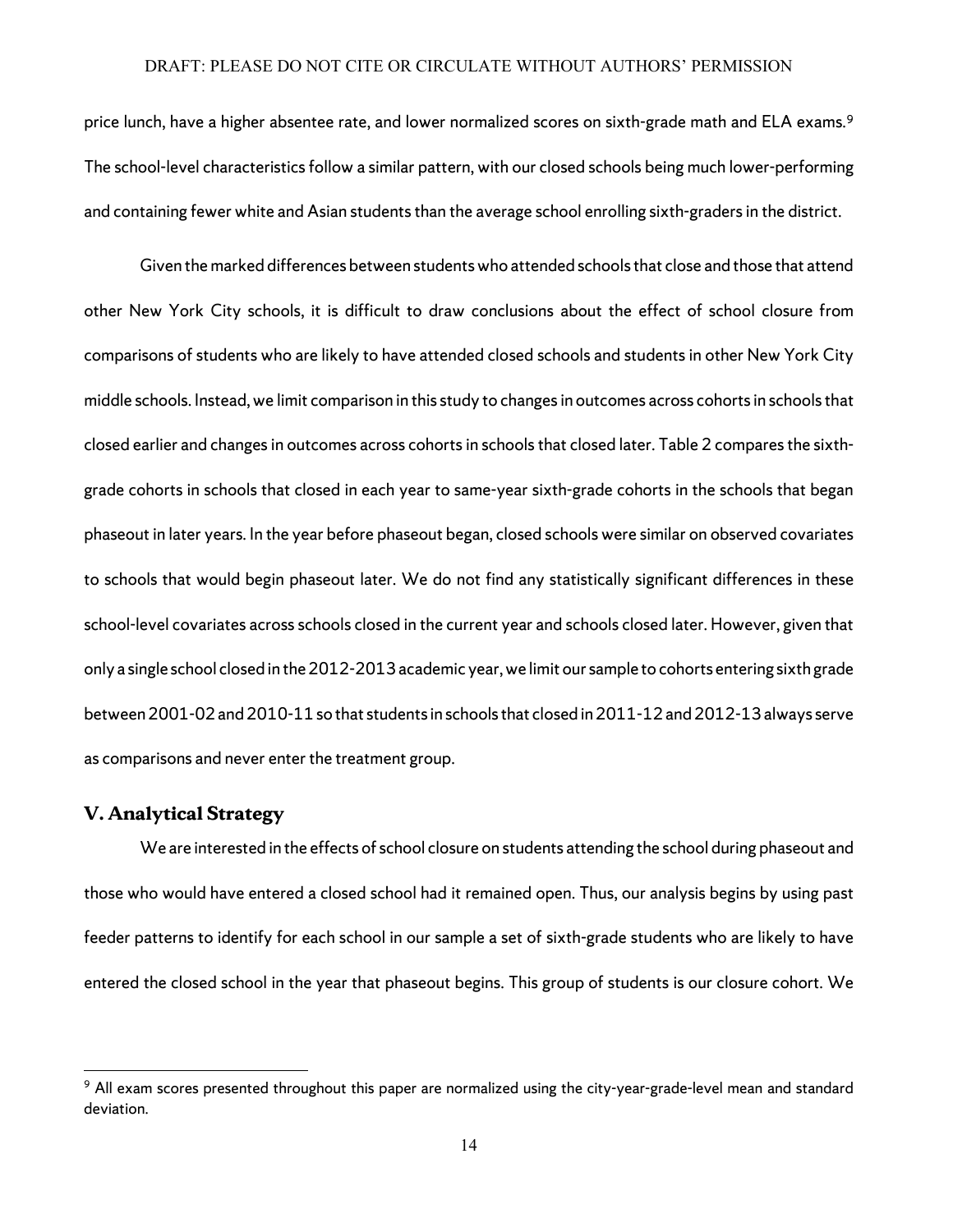then estimate the effects of school closure on the phaseout cohorts and the closure cohort using a differencein-differences strategy. This analysis compares the outcomes of students in our phaseout and closure cohorts to the outcomes of earlier cohorts who attended the closed school before it initiated phaseout controlling for changes in outcomes across the contemporaneous cohorts in schools that have not yet closed.

## **Identifying our Closure Treated Students**

 $\overline{a}$ 

In some districts, geographically assigned attendance zones might provide a useful basis for determining who is likely to have attended a particular school. We were able to obtain attendance zone assignments for students beginning in 2005-06. However, in our sample, less than 40 percent of students attend the middle school that corresponds with their geographically assigned attendance zone. Also, because we only have attendance zones back to 2005-06, relying on attendance zones to identify the students would have required us to drop some of the closed schools in our sample. Thus, rather than using attendance zones, we use a student's residential zip code (to capture school zones), their fifth-grade elementary school (to capture school feeder patterns), and other individual covariates to estimate the likelihood that a student would attend that school. We then construct our closure cohort of students in the year the school initiated phaseout to have a distribution of likelihoods of attending that school that match the observed distribution of likelihoods in prior years.<sup>10</sup>

Our process for identifying a closure cohort for a particular school, s, begins with the sample of students in fifth grade in New York City public schoolsthat are due to enter sixth grade in each of the two years prior to the initiation of phaseout at school *s*. We then use that sample together with observed school enrollments of

<span id="page-17-0"></span> $10$  See Kemple (2015) and Abdulkadiroglu, Angrist, Hull, and Pathak (2016) for similar matching strategies applied in the case of high school closure in New York City and charter takeovers in Boston and New Orleans.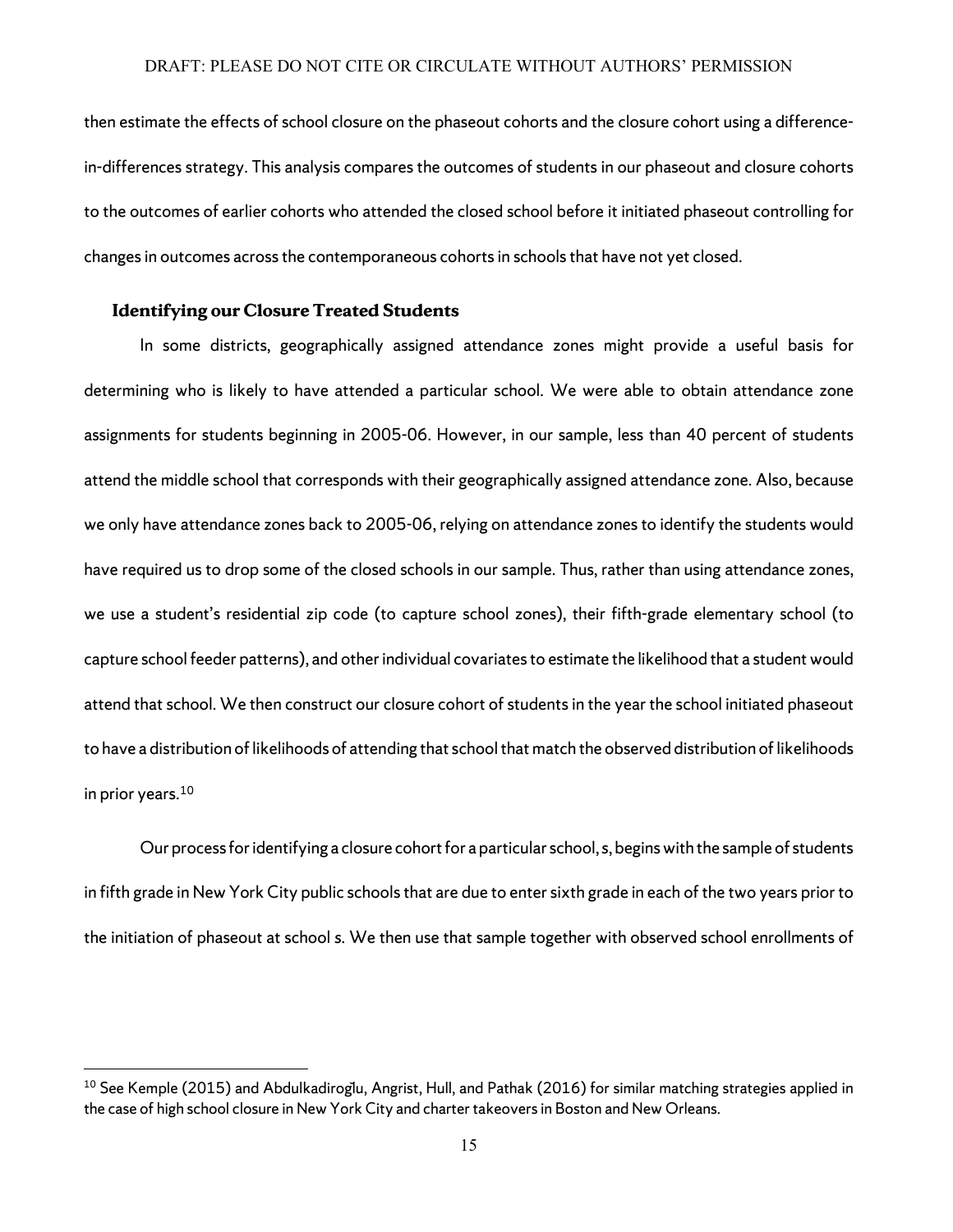these students when they reach sixth grade to estimate the likelihood that a student enters school *s*. Specifically, we estimate separately for each school:

$$
Y_{\text{isez}} = \alpha_s + \beta_s \mathbf{X}_{\text{is}} + \theta_{\text{se}} + \psi_{\text{sz}} + \varepsilon_{\text{iesz}} \qquad \qquad \text{Eq. [1]}
$$

Where  $Y_{\text{isez}}$  equals one if student *i* enters sixth grade in school *s* and zero otherwise, *e* references the elementary school attended by student *i*, and *z* the zip code where student *i* resides in fifth grade.  $X_{is}$  is a set of student covariates measured when the student is in fifth grade and chosen separately for each school using the algorithm recommended by Imbens and Rubin (2015). See Appendix Afor a description of this algorithm. This vector includes each student's fourth and fifth-grade ELA and Math scores, their ethnicity, and an indicator if they are free-and-reduced-price lunch eligible, which we refer to collectively as baseline variables. The vector may also include sex, absentee rate, an ELL flag, a disability flag, quadratics of all continuous variables, and interactions between these variables and the baseline variables.[11](#page-18-0) We include fixed effects for the school the student attended in fifth grade ( $\theta_e$ ) and the student's home zip-code ( $\psi_z$ ).

Estimates of this model together with the information we have on students allows us to compute a predicted probability that a student will (or would have) attended school *s*, regardless of what year the student enters sixth grade. We estimate equation (1) separately for each school and thus we generate for each student entering sixth grade a different predicted probability for each of the schools that closed. To select the closure cohort for school *s*, we begin with all of the students who enter sixth grade at school *s* either one year or two years prior to the initiation of phaseout at school *s*. For each of these students, we identify the student in the

l

<span id="page-18-0"></span> $11$  In the small number of cases with missing values on a particular covariate included in the model, the missing value was imputed using the school-grade-year specific mean and we include separate missing value flag for each variable with imputed values.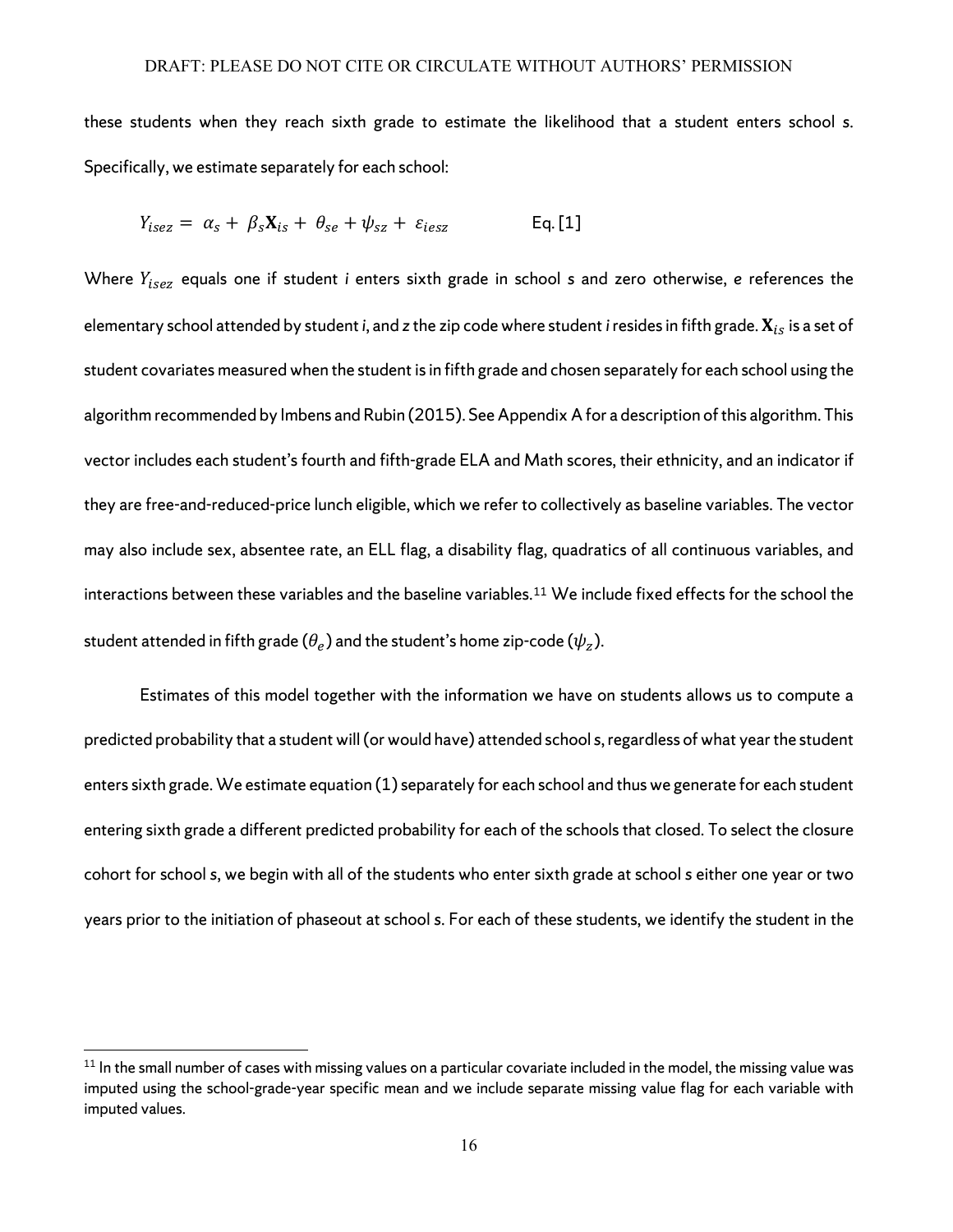sample of students entering sixth grade during that first phaseout year whose estimated probability of having attended school *s*is nearest. This matching is done with replacement.

To assess how well this method of constructing a closure cohort identifies those who would have attended a closed school had the school not closed, we apply the same method used to construct our closure cohort to also construct a predicted-last-year cohort, i.e. the set of students predicted to have entered the school in the last year prior to the initiation of phaseout. Because sixth-grade students were able to enroll in the school during the last year prior to phaseout, we can compare the predicted-last-year cohort generated from our matching procedure to the actual-last-year cohort that enrolled in each school. For purposes of this assessment, we refer to the percentage of the predicted-last-year cohort who are in the actual cohort as the *accuracy rate* and the percentage of those who actually enroll who are in the predicted-last-year cohort as the *treatment coverage rate.* A high accuracy rate suggests that a high percentage of our treatment group would have attended a closed school in the absence of closure and thus are directly affected by the school closure. A high treatment coverage rate provides evidence that the estimated effects of closure on our closure cohort closely reflects the effects on all students who would have attended the closed school, and not merely the effects on a subsample.

Accuracy rates and treatment coverage rates for each school that closed and across all treatment group schools are reported in Table 3. The third column of Table 3 displays the true number of students in the lastyear cohort for each school, and the fourth column provides the number of students we identify as belonging in the predicted-last-year cohort. To identify these cohorts, we use nearest-neighbor matching with replacement, and thus our last-year predicted-cohort is approximately 10 percent smaller than our true last-year cohort. This value varies across schools—ranging from the predicted-last-year cohort being 65 percent of the true last-year cohort, to the predicted-last-year cohort being the same size as the last-year cohort. On average, we capture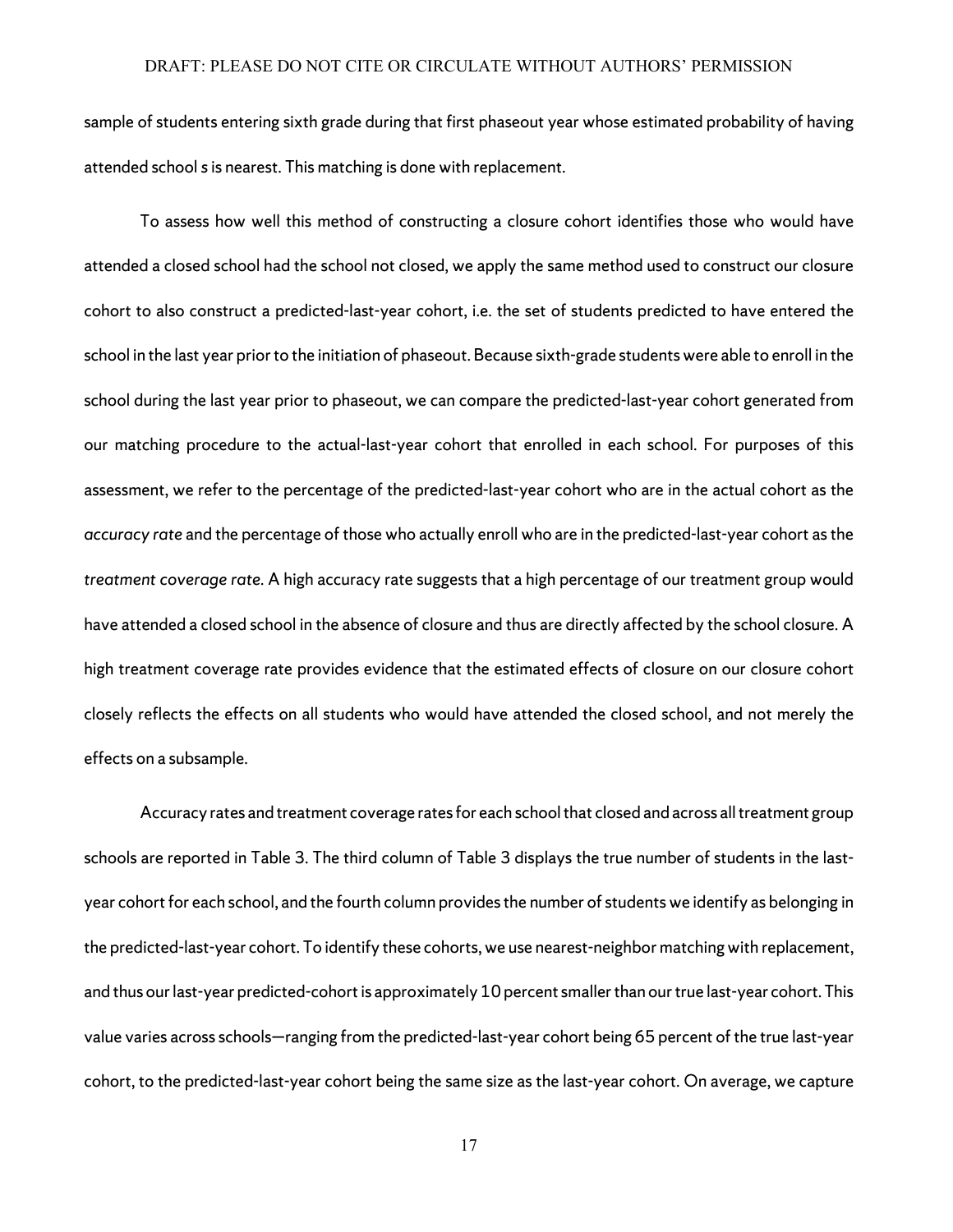66 percent of the last-year cohort and 74 percent of the last-year-predicted cohort actually attended the school. These rates vary across schools. At the upper end, we capture over 80 percent of the treated students in certain schools and almost 80 percent of the predicted-last-year cohorts are actual enrollees. On the lower end, we capture 40 percent of the treated students and 60 percent of the predicted-last-year cohorts are actual enrollees.

In Table 4, we compare the actual-last-year cohorts with the predicted-last-year cohort on observable characteristics. We find that the actual and predicted-cohorts are similar on fifth-grade variables, which is unsurprising given the way the predicted-last-year cohort is constructed. The fact that the actual-last-year cohort and the predicted-last-year cohort are also similar on all sixth-grade variables isimportant given that the sixth-grade variables and outcomes were not used to identify the predicted-last-year cohort. The similarity between the two groups on sixth-grade outcomes suggests that there are not unobserved differences between the actual and predicted-cohorts.

#### **Identifying Treatment Effects**

 $\overline{\phantom{a}}$ 

Our primary analysis focuses on sixth-grade outcomes, and so we use a sample of observations of students in sixth grade.<sup>[12](#page-20-0)</sup> To identify the effects of closure on student sixth-grade outcomes, we use previous cohorts of studentswho attended a closed school to project the outcomes for the cohorts of students attending the school during phaseout and that would have attended the school had it not closed. For instance, for a school that initiated phaseout in 2008-09, students in the phaseout cohorts entered sixth grade in 2006-07 and 2007-08, and students in the closure cohort entered sixth grade in 2008-09. Thus, we use the sixth-grade outcomes for cohorts who entered sixth grade in 2002-03 through 2005-06, which are unaffected by the

<span id="page-20-0"></span> $12$  Although we use lagged variables measured for each student in fifth grade as control variables, our analytic samples only include one observation per student.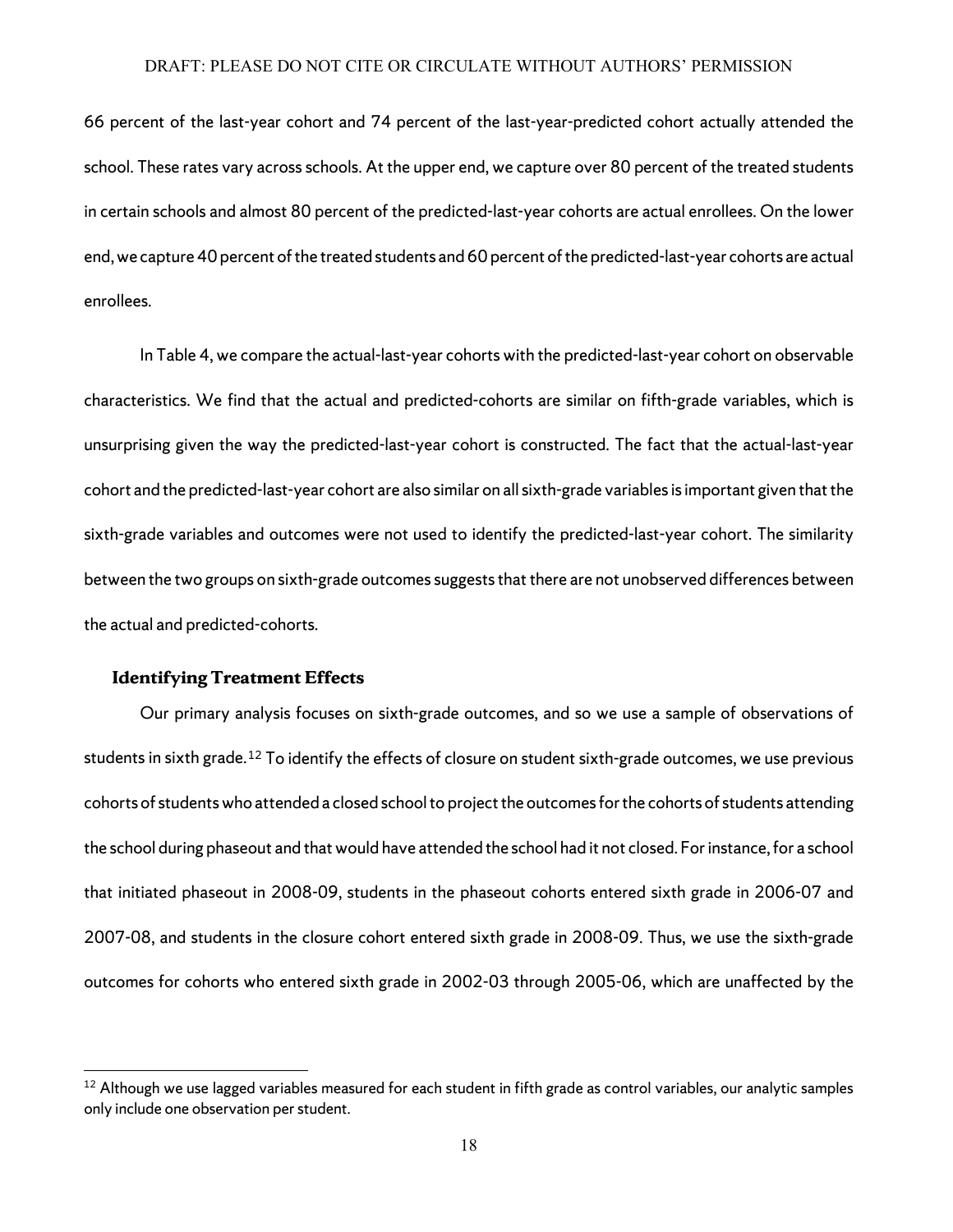closure, to project what the outcomes would have been for the phaseout and closure cohorts associated with that school. We then compare the actual outcomes of students in the phaseout and closure cohorts to these projected outcomes. To account for the effects of any district-wide events or policiesthat coincide temporally with a school closure decision, we also control for the differences between projected and actual sixth-grade outcomes for the same cohorts (the cohorts entering sixth grade in 2006-07, 2007-08 and 2008-09 in our example above), in the schools that have not yet been closed or designated for closure. This strategy can be understood as a difference-in-differences design.

To implement this strategy, we use the sample of students who enter sixth grade at any one of the middle schools that initiated phaseout between 2004-05 and 2012-13 and also the studentsin the predictedcohorts who we identify as likely to have entered one of the closed schools in the initial year of phaseout. We use this sample to estimate the following equation.

$$
y_{\text{isce}} = \alpha_0 + \beta_1 D_{\text{sc}} + \beta_2 P_{\text{sc}} + \gamma \mathbf{X}_{\text{isce}} + \varphi_c + \varphi_e + \varepsilon_{\text{isce}} \qquad \text{Eq. [2]}
$$

Where  $y_{\text{isce}}$  is an outcome for student *i* in the middle-school-specific cohort *sc*, who attended elementary school *e*. The school-specific cohort is defined as the students entering sixth grade at a specific middle school in a specific year.  $D_{sc}$  adopts the value of one if the student is part of a closure cohort, and 0 otherwise. Note this variable equals one only for students who are in the predicted cohorts, i.e. those we identify as likely to have entered one of the closed schools in the initial year of phaseout.  $P_{SC}$  adopts the value one if the student was in a cohort that was in a school when it initiated phaseout (i.e., the phaseout cohorts), 0 otherwise.  $X_{isco}$  is our vector of student-level covariates all measured prior to entering sixth grade. This vector includes normalized Math and English language art test scores for both fourth and fifth grade, an English language learner indicator, sex, the student's fifth-grade absentee rate, whether or not the student had a disability. All missing data were imputed using year-school-grade averages and we include separate missing data flags for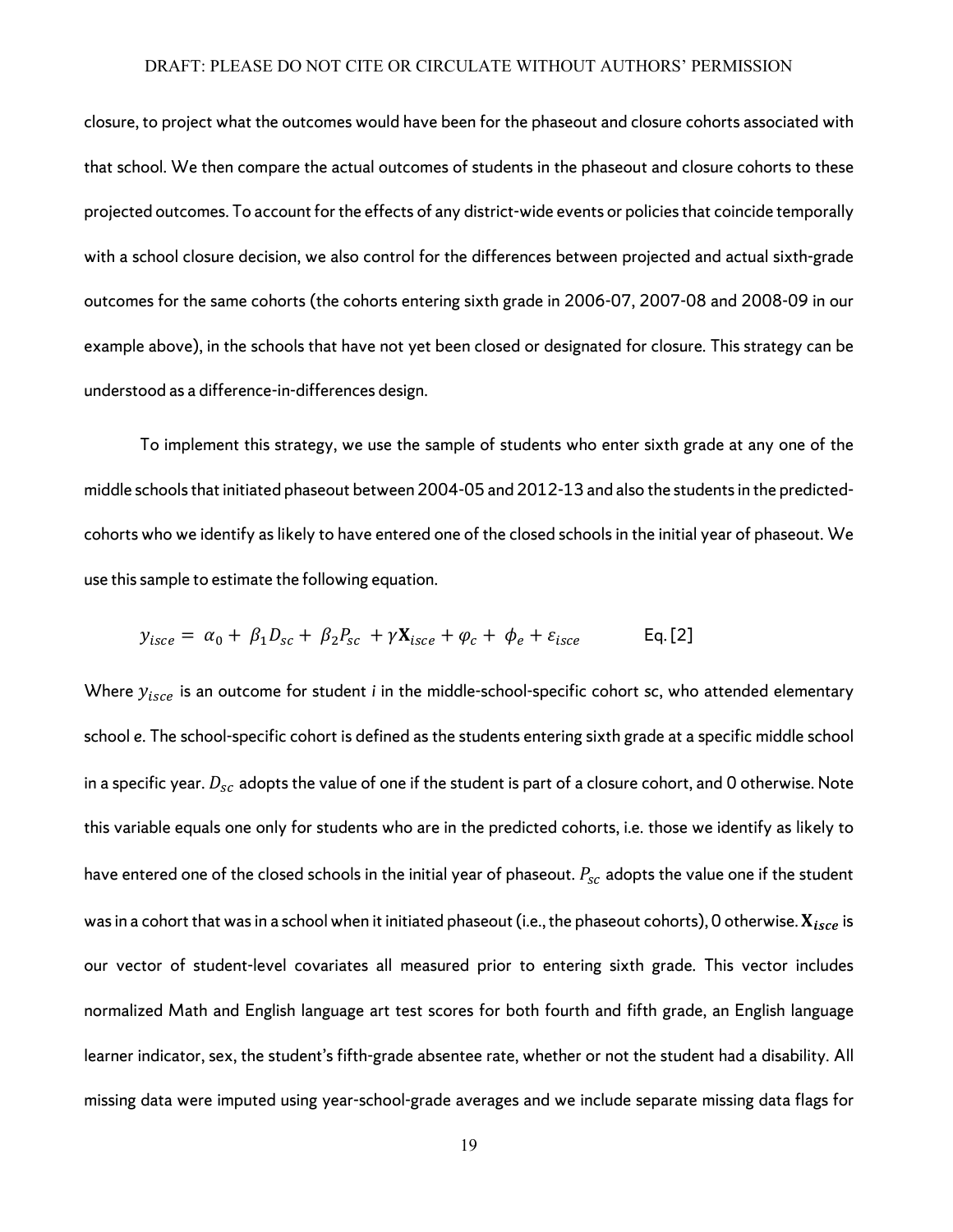each imputed value. We include cohort-fixed effects ( $\varphi_c$ ), where a cohort is defined as the students that enter sixth grade at any one of the schools in the sample in the same year. We also include elementary school-fixed effects  $(\phi_e)$  defined by the school that student *i* attended in fifth grade. We estimate standard errors clustered at the closed-school level.

To estimate the effects on seventh and eighth-grade outcomes, we hold the sample used to estimate Eq. [2] constant and define the treated cohorts and comparison cohorts in exactly the same way. The only difference is that we replace the sixth-grade outcomes that we use as dependent variables with the student outcomes in seventh and eighth grade. Cohorts, and thus treatment status, is still defined by when and into what school the student entered sixth grade and covariate values are still measured for the students in fifth grade.

Our primary coefficients of interest are  $\beta_1$  and  $\beta_2$ , which are our difference-in-differences estimates of the effect of school closure on students who are likely to have attended a closed school had it not closed and the effect of closure on students in the phaseout cohorts, respectively. For  $\beta_1$ , since only a percentage of the students in our closure cohorts would have actually attended the closed school in the absence of closure, this coefficient is likely to be an underestimate of the average effect of the treatment on those who would have attended the closed school.<sup>[13](#page-22-0)</sup>

The primary identifying assumption required to interpret the estimates of  $\beta_1$ and  $\beta_2$  causally is that, in the absence of school closure, changes in outcomes across school-specific cohorts would have been the same in the schools that closed earlier as changes in outcomes across the contemporaneous cohorts in schools that closed later.We test this assumption using an event study analysis in which we replace our treatment indicators  $(D_{sc}$  and  $P_{sc}$ ) with series of separate indicator variables that, respectively, adopt the value one if the cohort

<span id="page-22-0"></span> $13$ This estimate is an underestimate of the true effect in a similar manner to a intent to treat parameter in a random control trial, which can be an underestimate of average treatment on treated effect.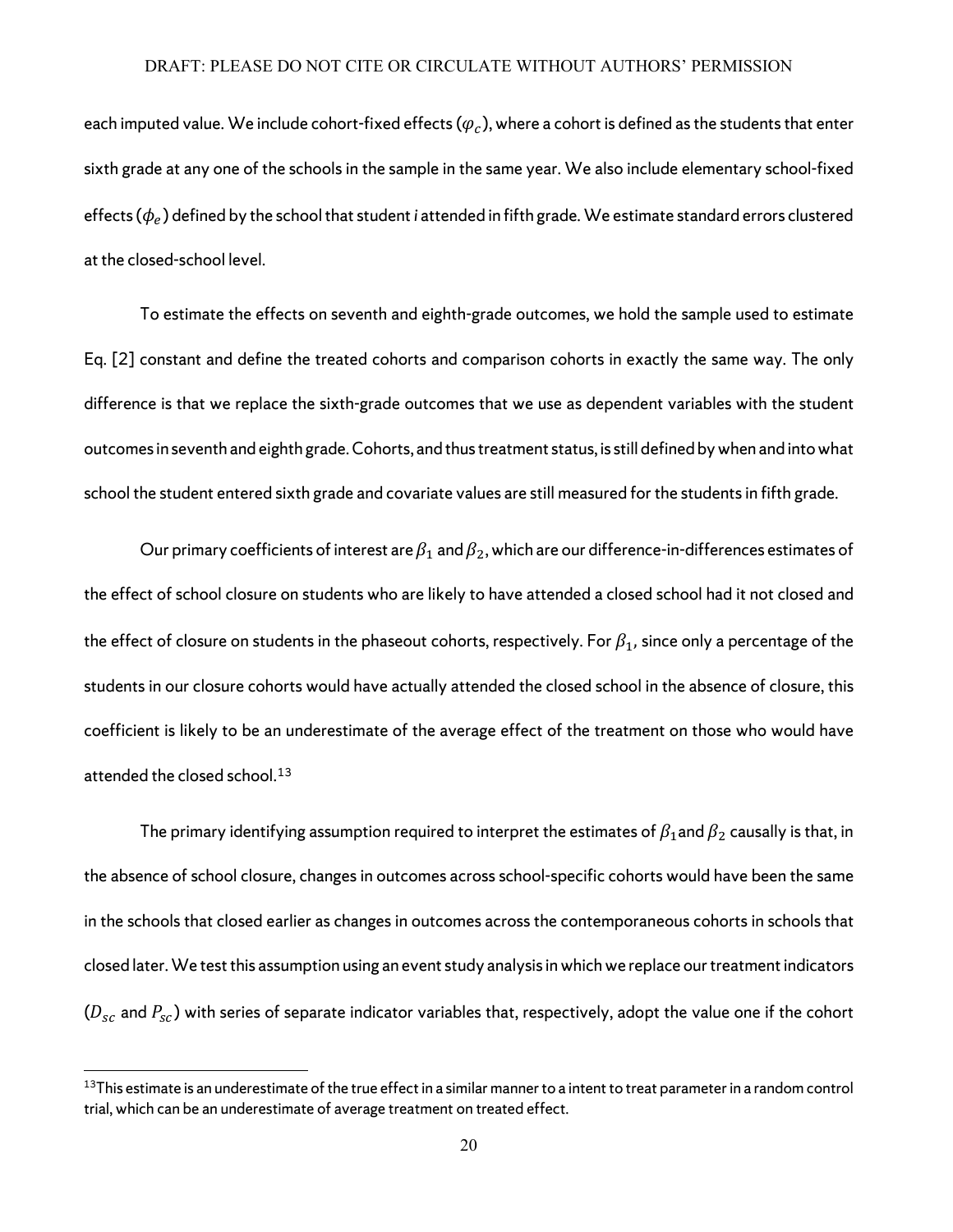enters school s in the year of phaseout, one-year prior to closure phaseout, two-years prior to phaseout, and three-years prior to phaseout. This specification allows us to examine whether differences in sixth-grade outcomes across cohorts in the schools designated for closure in the three years preceding closure are different than differences in sixth-grade outcomes across the same cohorts in schools that have not yet closed, and thereby test for violations of the parallel trends assumption during the pre-treatment period.

We present these results graphically for our key outcome variables with a 95 percent confidence interval band in figure 3. Statistically significant point estimates for cohorts entering sixth grade three years, two years, or one year prior to the initiation of phaseout would indicate that differences across cohorts in the schools that close differ from the differences across the same cohorts in schools that have not yet closed. We do not find any evidence of such differences for any of the sixth-grade outcome variables that we examine in the next section. All of the coefficients for the cohorts entering sixth grade three years, two years, or one year prior to closure are small and statistically insignificant. Thus, these analyseslend support for the parallel trends assumption.[14](#page-23-0)

## **VI. Effects of School Closure**

l

#### **Effects on Indicators of Middle School Characteristics and Dislocation**

In Table 5, we present estimated effects of closure on the characteristics of the schools attended by students directly affected by the closure (i.e. students in the closure cohorts and students in the phaseout cohorts). Students in the phaseout cohorts are in seventh or eighth grade when the phaseout is initiated, and thus the sixth-grade outcomes for these students are determined prior to the initiation of closure. Therefore,

<span id="page-23-0"></span><sup>&</sup>lt;sup>14</sup> In the Appendix, we also present event study results for key eighth-grade outcomes. We find no evidence that differences in eighth-grade outcomes across cohorts of students that initiate closure two years earlier and schools that initiate closure sometime later. These results support the parallel trends assumption in our analysis of the effects of closure on the eighth-grade outcomes of our phaseout cohorts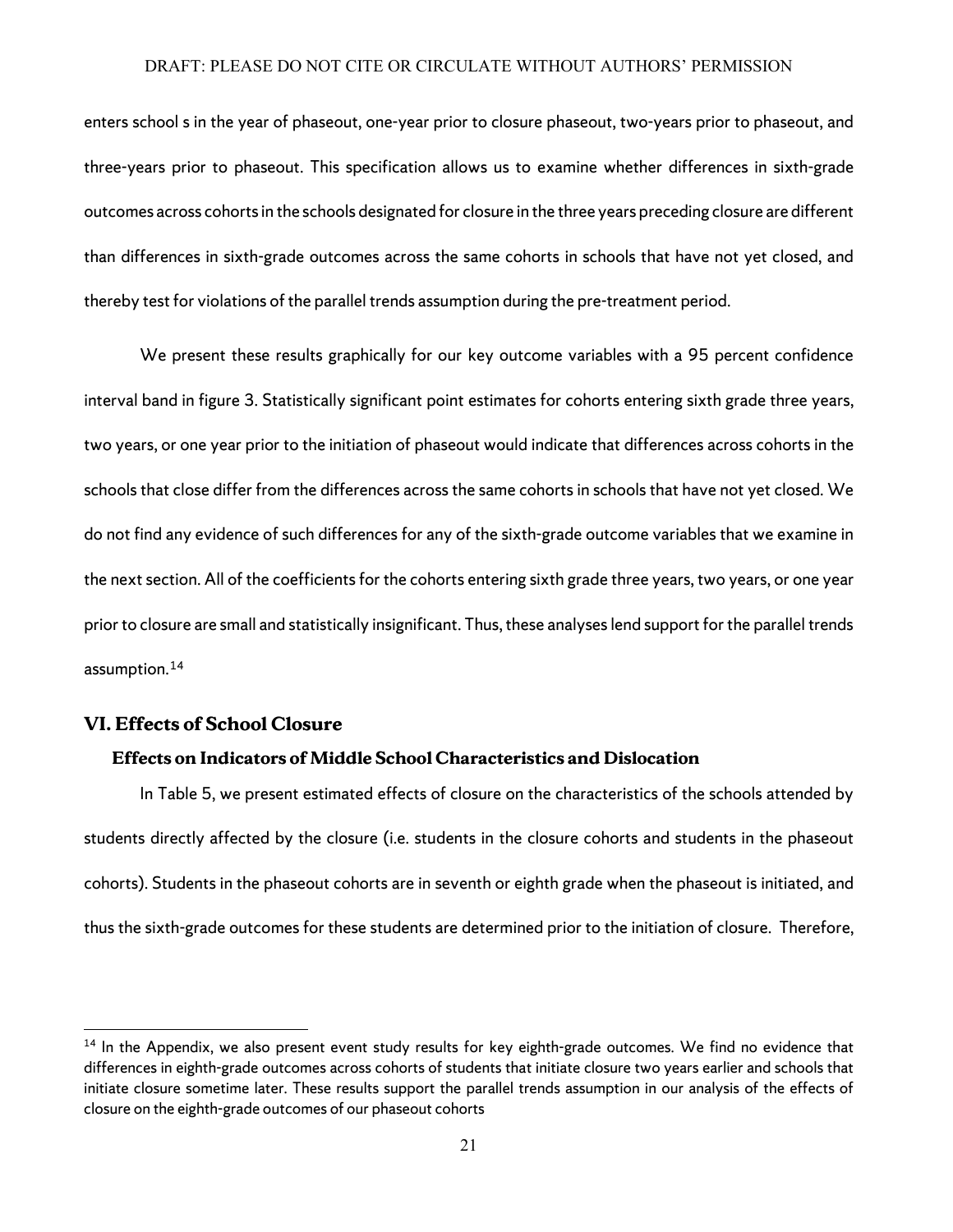these estimates can be viewed as placebo tests, i.e. zero effect estimates provide further support for our key identifying assumption.

In the top panel of Table 5, we present the average effects of closure on the closure and phaseout cohorts. We find that, on average, closure led students in the closure cohort to attend a school with a higher percentage of white students (3.4 percentage point increase), with lower percentage of free-and-reducedprice (FRPL) eligible students (4.7 percentage point decline), and lower percentage of students with whom they attended fifth grade (a 3.4 percentage point decline). Given the mean values of these variables among the treatment schools (reported in Table 1), these estimates represent more than doubling of the percentage white, a 21 percent increase in the percentage of non-free lunch eligible students, and a 9 percent decrease in the percentage of students from the student's fifth-grade school. We also find that, on average, students traveled 0.120 miles further to school as a result of school closure, which is a 32 percent increase over the baseline distance traveled by students from the closed schools. All of these effects, except for free-and-reduced-price lunch, which has a t-statistic of 1.62, are statistically significant. Closure also led students to attend schools where their classmates in sixth-grade had 0.069 standard deviations higher performance on their fifth-grade mathematics exams and 0.061 standard deviations better performance on their fifth-grade ELA exams.<sup>[15](#page-24-0)</sup>

We also estimate value-added measures of each school's contribution to student test score gains which measures differences across schools in test scores controlling for students' prior test scores and other student characteristics. Details of how we compute these measures are provided in Appendix B. In the last column of Table 5, we show that students who are likely to have entered a closed school had it not closed attend a school

 $\overline{a}$ 

<span id="page-24-0"></span><sup>&</sup>lt;sup>15</sup> The standard deviation units for the school-level mean test scores are defined by the student-level standard deviation in test scores. Because, a relatively small portion of the variance in student test scores is across schools, as opposed to within schools, the school-level standard deviations in these measures are considerably less than one—0.41 in the case of math and 0.50 in the case of ELA. Thus, these effects represent a 0.168 and a 0.122 standard deviation increase, respectively, in the school-level distribution for mean math and mean ELA scores.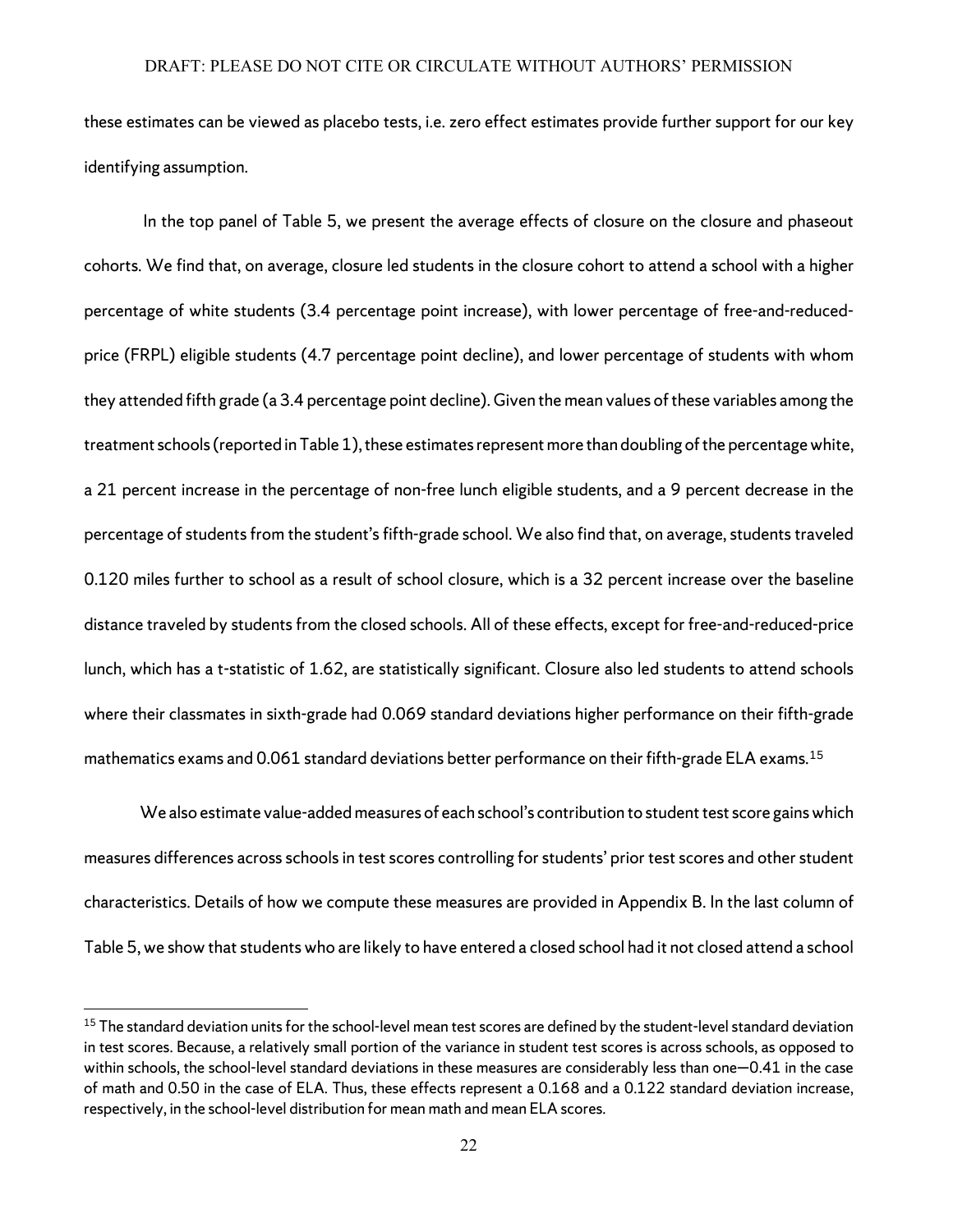with a value-added measure that is 0.084 standard deviations higher than they would have in the absence of closure.[16](#page-25-0)

For each of these variables, the estimated effects of closure on the cohort of students in seventh and eighth grade in closed schools at the time of closure (i.e. in the phaseout cohorts) are close to zero and statistically insignificant, which confirms that effects on the closure cohort are not driven by differencesin preexisting trends across cohorts in schools that close earlier and those that close later.

In the bottom panel of Table 5, we allow the effects of closure to vary by the quintile of the fifth-grade math performance distribution that the student occupies.<sup>[17](#page-25-1)</sup> We find strong evidence that school closure led students who were higher performing prior to closure to attend different schools than lower-performing students. For the top quintile, closure induced students to attend schools that have over 7.1 percentage points more white students (a 250 percent increase over treatment group means), and 7.3 percentage point fewer free-and-reduced-price lunch students, a 32 percent increase in percentage non-free-lunch eligible over the treatment group mean. We also find that students attend schools that have 0.091 standard deviations higher average sixth-grade math test score, 0.086 standard deviations higher sixth-grade ELA test scores, and 0.116 standard deviations higher value-added.<sup>[18](#page-25-2)</sup> To attend these schools, students in the top quintile traveled between 0.151 more miles(a 41 percent increase above the treatment group mean) than they would have in the absence of closure and attend school with 5.1 percentage point fewer students from their fifth-grade school (a 17.1 percent decline relative to the treatment group mean). These closure effects decline monotonically as

<span id="page-25-0"></span> $16$ As in the case of mean test scores, the standard deviation units the school value-added measures are defined by the student level standard deviation in test scores. This effect estimate represents a 0.204 standard deviation increase in the distribution of value-added measures across schools.

<span id="page-25-1"></span><sup>&</sup>lt;sup>17</sup> We also estimated effects by fifth-grade English Language Arts quintile and obtained similar results.

<span id="page-25-2"></span> $18$  These represent increases of 0.221, 0.172, and 0.282 standard deviations in the distribution of the measures across schools, respectively.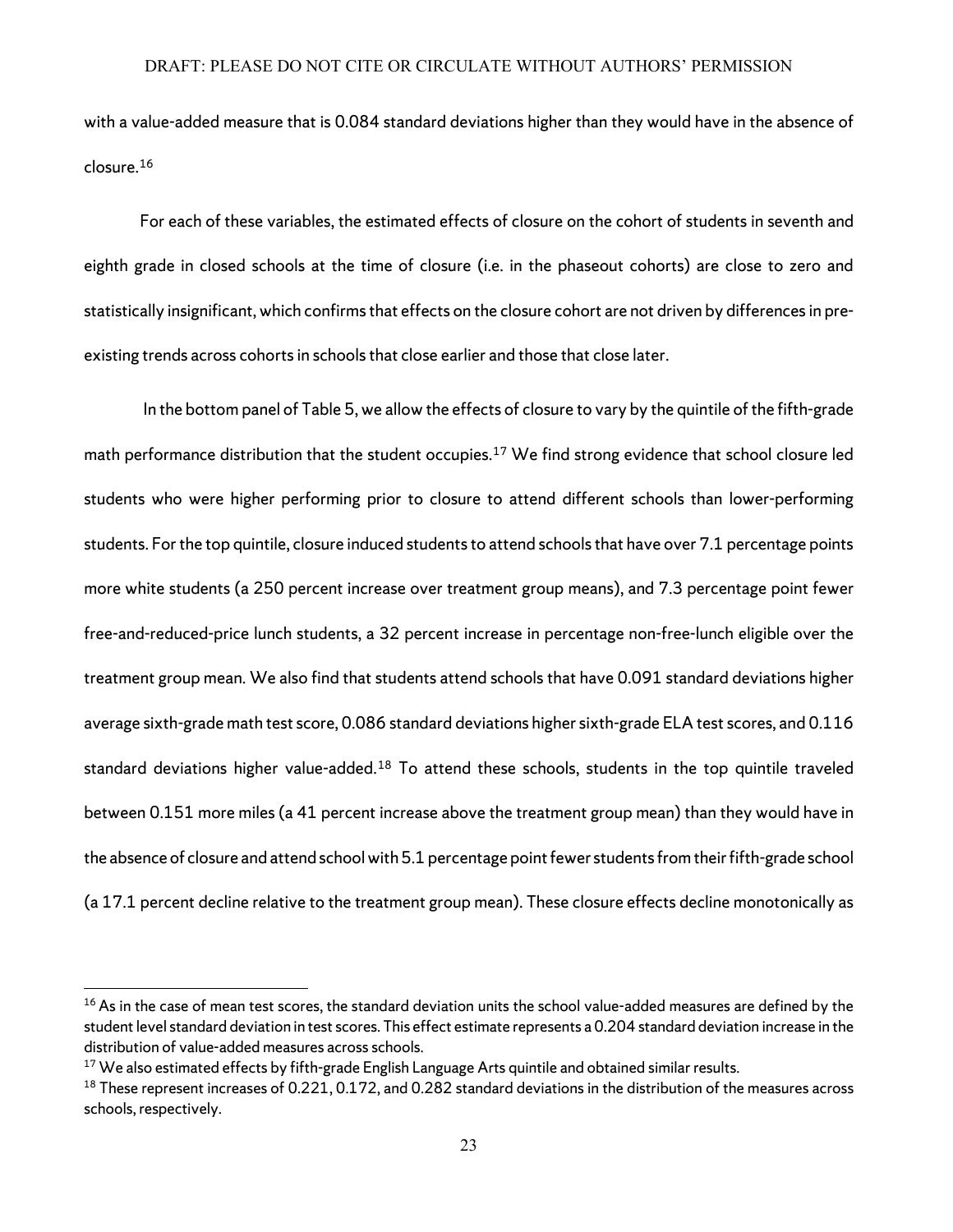pre-closure performance declines, and are close to zero for students in the lowest quintile. This last result suggests low-performing students enter schools similar in important ways to the closed school that they are likely to have attended in the absence of closure. Again, estimated effects on phaseout cohorts are all small in magnitude and statistically indistinguishable from zero.[19](#page-26-0)

In Table 6, we present the effects of closure on the eighth-grade school environment of closure and phaseout cohorts.[20](#page-26-1) The effect of closure on the closure cohort, both on average and by fifth-grade performance quintile, are similar to those in Table 5. This similarity implies that students did not transfer out of their new middle schools at unusually high rates (see columns 1 and 2), or for the students that did transfer, they transferred to schools with similar demographics and performance.

The phaseout cohorts reach eighth grade one or two years after the initiation of closure, and thus the outcomes examined here may be influenced by the phaseout process. In fact, columns 1 and 2 of Table 6 show that the closure process increased the likelihood that students in these cohorts transfer between sixth and seventh grade by 5.5 percentage points, and also between seventh and eighth grade by 7.9 percentage points. These estimates represent 17 percent and 35 percent increases in the seventh and eighth-grade transfer rates, respectively. The increase in transfer rates is driven by the choices of relatively high-achieving students. The point estimates in the bottom panel of Table 6 suggest that high-achieving studentswho transfer out of schools that have begun phaseout transfer to schools with more white and Asian students, fewer free-and-reducedpriced-lunch students, and higher average levels of performance. However, since substantial proportions of

 $\overline{a}$ 

<span id="page-26-1"></span><span id="page-26-0"></span><sup>&</sup>lt;sup>19</sup> In results available upon request, we find no evidence that the effects of closure vary by race or free-lunch status. <sup>20</sup> We present estimated effects on 7<sup>th</sup> grade school environment variables in Appendix Table A2. The effects of closure on the seventh-grade environment of phaseout students are smaller in magnitude than the effects on eighth-grade results, which is expected given the smaller numbers of students who transfer before seventh grade, but otherwise, the effects on seventh-grade school environmental variables are qualitatively similar to those for eighth grade.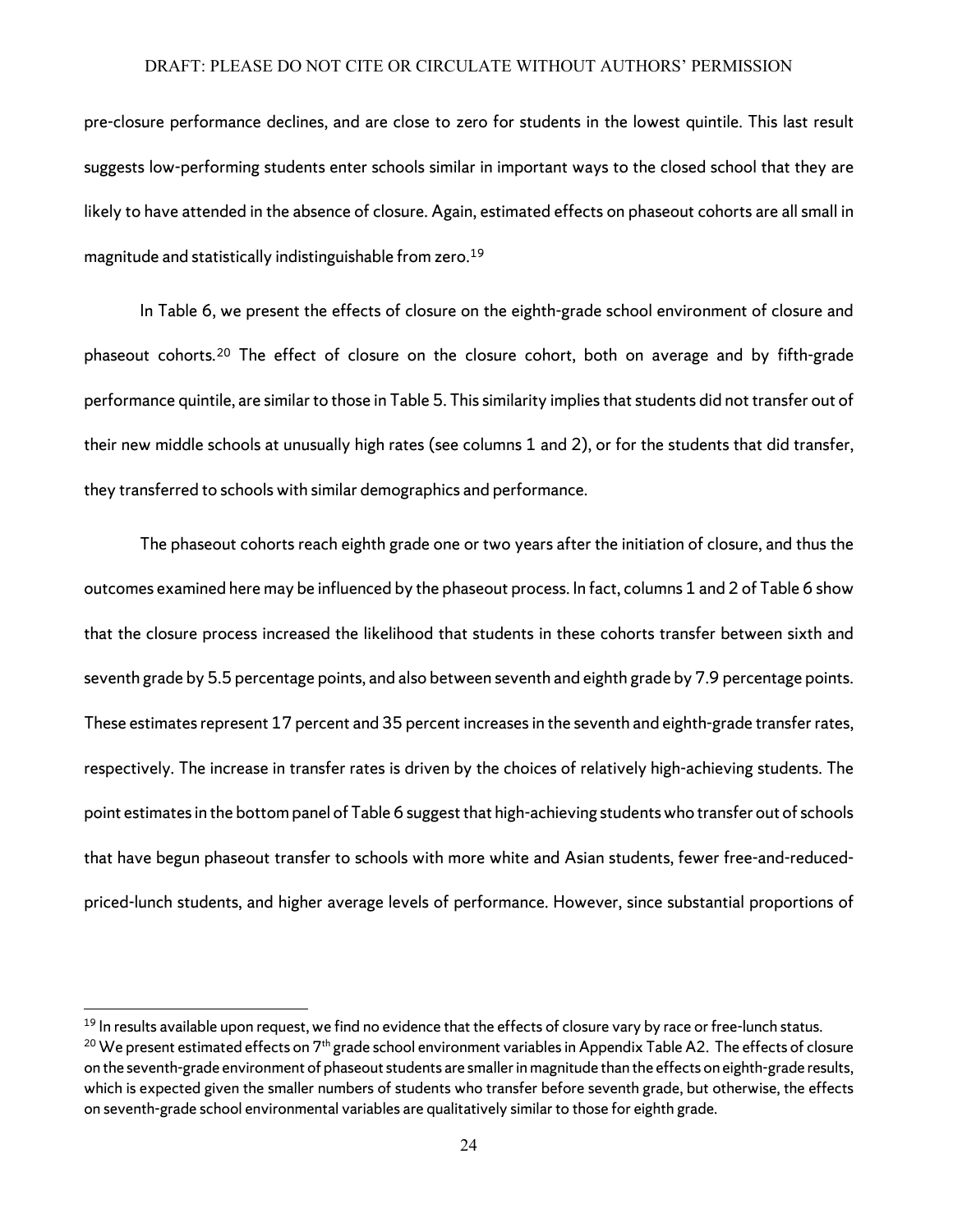students remain in schools that are phasing out, the aggregate effects of transfer activity are not large enough to be statistically significant in most cases.

#### Effects on Student Achievement and Attendance

l

In Table 7, we examine whether the changes in the school environment documented in Tables 5 and 6 translate into changes in student performance. The average effects of closure on the achievement of students who are likely to have entered the closed school absent closure are positive, but not statistically distinguishable from zero. We also find evidence that closure increased student absentee rates for the closure cohort, but again the estimates are statistically insignificant.<sup>[21](#page-27-0)</sup> In the bottom panel, we find that the estimated effects of closure on sixth-grade math performance of students in the closure cohort grows in magnitude as pre-closure fifthgrade mathematics performance increases and become statistically significant for the top quintile of students.<sup>[22](#page-27-1)</sup> The top quintile of performers in fifth grade experienced a 0.081 standard deviation increase in their sixth-grade mathematics performance (statistically significant at the 5 percent level) and 0.067 standard deviation increase in their sixth grade ELA scores (statistically significant at the 10 percent level). Given that we estimated that only 74 percent of our closure cohort would have liked attended a closed school, and thus have been directly affected by closure, the effects on those actually affected by closure might be as much as 30 percent higher. These improvements persist in seventh and eighth grade. Estimated effects on absentee rates are also smaller for high-achieving students than for low-achieving students, although the estimates are not statistically significant for any of the performance quintiles.

The estimated effects of closure on the higher performing students in the closure cohort are comparable to effects that have been estimated for other accountability policies aimed at improving low-

<span id="page-27-0"></span> $21$  In results available upon request, we do not find any significant differences in estimated effects either by race/ethnicity or by free-lunch status.

<span id="page-27-1"></span> $22$  We find smaller but qualitatively similar effects for closure by quintiles defined by fifth-grade ELA performance. These results are available upon request.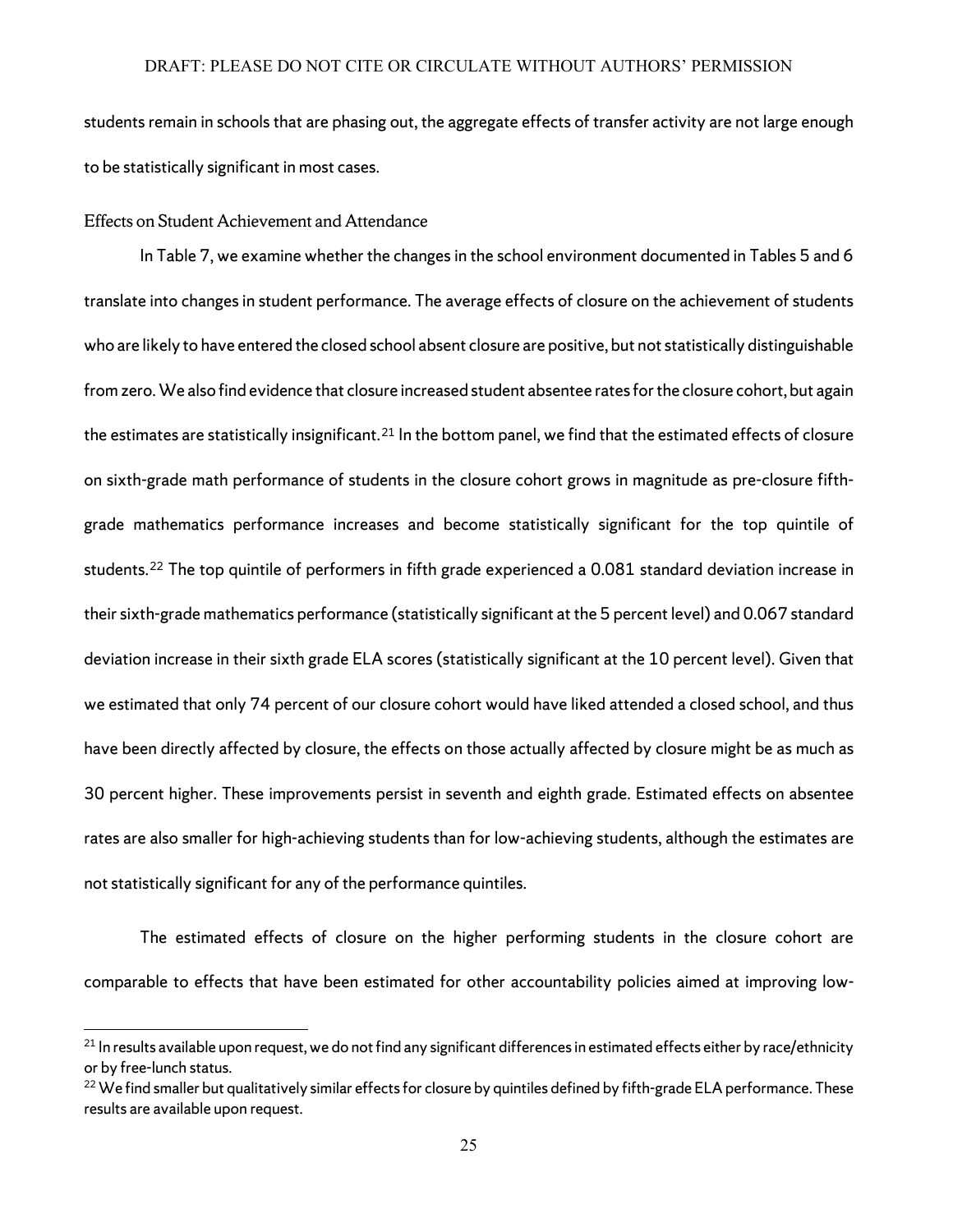performing schools? "Turnaround" is an umbrella term for policies that can range from relatively incremental changes in curriculum to more intensive and disruptive interventions. "Reconstitution", for instance, is a turnaround policy that replaces a school's leadership and a significant proportion of its instructional staff. Strunk et al. (2016) estimate that turnaround efforts in the Los Angeles Unified School that emphasized "reconstitution" were associated with increases ELA test scores of 0.144 standard deviations and math test scores of 0.080. Rockoff and Turner (2010) use a regression discontinuity design to estimate the effect of being assigned an F under New York City's program to assign letter grades to school based on school-level performance measures. They report that the average effect of being in a school designated as an F as a 0.10 standard deviation in the next year's math test score and 0.05 standard deviation in next yeas ELA test score. These estimates are similar to the effects we estimate for the high-performing students who also experienced the most substantial changes in school environment as a result of school closure.

Table 7 also presents the effects of closure on students in the phaseout cohorts. This cohort is only affected by closure after sixth grade, and thus, we should not, and do not, find any measurable changes in sixth-grade performance of our phaseout cohort.<sup>[23](#page-28-0)</sup> We expect that the disruption associated with transferring schools and/or the degradation in school quality at the school designated for closure during the phaseout period will have a negative effect on a student's academic performance and lead to increase in absenteeism in seventh and eighth grade. Consistent with this prediction, we find that closure, on average, led to a statistically significant 0.059 standard deviation reduction in the eighth-grade math test scores, a 0.048 standard deviation decline in eighth-grade ELA test scoresthat is not statistically significant, and a statistically significant

 $\overline{a}$ 

<span id="page-28-0"></span> $23$  An anonymous reviewer made a helpful observation that, following the 2009 policy change in which NYC became more transparent about its closure policy, we might see closure have effects earlier. For instance, students might transfer out of a closure school or feel demoralized by the closure designation, before phaseout is initiated. The fact that we do not see any effects on the sixth-grade outcomes of the phaseout cohort suggests that any such anticipatory effects are negligible.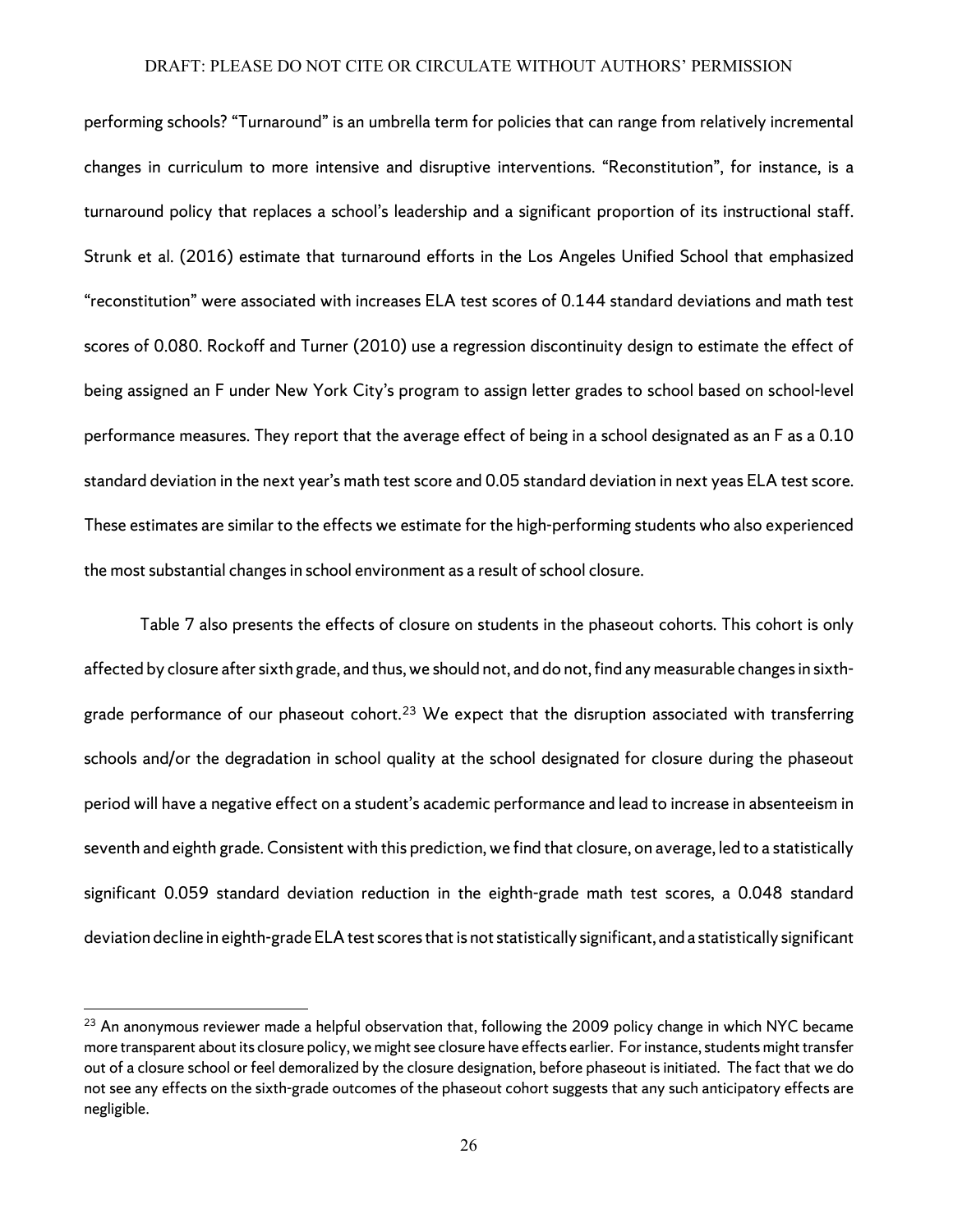4.4 percentage point increase in the absentee rate of students in the phaseout cohorts. Given that the average absentee rate in a sample of close schools is 8.4 percent, this 4.4 percentage point increase is very large (a 52.3 percent increase).

In the bottom panel of Table 7, we find that these negative effects were highest among the lowestperforming students based on pre-closure mathematics performance. In the bottom two quintiles, closure led to declines in eighth-grade mathematics performance of 0.072 and 0.081 standard deviations. The measurable increase in absentee rates is also largely concentrated among the lowest performing students, with the absentee rates increase by 0.067 percent—a74 percent increase from the average baseline in closed schools. In contrast, effects on the performance or achievement of the highest-achieving students in the phaseout cohorts are close to zero.

In sum, Tables 5, 6 and 7 show that students who would have entered a closed school had it not closed attend schools that have higher percentages of white and Asian students, lower percentages of students eligible for free-or-reduced-price lunch, higher average test scores and higher measures of value-added as a result of closure. These effects of closure on school environment are concentrated among relatively high-achieving students. We also find relatively high-achieving students among the group that would have entered a closed school see increases in test score performance as a result of closure. Finally, for relatively low-achieving students in seventh and eighth grade when closure is initiated, closure causes reductions in test scores and increases in absentee rates.

The results presented in Table 7 depend on the validity of the matching strategy used to identify students in the closure cohort. To examine if our estimates are robust to alternative methods of specifying this treatment group, we employ a different criterion for identifying students in the treatment group. For each closed school, we identify as the treatment group the 130 students from the cohort entering sixth grade in the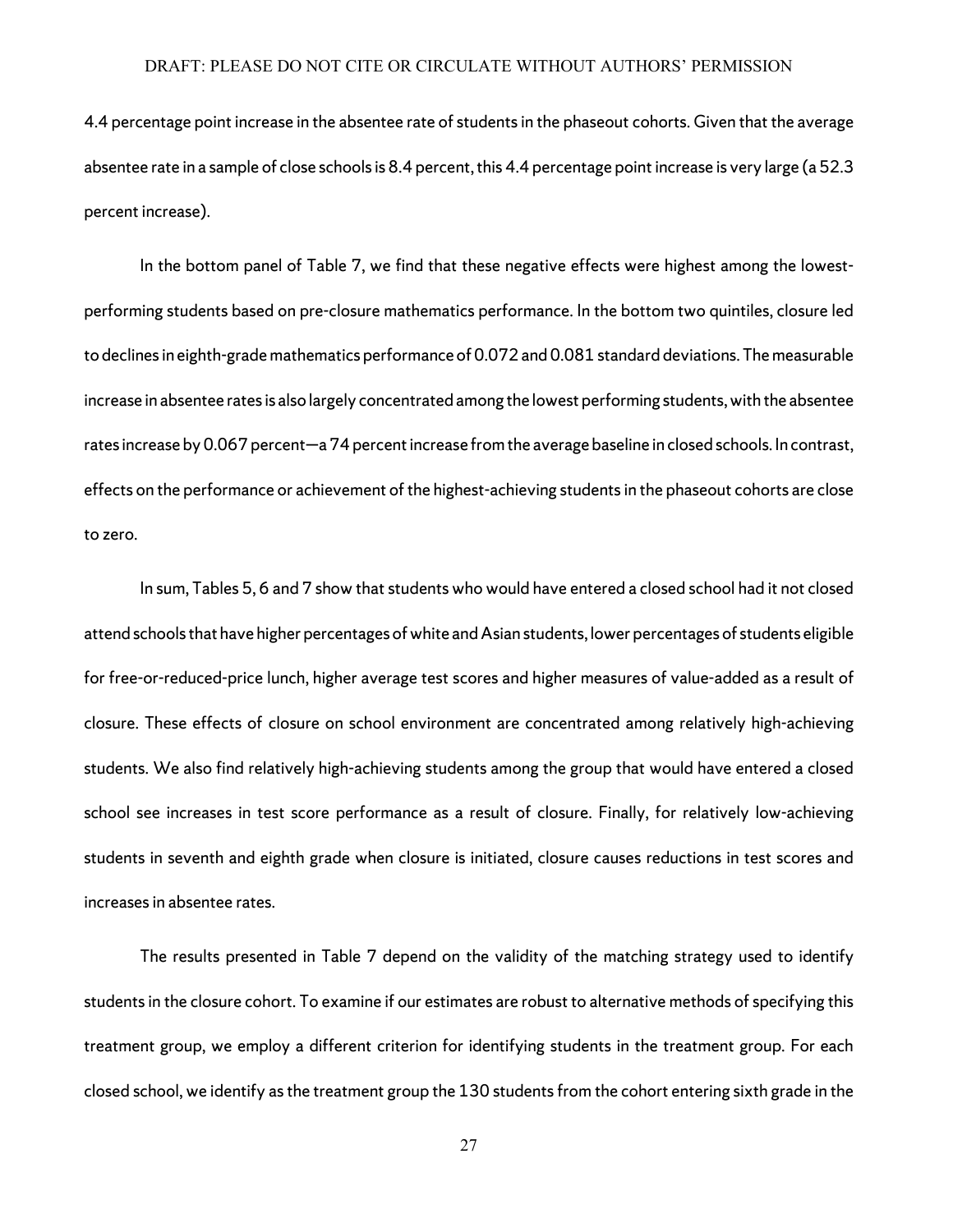first year after closure who have the highest propensity of attending the closed school. We select 130 students because this is the average size of the school-specific cohort entering the closed school the year prior to closure. <sup>[24](#page-30-0)</sup> We redefine our sample of students and re-estimate our models defining the treatment group this way. The results are similar, albeit slightly smaller than, the results presented in Table 7 (see Appendix Table A3). This attenuation is likely driven by the lower accuracy rate achieved using this method, which is 21 percent lower than achieved with the nearest-neighbor matching strategy. Regardless, the fact our results are not sensitive to alternative matching strategies.

#### **Effects on Later Cohorts**

 $\overline{\phantom{a}}$ 

The effects on students in the closure cohort reported in Tables 5, 6 and 7 pertain solely to the cohort of students who enter sixth grade the year immediately following the designation for closure. The next question we address is whether or not the effects on the closure cohort persist for multiple post-closure cohorts. To answer this question, we assume that the models we use to identify which students would have likely attended each closed school accurately predicts those students who would have attended a closed school two and three years after each school's closure designation.We estimate an event study modelthat allows for a set of distinct effects,  $\beta_{kq}$ , that vary by the number of years before and after closure that a cohort enters or would have entered the closed school and for each year before or after closure also vary by the performance quintile occupied by the individual student.

$$
y_{isce} = \alpha_0 + \sum_{k=-3}^{2} \sum_{q=1}^{5} \beta_{kq} 1({K_{sc} = k} * 1{Q_{isce} = q}) + \beta_2 P_{sc} + \gamma \mathbf{X}_{isce} + \varphi_c + \varphi_e + \varepsilon'_{isce} \quad \text{Eq. [3]}
$$

<span id="page-30-0"></span> $^{24}$  This strategy does not do as well as the nearest-neighbor matching strategy in terms of both the accuracy and treatment coverage rates we present in Table 3. The accuracy rate is 53 percent and the treatment coverage rate is 51 percent.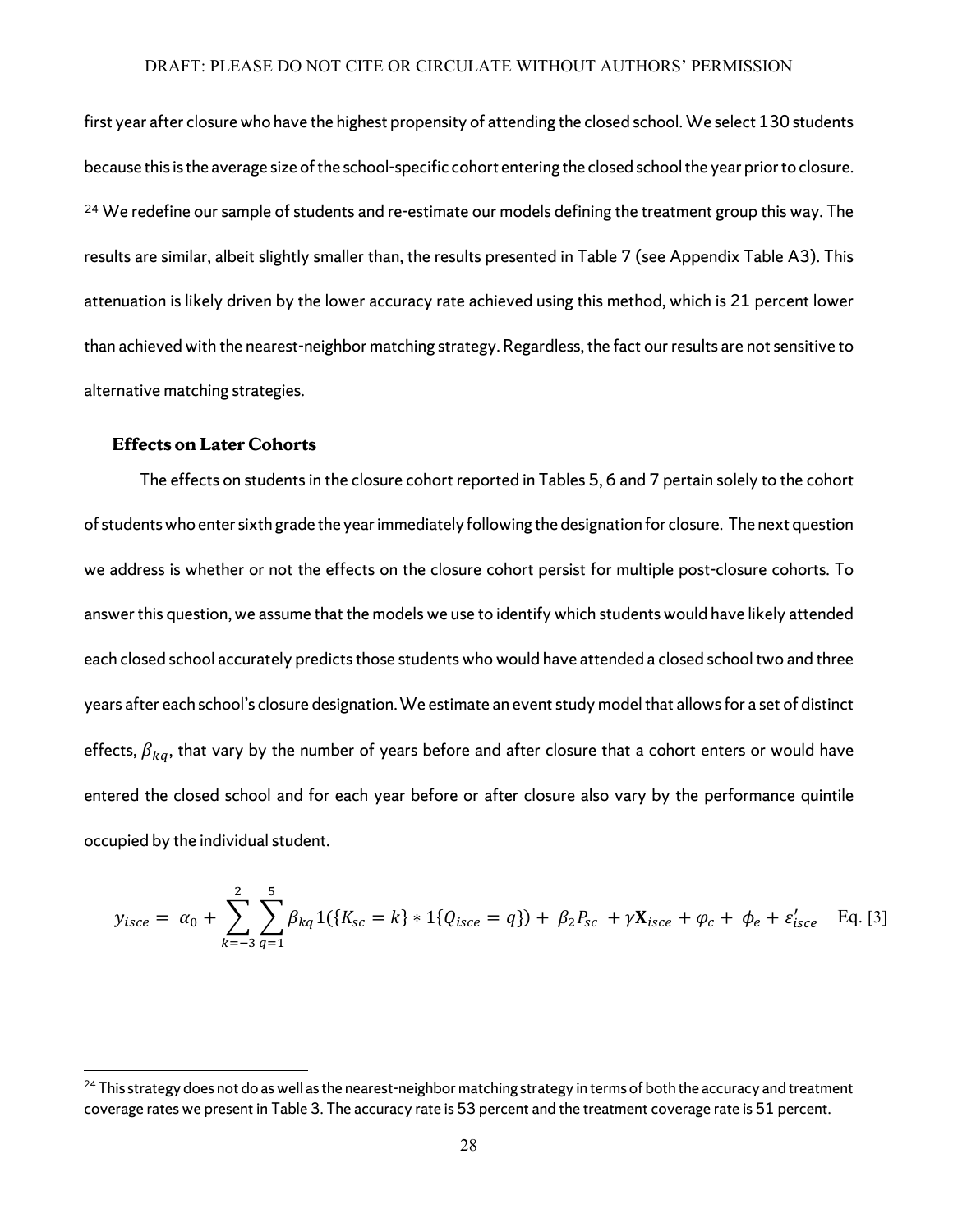Where  $\sum_{k=-3}^{2}\sum_{q=1}^{5}\beta_{kq}1\{K_{sc}=k\}*1\{Q_{isce}=q\}$  represents a set of 30 different dummies—six different years relative to closure that the cohort entered sixth grade (k=-3, . . ., 2) by five different performance quintiles, and all other terms are defined as above.

Figure 4 presents the estimated effects of closure on the sixth and eighth-grade mathematics and ELA performance of the top quintile of performers three years prior to closure and for the first three years after closure. The magnitude of these results are consistent with the estimated effectsfound in Table 7, although our estimates are less precise. These results indicate that the effects of closure on higher-performing students who would have attended closed schools had they not closed persist for at least three post-closure cohorts. The effect of closure for other performance quintilesin future years remains small and statistically insignificant (see Appendix Table A4).

## **VII. Does Closure have Negative Spillovers?**

One potential concern forthe empirical work presented above is that students displaced by closure may have negative spillover onto students in receiving schools. Brummet (2014), for example, found modest negative spillover effect onto students in the receiving school. However, in Brummet's sample of 200 closures across Michigan, the median displaced students attended a school in which roughly 20 percent of student body was displaced the previous year. As we note above, among the schools in New York City that ever received students from a closed school, the median percentage of sixth graders that were from one of our closure cohorts in any year is 4 percent, and median percentage of seventh and eighth graders that transferred from a school undergoing phaseout was 2.6 percent. While these magnitudes are small, rather than assume that these effects can be ignored, we estimate the potential spillover effects of closure on students in the receiving school in this section.

Following the model of Carrell and Hoekstra (2010) and Brummet (2014), we exploit variation in peer spillover from closure at the school-grade-year level while controlling for grade-specific fixed effects and linear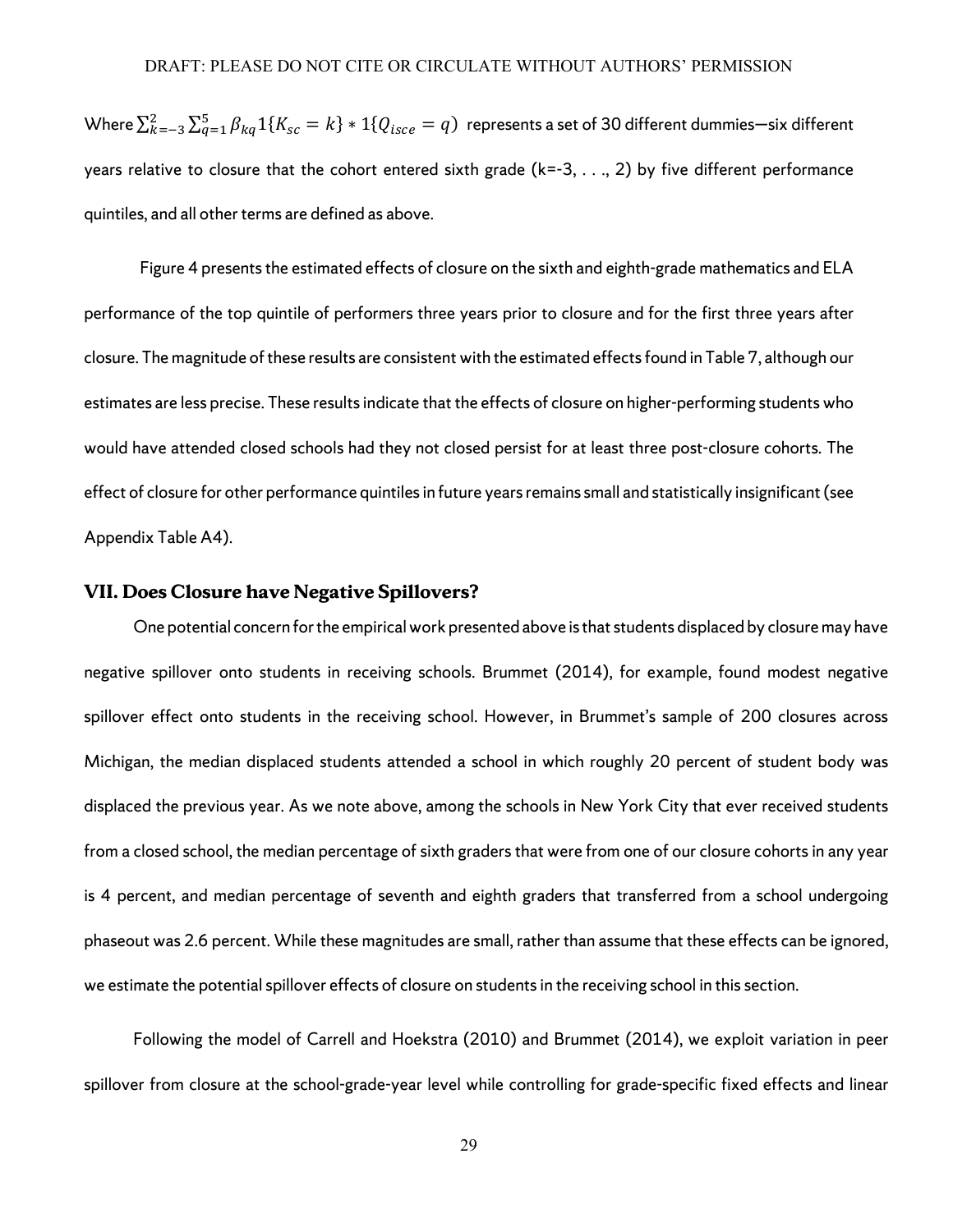changes at the school-grade level over time. This identification strategy relies on idiosyncratic differences in the proportion of peers from phaseout and closure schools across grade-year cohorts, within a school, between 2001- 2002 and 2014-2015. We employ the following model (using the notation of Carrell and Hoekstra):

$$
y_{imgt} = \varphi_0 + \varphi_1 D_{imgt} + \varphi_2 \frac{\sum_{k \neq i} D_{kmgt}}{n_{mgt} - 1} + \varphi_3 P_{imgt} + \varphi_4 \frac{\sum_{k \neq i} P_{kmgt}}{n_{mgt} - 1} + \upsilon_{mg} trend + \gamma \mathbf{X}_{imgt} \quad \text{Eq. [4]}
$$

$$
+ \varpi_{mg} + \vartheta_{gt} + \varepsilon_{imgt}
$$

The dependent variable is the outcome of interest for student *i* in middle school *m* in grade *g* in year *t.*   $D_{imgt}$  is an indicator variable that adopts a value one if student *i* is in a closure cohort and  $P_{imgt}$ adopts a value one of student *i* is in a phaseout cohort.  $\frac{\sum_{k\neq i}P_{kscm}}{n_{scm}-1}$  is the proportion of peers in the middle-school specific grade-and-year who are members of a phaseout cohort, and  $\frac{\sum_{k\neq i}D_{kscm}}{n_{scm}-1}$  is the proportion of peers in the schoolgrade cohort from the closure cohort, except individual *i* in both cases.  $\mathbf{X}_{iscm}$  is a vector pre-treatment covariates controlled for in equation [1].  $\bar{w}_{mq}$  and  $v_{sq}$  is the intercept and slope, respectively, of school-bygrade specific linear time trends, which will capture any linear time-varying changes in the school that are specific to that school-grade.  $\vartheta_{gt}$  is a grade-year fixed-effect. The model is not identified for sixth-grade outcomes for phaseout students because the  $\frac{\sum_{k\neq i}P_{kscm}}{n_{scm}-1}$  parameter is perfectly collinear with the phaseout indicator variable (  $P_{imgt}$ ) in sixth grade. This model is estimated using a sample that includes students in any of the schools attended by a student from one of our closure or phaseout cohorts.

Table 8 presents the results of equation [4] for mathematics and ELA test scores in sixth, seventh, and eighth-grade. The estimates of  $\varphi_2$  and  $\varphi_4$ , which capture the effect of a 100 percent increase in the proportion of closure and phaseout students, respectively, are small in magnitude and statistically insignificant from zero. We find no evidence that there are negative spillover effects of closure on students in the receiving schools either because of the influx of students from either the phaseout or closure cohorts.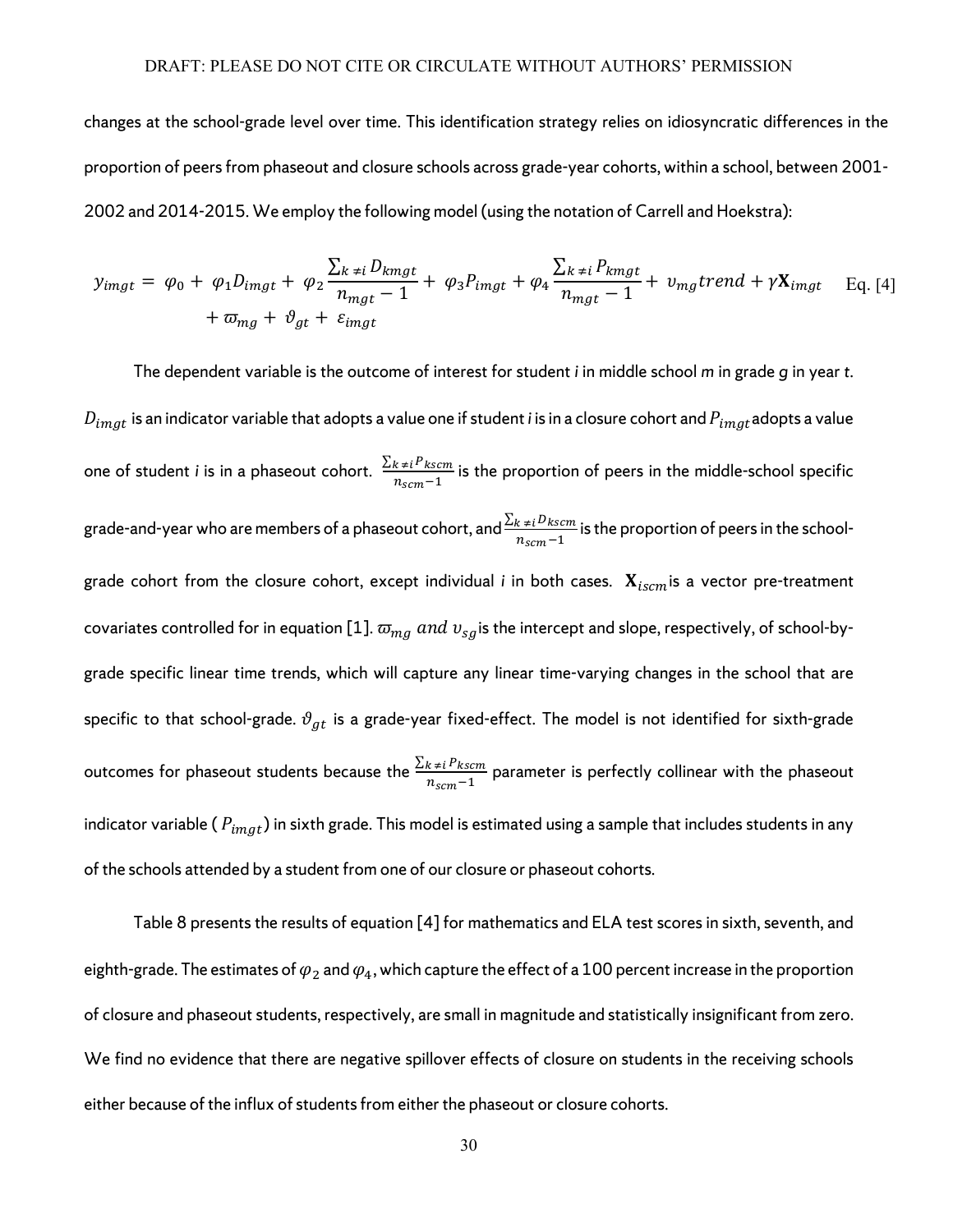## **VIII. Robustness Checks and Extensions**

l

## **The role of using an artificially constructed treatment group**

An important threat to a causal interpretation of our difference-in-differences estimator is that any difference between the outcomes for the closure cohort and earlier cohorts who attended the school before it closed is due to switching the group of students we observe from an actual cohort to a predicted cohort rather than to school closure. In Table 4, we presented evidence that students in the predicted-last-year cohort were statistically indistinguishable from the actual-last-year cohort on both pre-treatment variables used to identify the predicted cohort and sixth-grade outcome variables that were not used to identify the predicted cohort. These results provide some assurance that the estimated effects on students in the closure cohorts are valid.

To further test for this concern, we replace the students in the closure group in equation [2] with our predicted-last-year cohort from the year prior to closure. This group should not be affected by closure, and thus provides a placebo test to assess if our results are being driven by movement from an observed group of students to a predicted group of students. In Table A5 in the online Appendix, we present the results of this test for sixth-grade school environment outcomes and, in Table A6, we present the results of this tests for sixthgrade student academic outcomes. [25](#page-33-0) All of the estimates in these tables are small and none are statistically distinguishable from zero. We thus find little reason to believe that the switch to a predicted cohort by itself can account for our estimated effects of school closure.

As an additional test to ensure the transition from an observed last-year cohort of students to a predicted closure cohort is not driving our results, we replace the actual cohorts of students in each of the three

<span id="page-33-0"></span><sup>&</sup>lt;sup>25</sup> Because the phaseout process potentially affects the seventh and eighth-grade outcomes for a large portion of the predicted-last-year-cohort, i.e. many of the phaseout students are included in this predicted-cohort, this placebo test cannot be validly applied to seventh and eighth-grade outcomes.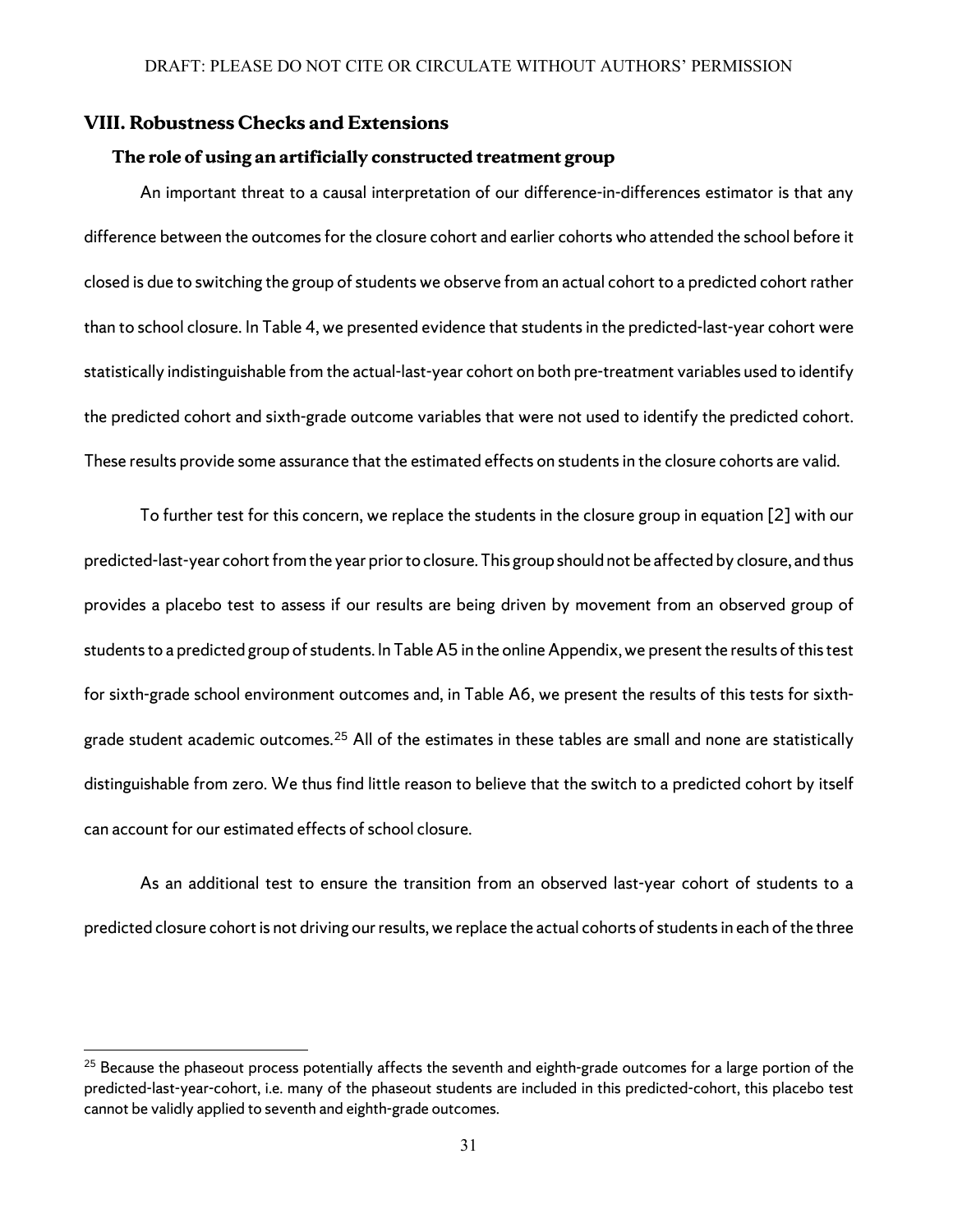years prior to closure with predicted cohorts of students in each year. [26](#page-34-0) We then estimate equation [2] using only predicted cohorts. These estimates can be interpreted as the effect of school closure on students likely to have attended a closed school and cannot be contaminated by a switch from actual to predicted cohorts.

The top panel of Table 9 presents the effects of closure on the school environment for each student based on their pre-treatment quintile of fifth-grade math performance. Our results are consistent with the effects found using the main model (see Table 5), albeit slightly smaller in magnitude and slightly less precisely estimated. We continue to find evidence that the top quintile of students in the closure cohort attends systematically different schools as a result of closure. While the magnitudes are slightly smaller, closure induced the top quintile of students to attend schools that performed 0.077 standard deviations better on school-level sixth-grade math, 0.084 standard deviations higher in terms of value-added, and travel 0.132 miles farther to attend the school than similar high performers in previous cohorts.

The bottom panel of Table 9 presents the effects of closure on student outcomes estimated using the full predicted-cohort sample. Consistent with the results from our primary analysis presented in Table 7, we find closure caused students in the top quintile to perform measurably better on their sixth, seventh, and eighthgrade math exams. These effect estimates are similar in magnitude to the corresponding estimates in Table 7, and statistically significant. The effects on absentee rates are also qualitatively similar to those found in our primary model. Table 9 provides compelling evidence that the estimated effects of closure on high-performing

 $\overline{a}$ 

<span id="page-34-0"></span><sup>&</sup>lt;sup>26</sup> All predicted cohorts are constructed using the same strategy that we used to identify students in our closure cohorts. For schools that closed in 2004-05, the cohort for three-years prior to closure (AY 2002-03) is estimated using only one year of data as opposed to two. However, there were no systematic differences in the overall accuracy or treatment coverage rates for this cohort relative to any other cohort. Our treatment coverage and accuracy rates are consistent with those in Table 3 for all years prior to closure.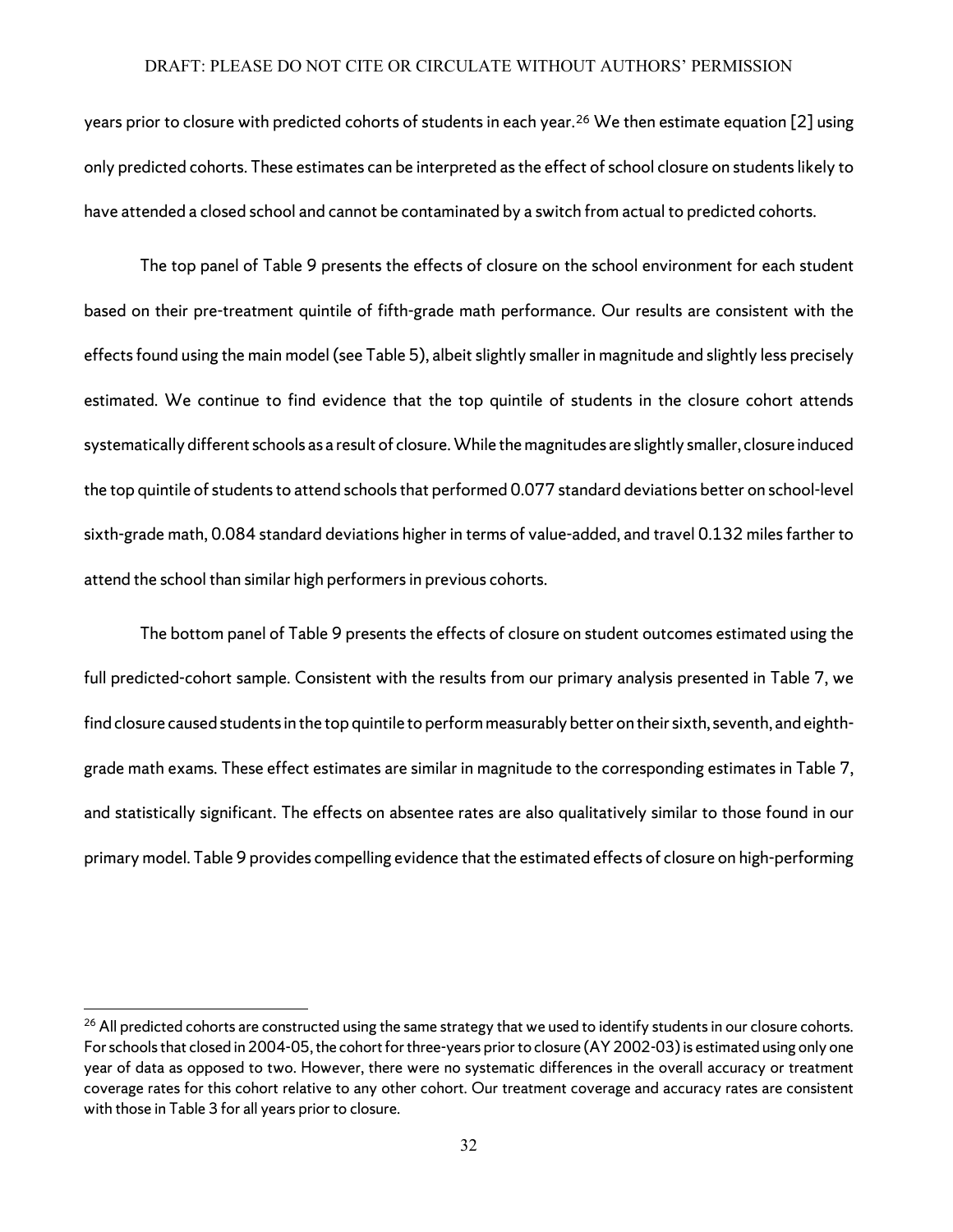students found in the primary model are not being driven by moving from an actual cohort of students to a predicted cohort of students.[27](#page-35-0)

#### **The role school quality?**

 $\overline{\phantom{a}}$ 

Lastly, we consider the extent to which the effect of closure varies by the quality of the receiving school. To examine this question, we split each treatment variable into two. Specifically, we replace the treatment indicators in equation [2],  $D_{sc}$  and  $P_{sc}$ , with a set of binary variables that indicate, respectively, that a student (a) is in a closure cohort and entered sixth grade in a school with a lagged value-added measure greater than the city average, (b) isin a closure cohort and entered sixth grade in a school with a lagged valueadded measure below the city average, (c) is in phaseout cohort and in the first year following closure attended a school with a lagged value-added measures greater than the city average, and (d) is in a phaseout cohort and in the first year following closure attended a school with a lagged value-added measure less than the city wide average. We estimated each model separately for each quintile of students defined by performance on the fifth grade math test.

It is important to note that the quality of the school a student chooses to attend is an endogenous choice and is likely to be correlated with unobserved student characteristics. Thus, estimates of how effects of school closure vary by the quality of the schools that a student attends after the closing cannot be interpreted causally, even if we accept the assumptions of our strategy for identifying the average effects of school closure. The results of this model should be interpreted as merely additional suggestive evidence about the role school quality changes play in mediating school closure effects.

<span id="page-35-0"></span> $27$  We also estimate equation [3] using only predicted cohorts in all years, including pre-treatment years. We find that there are no statistical or substantive changes from the results we present in Figure 4 or Appendix Table 1.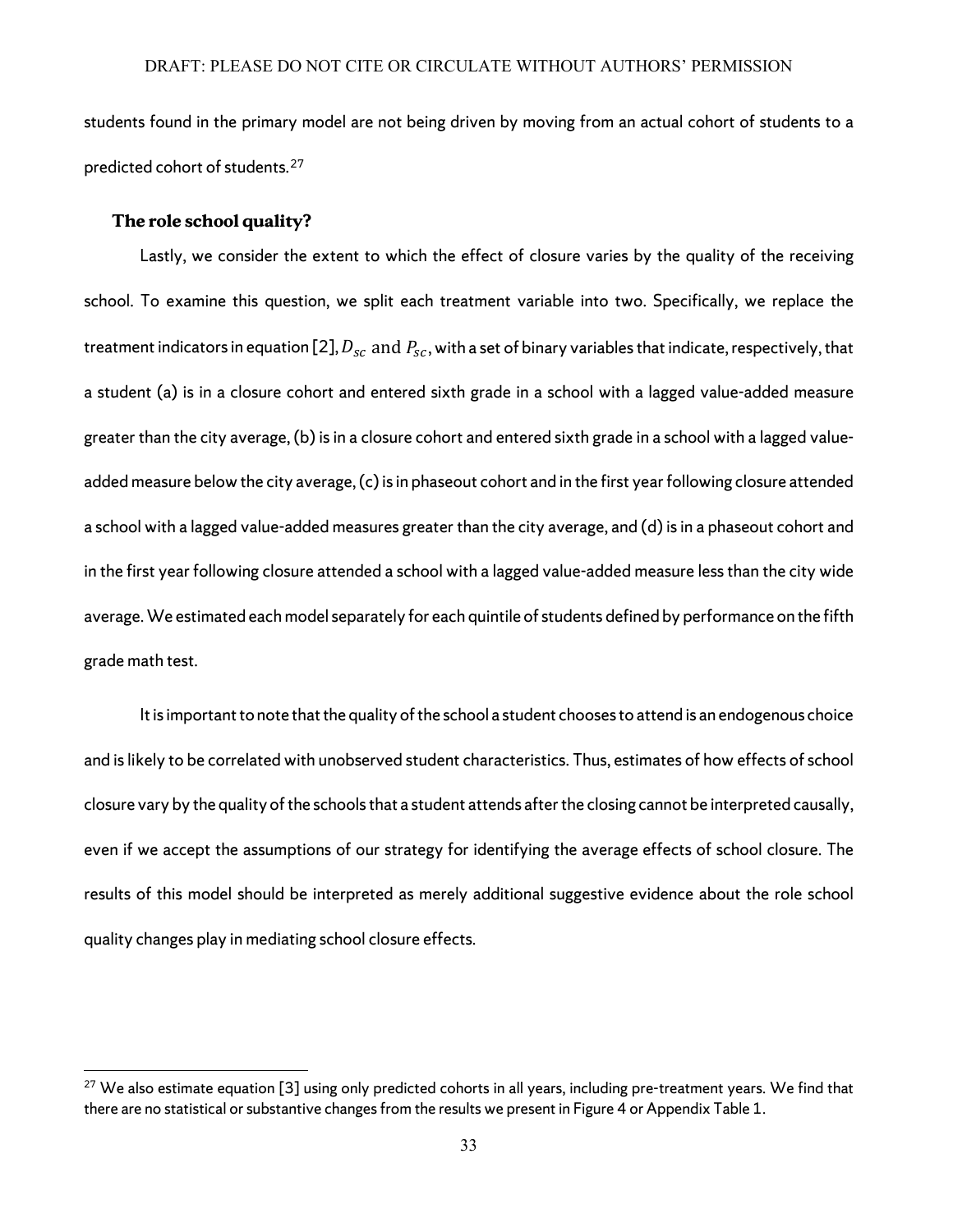The results are presented in Table 10. Whether effects vary by the value-added of the school a student entered after closure can be discerned by comparing columns (1) and (2), and columns (3) and (4). In each case, the effect of school closure is more positive if the student affected by closure attends a school with higher value-added the year following closure. None of the differences in the effects of sorting to an above average value-added school and sorting to a below average value-added school are statistically significant, and so we must be careful not to over-interpret these results. However, the fact that effects are always more positive when students attend a school with above average value-added than when they attend schools with below average value-added suggests that the effects of school closure depend on the quality of alternatives available to students and those chosen by students who otherwise would be relegated to the school that closed.

The last column of Table 10 indicates that higher achieving students are considerably more likely to attend schools with relatively high value-added in response to closure. This fact, combined with the finding that the effects of closure are positive and statistically significant only for relatively high-achieving students in the closure cohorts who attend schools with above average value-added, suggests that the quality of schools attended in response to closure plays some role in explaining why high-achieving students benefit more from school closure than low achieving students. However, the effects of closure on low-achieving students in the closure cohorts are close to zero even when those students select into relatively high value-added school, which suggests that school quality is not the only factor influencing the effects of school quality.

A final noteworthy aspect of the results in Table 10 is that, although the estimated effects of school closure on the achievement of students in the phaseout cohorts are statistically significant only for lowperforming students who attend schools with below average value-added, virtually all of the point estimates of the effects on phaseout students are negative. Point estimates are negative even when students transfer to schools with above average value-added. These results suggest that both the degradation in school quality at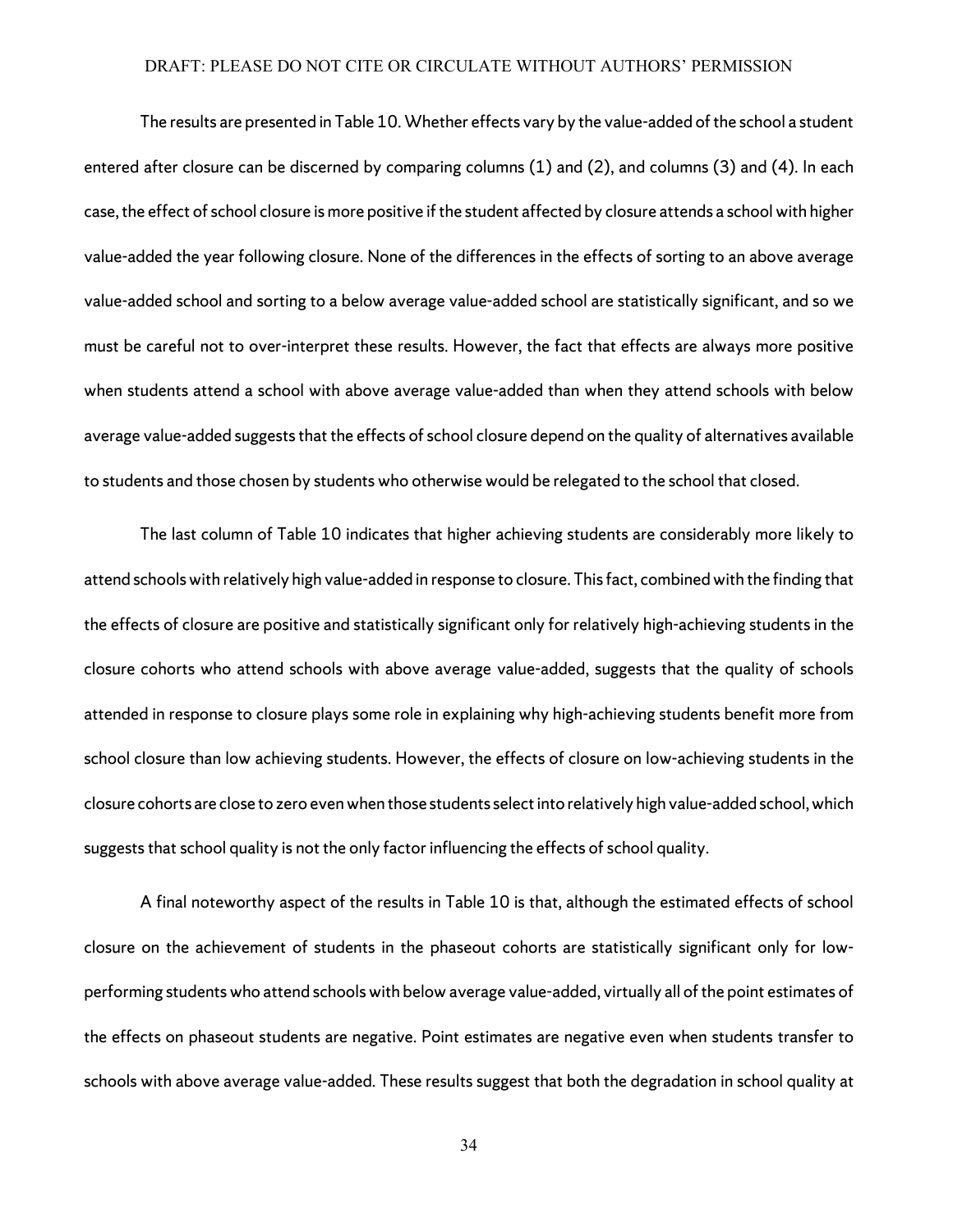schools designated for closure and the disruption effects that accompany changing middle schools mid-stream, make it difficult to extend potential benefits of school closure to students who attend the school at the time of closure, at least in the short-term.

## **IX. Conclusions**

Prior literature on school closure has largely focused on identifying the effects of closure on students who were attending a closed school when it closed and on students in schools receiving students from closed schools. This literature has also tended to comingle school closure due to declining enrollments with closures due to low-performance. In this paper, we estimate effects of accountability-driven middle school closures in New York City on students who likely would have entered a closed school had it not closed, as well as on students attending the closed school when closure is initiated. The effects of disruption often associated with school closures are likely to be much smaller for the former group than the latter group. Also, we examine how the effects of closure on both sets of students vary across students with different fifth-grade achievement levels.

We find that accountability-driven closure induced higher-achieving students in the post-closure cohorts to attend higher-performing schools with more white students and fewer students eligible for free-andreduced-price lunch. We also find these students performed better on tests of math and English language arts beginning in sixth grade as a result of closure and that these positive effects lasted through eighth grade. In contrast, lower-performing students in these post-closure cohorts enrolled in middle schools that are similar to the closed school in terms of demographics and achievement, and, on average, these students did not see improvement in their test scores as a result of closure. These results were found for multiple cohorts following closure and are robust to several threats to internal validity thatwe considered. Both this pattern of results, and analyses that attempt to estimate the extent to which changes in school quality mediate the effect of school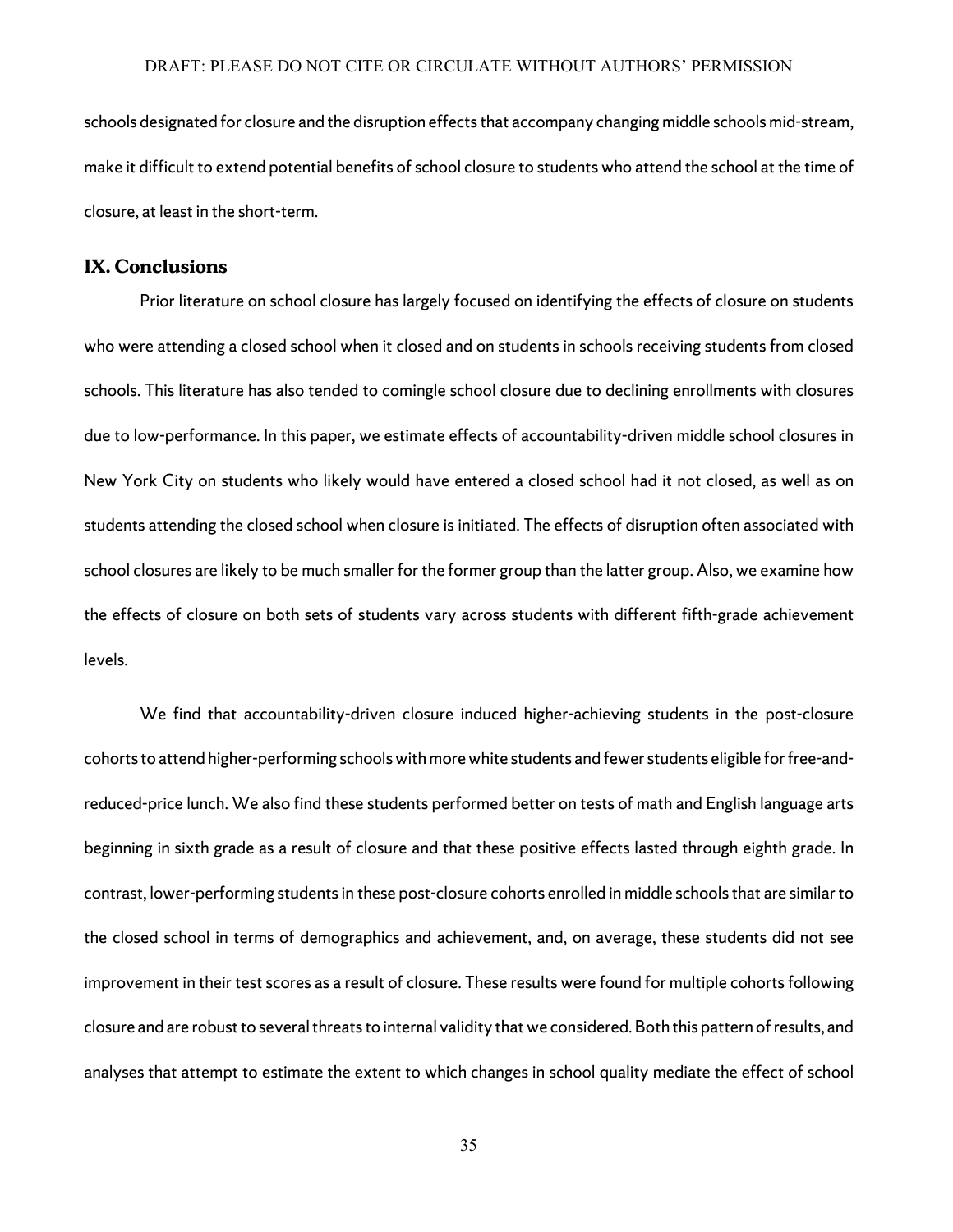closure, suggests that the quality of school that students attend following closure has important implications for what effect closure is likely to have.

We also find that among the students who were already attending the closed school when the phaseout process was initiated, the relatively high-achieving students were more likely to transfer out of the school than low-achieving students. We also find that school closure had negative effects on the low-performing students in these phaseout cohorts.

These results suggest at least two important policy implications. The first is that providing high-quality alternatives to students who otherwise would attend closed schools may be necessary for school closures to have positive effects on student achievement. An examination of the system for assigning students to middle school in effect at the time of the school closures we examine suggests that low-achieving students typically had fewer middle school options available to them than high-achieving students. Also, the pattern of results suggests that this difference in accessible alternatives may be part of the reason why high-performing students benefitted more from school closure than lower-performing students.

Second, our results indicate that school closure decisions present important tradeoffs. Our results indicate that school closure can benefit at least some students in future cohorts, particularly if those students have high-quality alternatives available to them. However, these gains for future cohorts might come at the expense of worse outcomes for students currently in the schools slated for closure. Our findings concerning the effects on students currently in a school designated for closure pertain to the closure policy implemented in New York City, under which a large proportion of students remain in the school designated for closure during a phaseout period. Our evidence suggeststhat in such a case, particularlywhen transfer options for students in schools designated for closure are limited, students in these closed schools are made worse off. Although our evidence cannot speak directly to the effects of a policy that would close schools all at once, forcing students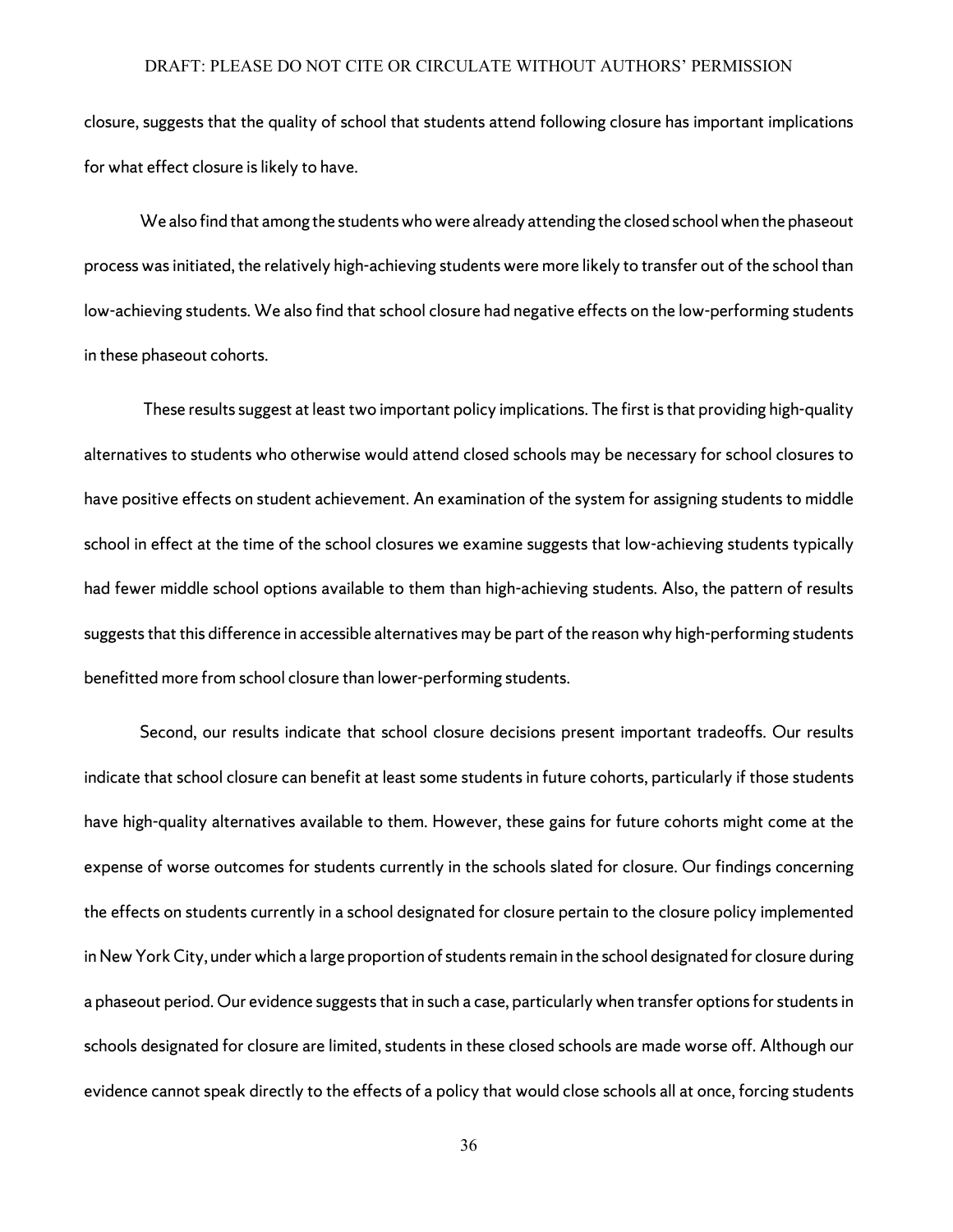to transfer immediately, evidence from other studies suggest such policies can also create negative disruption effects for students currently attending a school designated for closure (de la Torre and Gwynne 2009; Engberg et al. 2012; Kirshner, Gaertner, and Pozzoboni 2010; Ozek, Hansen, and Gonzalez 2012). Thus, although this study cannot provide guidance on whether phaseout policies like the one deployed in New York City or all-at-once closures are likely to be better for students currently attending the school, our results do suggest that avoiding negative impacts on this group of students can be difficult.

Assessing the potential gains to future cohorts relative to the potential losses to current students requires value judgments by policymakers. It is tempting to say that gains to future cohorts can accrue over many years and thus for many cohorts while any losses to current students will be limited to a smaller number of cohorts, and thus, the gains are likely to justify the losses. However, in the case of New York City, it appears that gains for future cohorts were limited to students who were already relatively high achieving, while losses accrued to lower-performing students in the phaseout cohorts. Such considerations complicate the assessment. It might be in a context where both low and high-achieving students in both the future and current cohorts were given access to high-quality alternatives, school closures would result in a more equitable distribution of benefits. However, in most contexts, unequivocally positive effects are likely to be difficult to realize, so policymakers will have to pay careful attention to tradeoffs like the ones highlighted in this study.

37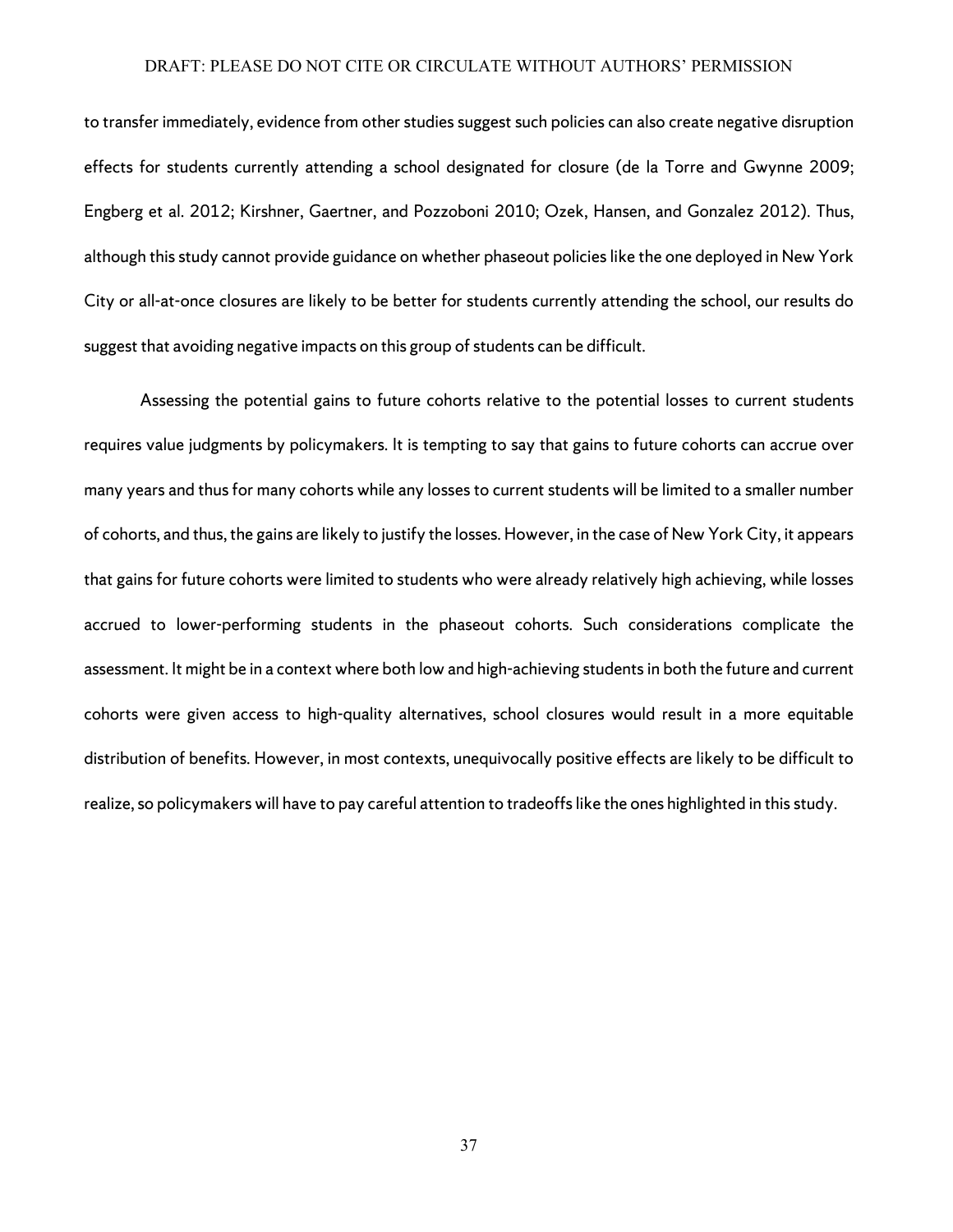## **Work Cited:**

Abdulkadiroğlu, A., Angirst, J.D., , Hull, P.D., &Pathak, P.A. Pathak. 2016.Charters Without Lotteries: Testing Takeovers in New Orleans and Boston. *American Economic Review*. 106.7, 1878-1920.

Capps, R., Fix, M., Murray, J., Ost, J., Passel, J.S., & Herwantoro, S. 2005. The new demography of America's schools: Immigration and the No Child Left Behind Act. *Urban Institute (NJ1)*.

Carlson, D. & Lavertu, S. 2016. Charter school closure and student achievement: Evidence from Ohio. *Journal of Urban Economics,* 95, 31-48.

Carrell, S. E., & Hoekstra, M. L. 2010. Externalities in the Classroom: How Children Exposed to Domestic Violence Affect Everyone's Kids. *American Economic Journal: Applied Economics.* 2, 211-228.

Center for Research on Education Outcomes (CREDO). 2017. *Lights Off: Practice and Impact of Closing Low-Performing schools.* Stanford, CA: CREDO.

Brummet, Q. 2014. The effect of school closings on student achievement. *Journal of Public Economics*. *119*, 108-124.

Bross, W., Harris Douglas N., & Lihan L. 2016. *The Effects of Performance-Based Closure and Charter Takeover on Student Performance.* New Orleans: Education Research Alliance for New Orleans.

De la Torre, M. & Gwynne J. 2009. *When Schools Close: Effects on Displaced Students in Chicago Public Schools*. Chicago: Consortium on Chicago School Research at the University of Chicago.

De la Torre, M., Gordon, M. F., Moore, P., & Cowhy, J. 2015. *School Closings in Chicago: Understanding Families' Choices and Constraints for New School Enrollment*. Chicago: Consortium on Chicago School Research at the University of Chicago.

Engberg, J., Gill, B., Zamarro, G., & Zimmer, R. 2012. Closing schools in a shrinking district: Do student outcomes depend on which schools are closed? *Journal of Urban Economics*, *71*(2), 189-203.

Ehlert, M., Koedel, C., Parson, E. & Podgursky, M. J. 2012. Selection Growth Models for Schools and Teacher Evaluations. *National Center for Analysis of Longitudinal Data in Education (CALDER)* Working Paper, No. 80.

Ehlert, M., Koedel, C., Parson, E. & Podgursky, M. J. 2014. The Sensitivity of Value-Added Estimates to Specification Adjustments: Evidence From School- and Teacher-Level Models in Missouri. *Statistics and Public Policy*, 1(1), 19-27.

Figlio, D. N., & Rouse, C. E. 2006. Do accountability and voucher threats improve low-performing schools? *Journal of Public Economics. 90,* 239-255.

Hoxby, C. M., Sonali M., & Kang, J. 2009. How New York City's charter schools affect achievement. *Cambridge, MA: New York City Charter Schools Evaluation Project*, 1-85.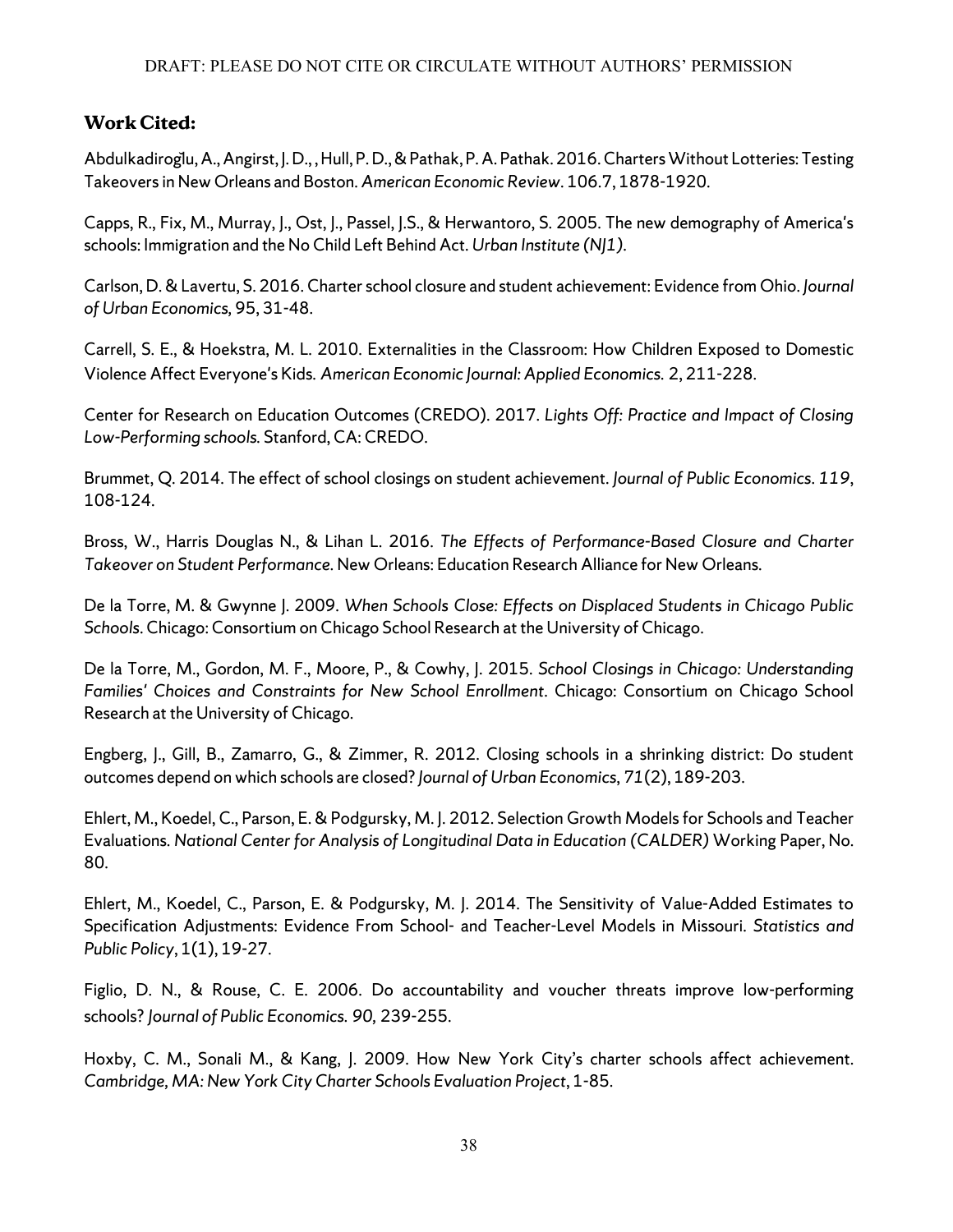Hanushek, E. A., Kain, J. F., & Rivkin, S. G. 2004. Disruption Versus Tiebout Improvement: the Costs and Benefits of Switching Schools. *Journal of Public Economics*. 88, 1721-1746.

Imbens, G. W. & Rubin, D. B. 2015. *Causal Inference for Statistics, Social, and Biomedical Sciences an Introduction*. Cambridge: Cambridge University Press.

Kemple, J. 2015. High School Closures in New York City. *The Research Alliance for New York City Schools*.

Krishner, B., Gaertner, M., & Pozzoboni, K. 2010. Tracing transitions: the effects of high school closure on displaced students. *Education Evaluation and Policy Analysis.* 32(3), 407-429.

Michelmore, K.&Dynarski, S. 2017. The Gap Within the Gap: Using Longitudinal Data to Understand Income Differences in Educational Outcomes. *AERA Open.* 3(1).

Özek, U., Hansen, M. Hansen, & Gonzalez, T. 2012. *A Leg Up or a Boot Out? Student achievement and mobility under school restricting.* Washington, D.C.: National Center for Analysis of Longitudinal Data in Education Research.

Rockoff, J. & Turner, L. J. 2010. Short-Run Impacts of Accountability on School Quality. *American Economic Journal Economic Policy.* 2(4), 119-147.

Steiner, L. 2009. *Tough Decisions: Closing Persistently Low-Performing Schools.* Lincoln, NE: Academic Development Institute.

Strunk, K. O., Marsh, J. A., Hashim, A. K., Bush-Mecenas, S., & Weinstein, T. 2016. The Impact of Turnaround Reform on Student Outcomes: Evidence and Insights from the Los Angeles Unified School District. *Education Finance and Policy.* 11(3), 251-282.

Sunderman, G. L. & Payne, A. 2009. *Does Closing Schools Cause Educational Harm? A Review of the Research. Information Brief*.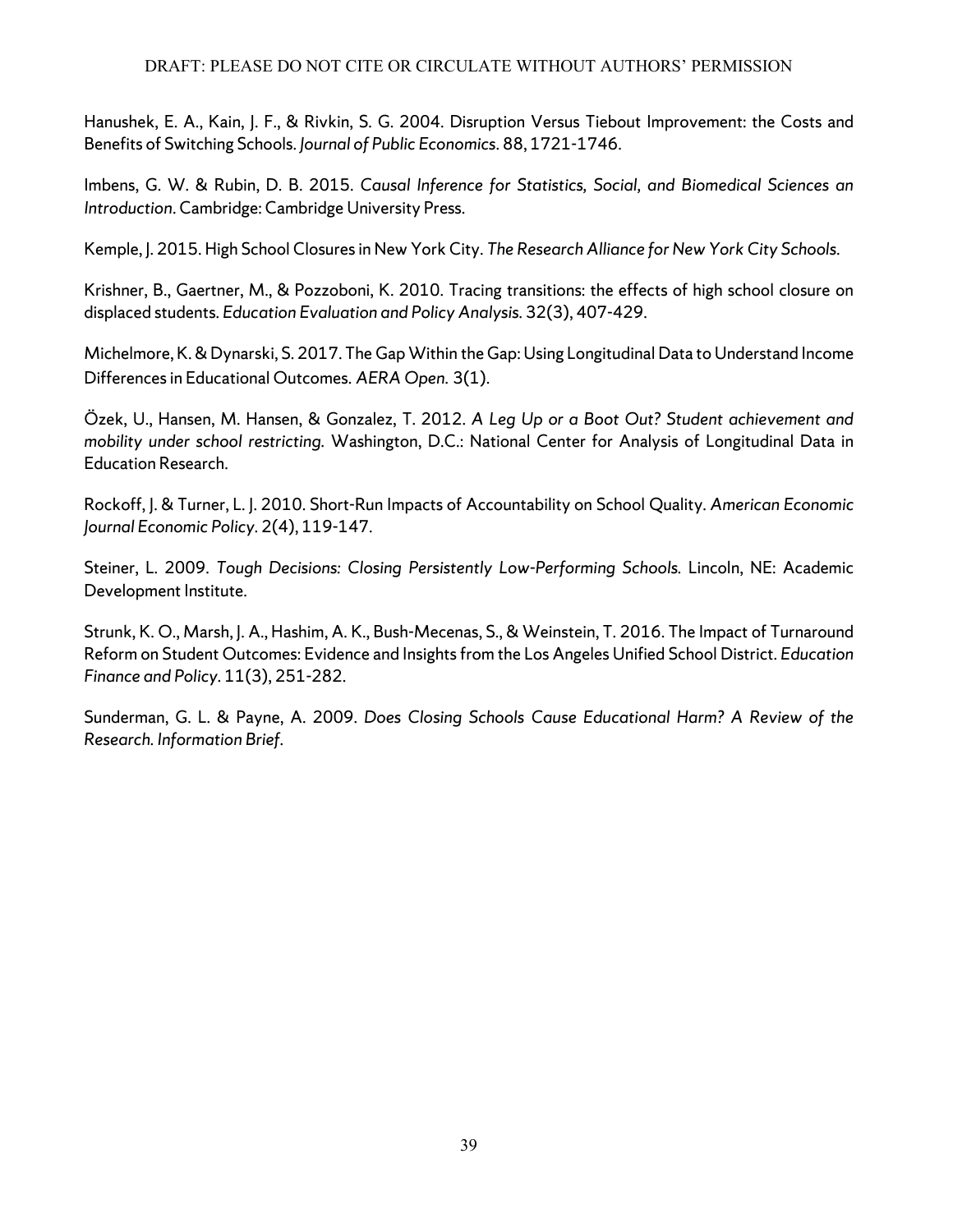Figure 1.

## 6th Graderswho would have attended a Closed School as a Percent of Sixth-Grade Cohort in Receiving **Schools**



7th and 8th Graders from Phaseout Schools as a Percent of 7th and 8th Graders in Receiving Schools

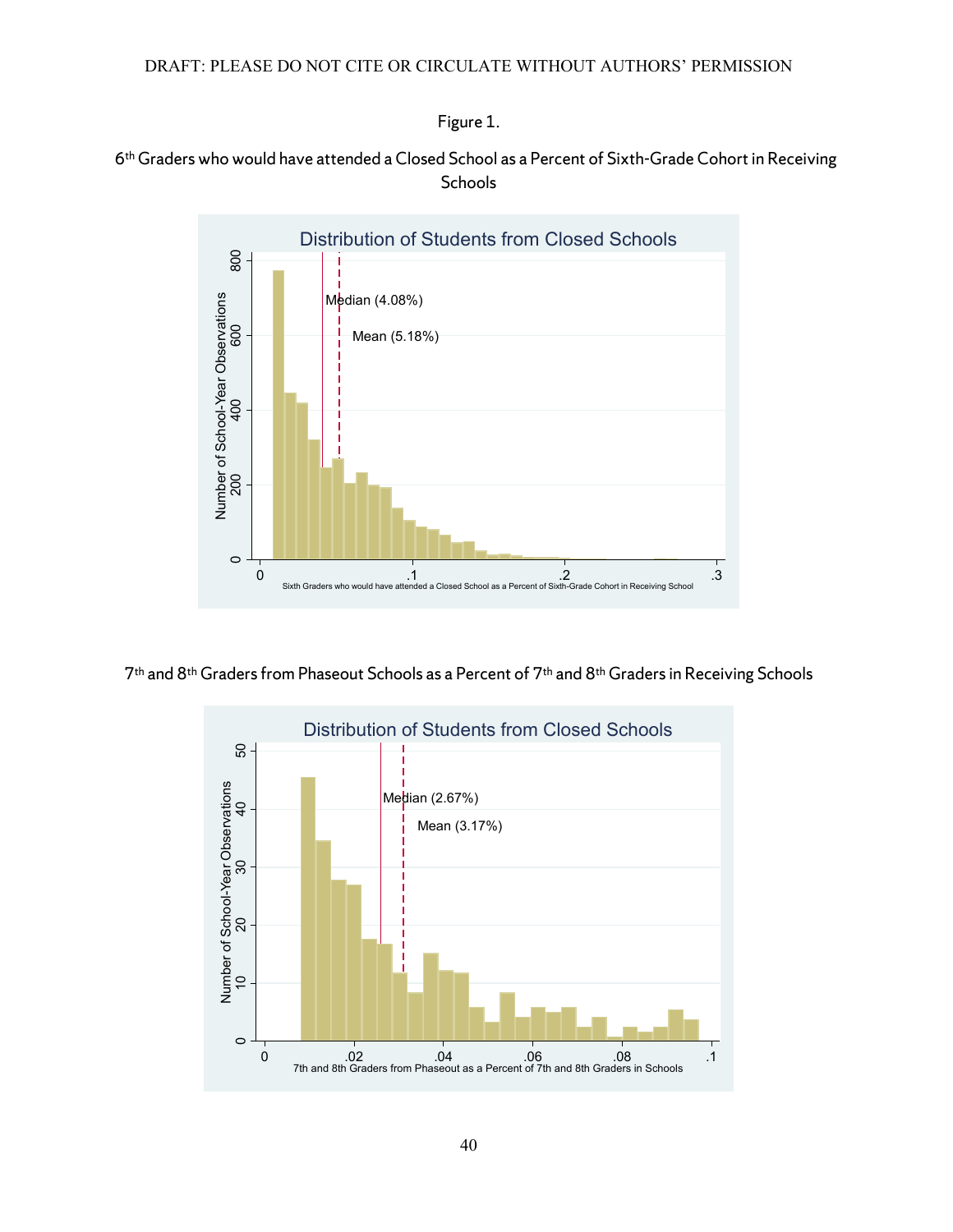

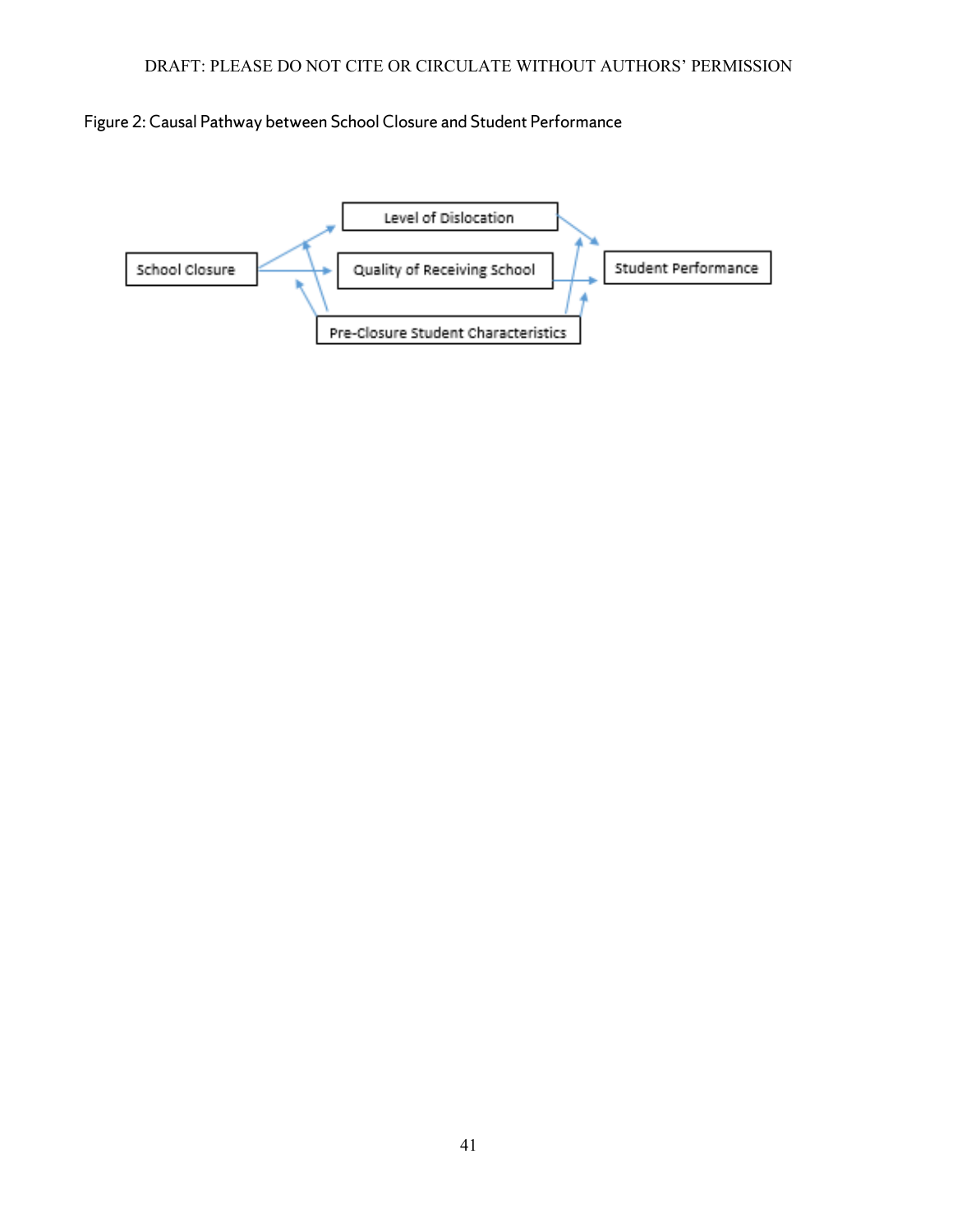

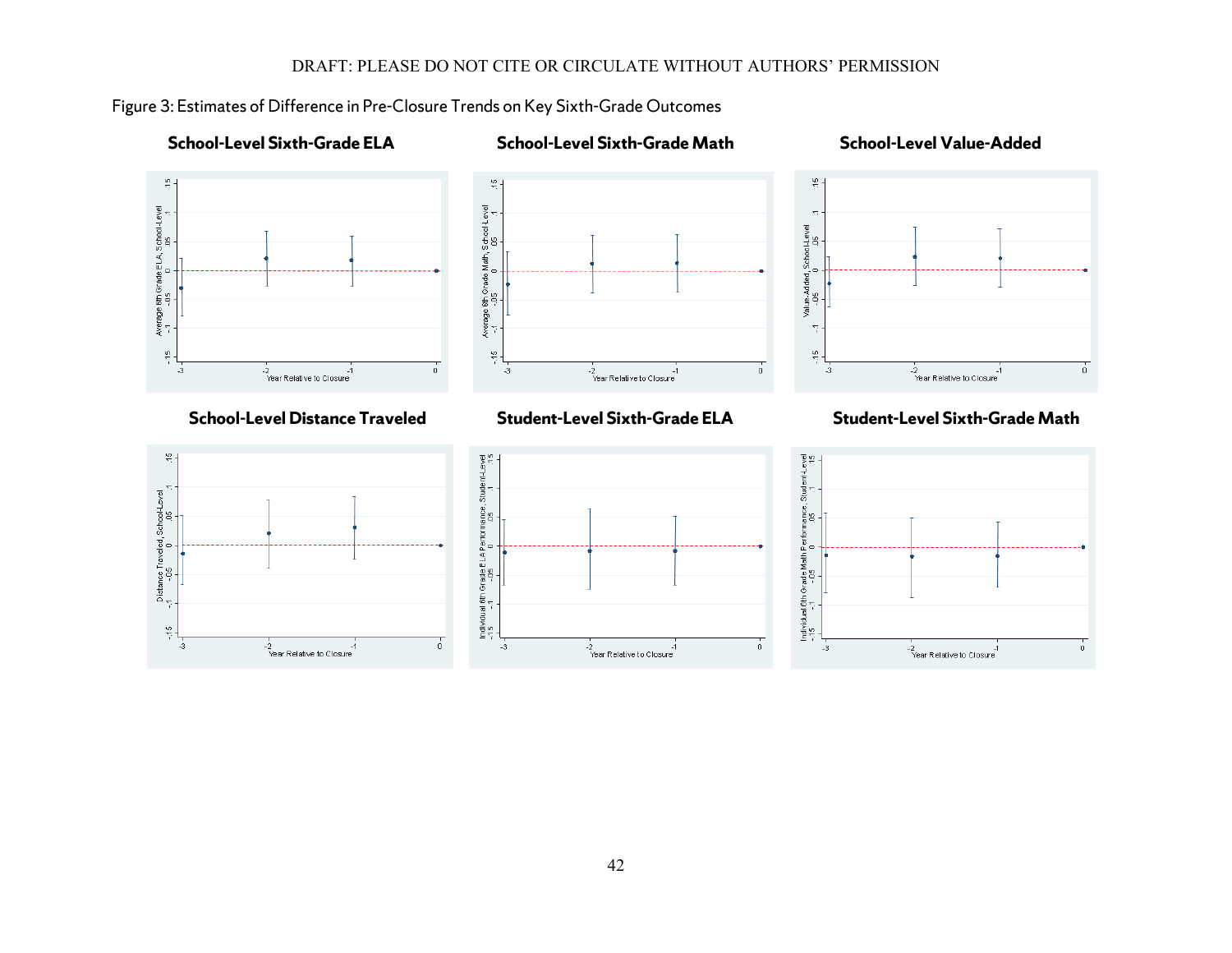## Figure 4: Event Study Results for Top Quintile Students<sup>A</sup>



## **Mathematics Scores in Sixth Grade Mathematics Scores in Eighth Grade**

Notes: (a) top quintiles are students scoring in top quintile of their school's 5<sup>th</sup> grade mathematics exam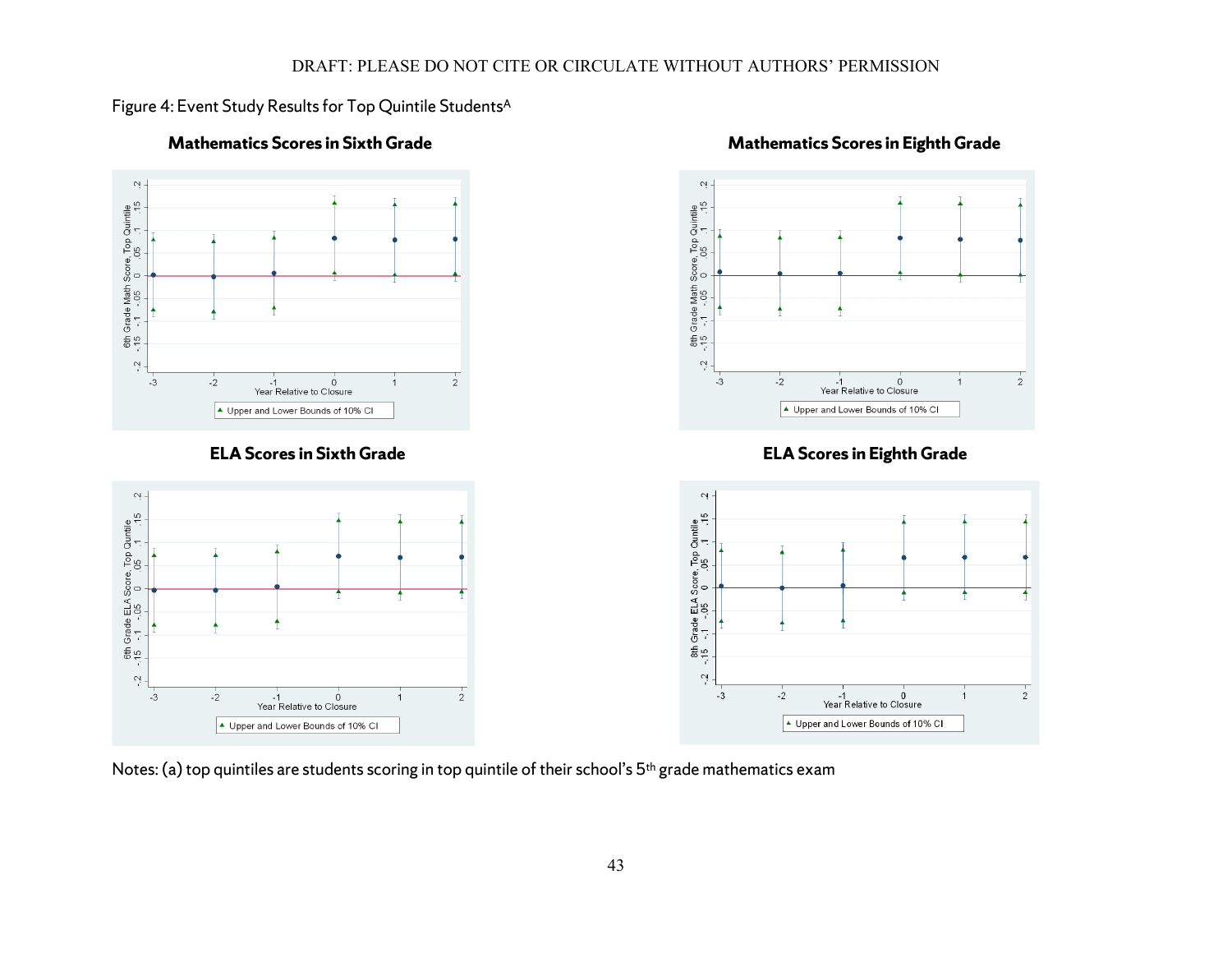## Table 1: Descriptive Statistics

|                                      | <b>Middle Schools</b> | <b>Closed Schools</b> |                            |
|--------------------------------------|-----------------------|-----------------------|----------------------------|
|                                      | 6th Grade             | 6th Grade             |                            |
| Number of Students                   | 41,087                | 4,714                 | <b>Difference in Means</b> |
| Number of Middle Schools             | 155                   | 47                    |                            |
| <b>Student-Level Variables</b>       |                       |                       |                            |
| <b>Black</b>                         | 0.365                 | 0.481                 |                            |
|                                      | (0.455)               | (0.498)               | $0.187***$                 |
| Hispanic                             | 0.388                 | 0.457                 |                            |
|                                      | (0.479)               | (0.499)               | $0.100***$                 |
| Asian                                | 0.108                 | 0.024                 |                            |
|                                      | (0.331)               | (0.155)               | $0.124***$                 |
| White                                | 0.140                 | 0.029                 |                            |
|                                      | (0.398)               | (0.170)               | $0.166***$                 |
| Free & Reduced-Price Lunch Eligible  | 0.661                 | 0.778                 |                            |
|                                      | (0.492)               | (0.415)               | $0.087***$                 |
| Absentee Rate                        | 0.059                 | 0.084                 |                            |
|                                      | (0.046)               | (0.065)               | $0.022***$                 |
| Transfer Rates (Grades 6th to 7th)   | 0.314                 | 0.318                 |                            |
|                                      | (0.455)               | (0.409)               | 0.004                      |
| Transfer Rates (Grades 7th to 8th)   | 0.227                 | 0.228                 |                            |
|                                      | (0.366)               | (0.321)               | 0.001                      |
| Student-Level Sixth Grade Matha      | 0.093                 | $-0.486$              |                            |
|                                      | (0.980)               | (0.793)               | $0.579***$                 |
| Student-Level Sixth Grade ELAa       | 0.117                 | $-0.269$              |                            |
|                                      | (0.977)               | (0.717)               | $0.386***$                 |
| Distance Traveled to Schoolc         | 0.369                 | 0.374                 |                            |
|                                      | (0.161)               | (0.157)               | 0.003                      |
| %of Students from Previous School    | 0.298                 | 0.362                 |                            |
|                                      | (0.182)               | (0.201)               | $0.64***$                  |
| <b>Middle School-Level Variables</b> |                       |                       |                            |
| Free & Reduced Price Lunch Eligible  | 0.683                 | 0.772                 |                            |
|                                      | (0.377)               | (0.448)               | $0.089**$                  |
| Absentee Rate                        | 0.063                 | 0.091                 |                            |
|                                      | (0.029)               | (0.019)               | $0.028***$                 |
| School-Level Sixth-Grade Matha       | 0.086                 | $-0.461$              |                            |
|                                      | (0.411)               | (0.324)               | $0.547***$                 |
| School-Level Sixth-Grade ELAa        | 0.105                 | $-0.271$              |                            |
|                                      | (0.501)               | (0.227)               | $0.376***$                 |
| Value-Added Measureb                 | 0.011                 | $-0.433$              |                            |
|                                      | (0.412)               | (0.374)               | $0.514***$                 |
| <b>Black</b>                         | 0.371                 | 0.494                 |                            |
|                                      | (0.381)               | (0.376)               | $0.155***$                 |
| Hispanic                             | 0.355                 | 0.448                 |                            |
|                                      | (0.375)               | (0.359)               | $0.088***$                 |
| Asian                                | 0.141                 | 0.025                 |                            |
|                                      | (0.182)               | (0.175)               | $0.111***$                 |
| White                                | 0.178                 | 0.027                 |                            |
|                                      |                       |                       | $0.152***$                 |
|                                      | (0.144)               | (0.149)               |                            |

*Notes*: Standard Deviation Reported in Parentheses. P-values are calculated using difference-of-means tests. (a) ELA and Math are normalized using city-grade-year means and standard deviations. (b) Value-added measure capture the school's contribution to a student's test scores controlling for differences across schools and a student's prior test scores. See Appendix A for a discussion of the value-added model used in this paper. (d) Distance to school is the Euclidean distance (in miles) between the centroid of a student's assigned zip code and the school.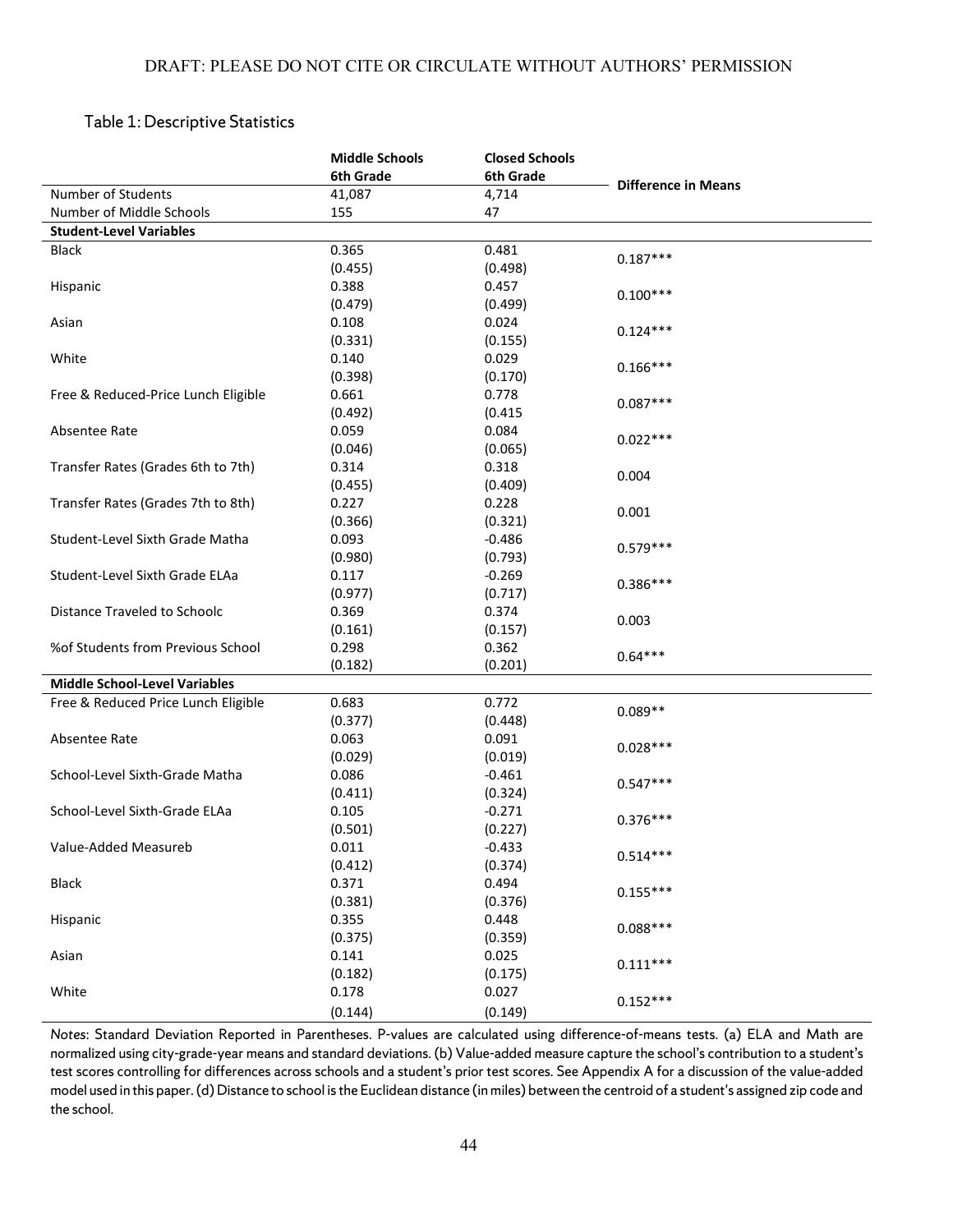|                                    |                                       |            | (1)     | (2)     | (3)     | (4)     | (5)     | (6)     | (7)     | (8)     |
|------------------------------------|---------------------------------------|------------|---------|---------|---------|---------|---------|---------|---------|---------|
| Year of School Closure             |                                       |            | 2004-05 | 2005-06 | 2006-07 | 2007-08 | 2008-09 | 2009-10 | 2010-11 | 2011-12 |
|                                    | Number of Closed Schools by Year      |            | 9       | 5       | 3       | 8       | 2       | 3       | 1       | 15      |
| Schools that have not yet Closed   |                                       |            | 38      | 33      | 30      | 22      | 20      | 17      | 16      | 1       |
| <b>Difference of Means</b>         |                                       |            |         |         |         |         |         |         |         |         |
| School-Level                       | Sixth-Grade                           | <b>ELA</b> | 0.001   | 0.006   | 0.001   | 0.002   | 0.002   | 0.001   | 0.004   | 0.015   |
| Performance                        |                                       |            |         |         |         |         |         |         |         |         |
| School-Level                       | Sixth-Grade                           | Math       | 0.010   | 0.002   | 0.016   | 0.003   | 0.007   | 0.001   | 0.016   | 0.035   |
| Performance                        |                                       |            |         |         |         |         |         |         |         |         |
|                                    | School-Level Value Added <sup>a</sup> |            | 0.008   | 0.008   | 0.007   | 0.002   | 0.006   | 0.002   | 0.008   | 0.014   |
| <b>Percent Black</b>               |                                       |            | 0.030   | 0.030   | 0.018   | 0.010   | 0.010   | 0.010   | 0.010   | 0.050   |
| Percent Hispanic                   |                                       |            | 0.030   | 0.020   | 0.010   | 0.010   | 0.020   | 0.020   | 0.010   | 0.034   |
| Absentee Rate                      |                                       |            | 0.010   | 0.010   | 0.010   | 0.021   | 0.010   | 0.010   | 0.020   | 0.000   |
| Free-and-Reduced-Price-<br>Percent |                                       |            | 0.005   | 0.005   | 0.002   | 0.012   | 0.002   | 0.001   | 0.009   | 0.003   |
|                                    | Lunch Eligible                        |            |         |         |         |         |         |         |         |         |
|                                    | Percent English Lang. Learner         |            | 0.001   | 0.001   | 0.013   | 0.011   | 0.004   | 0.010   | 0.008   | 0.018   |

Table 2: Are Later Closures a Good Comparison for Early Closures?

*Note:* This table summarizes difference of means on school-level covariates between schools that closed in each given year (based on data from the year prior to closure) to schools that have not yet closed but will closed by the 2012-2013 academic year. Differences of means tests were conducted. \*\*\*p<0.01, \*\*p<0.05, \*p<0.10. ELA and Math are normalized using city-grade-year means and standard deviations. (a) See Table 1 and appendix A for a description of our value-added measure.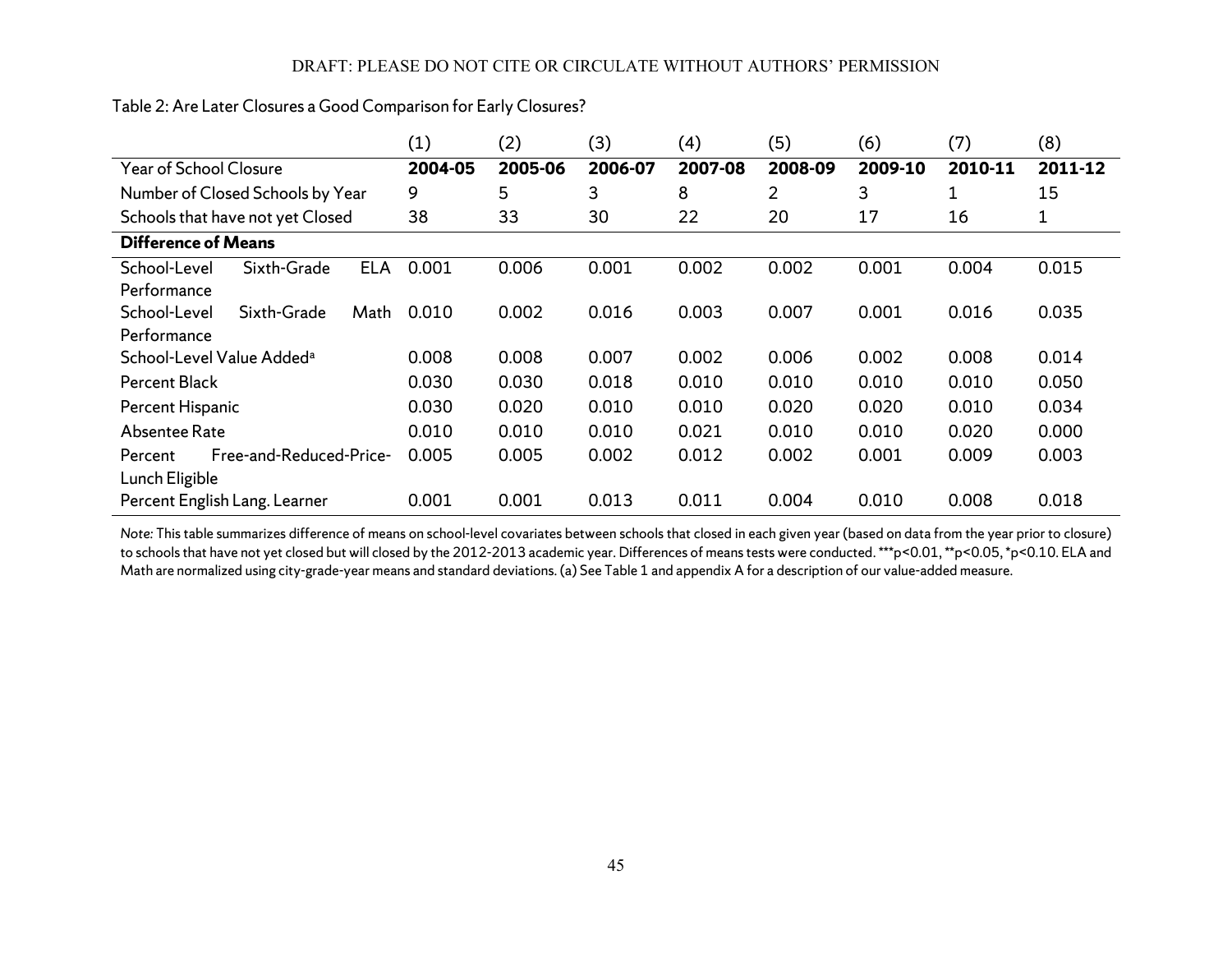| School ID     | Phaseout Year    | True Last Year | Predicted<br>Last | <b>Accuracy Rate</b> | Treatment     |
|---------------|------------------|----------------|-------------------|----------------------|---------------|
|               |                  | Cohort         | Year Cohort       |                      | Coverage Rate |
| All<br>Closed | <b>All Years</b> | 4078           | 3599              | 74%                  | 66%           |
| Schools       |                  |                |                   |                      |               |
| 098456        | 2004-05          | 120            | 98                | 73%                  | 60%           |
| 042274        | 2004-05          | 61             | 52                | 71%                  | 61%           |
| 020129        | 2004-05          | 56             | 48                | 73%                  | 63%           |
| 001895        | 2004-05          | 287            | 206               | 70%                  | 50%           |
| 011205        | 2004-05          | 210            | 207               | 74%                  | 73%           |
| 082138        | 2004-05          | 293            | 231               | 76%                  | 60%           |
| 053442        | 2004-05          | 396            | 329               | 77%                  | 64%           |
| 031081        | 2004-05          | 62             | 53                | 68%                  | 58%           |
| 046463        | 2004-05          | 321            | 303               | 68%                  | 64%           |
| 000501        | 2005-06          | 31             | 30                | 67%                  | 65%           |
| 006676        | 2005-06          | 284            | 241               | 76%                  | 65%           |
| 038548        | 2005-06          | 118            | 115               | 75%                  | 73%           |
| 037068        | 2005-06          | 113            | 93                | 75%                  | 62%           |
| 064464        | 2005-06          | 276            | 274               | 78%                  | 78%           |
| 049543        | 2006-07          | 57             | 57                | 79%                  | 79%           |
| 004502        | 2006-07          | 50             | 44                | 73%                  | 64%           |
| 043284        | 2006-07          | 74             | 72                | 86%                  | 84%           |
| 085812        | 2007-08          | 27             | 26                | 62%                  | 59%           |
| 031190        | 2007-08          | 108            | 71                | 69%                  | 45%           |
| 025985        | 2007-08          | 54             | 54                | 70%                  | 70%           |
| 093212        | 2007-08          | 118            | 113               | 73%                  | 70%           |
| 002563        | 2007-08          | 108            | 92                | 75%                  | 64%           |
| 051952        | 2007-08          | 104            | 100               | 77%                  | 74%           |
| 014482        | 2007-08          | 25             | 17                | 59%                  | 40%           |
| 051434        | 2007-08          | 123            | 109               | 77%                  | 68%           |
| 075126        | 2008-09          | 61             | 61                | 79%                  | 79%           |
| 015074        | 2008-09          | 132            | 109               | 68%                  | 56%           |
| 077648        | 2009-10          | 67             | 67                | 66%                  | 66%           |
| 085740        | 2009-10          | 75             | 70                | 77%                  | 72%           |
| 065270        | 2009-10          | 232            | 223               | 80%                  | 77%           |
| 013668        | 2010-11          | 35             | 34                | 74%                  | 71%           |

Table 3: Accuracy and Treatment Coverage Rates of our Matching Strategy

*Notes:* The accuracy rate is the percentage of the predicted-last-year cohort members that are in the actual-last-year cohort. The treatment coverage rate is the percentage of students in the actual-last-year cohort who are also in the predicted-last-year cohort.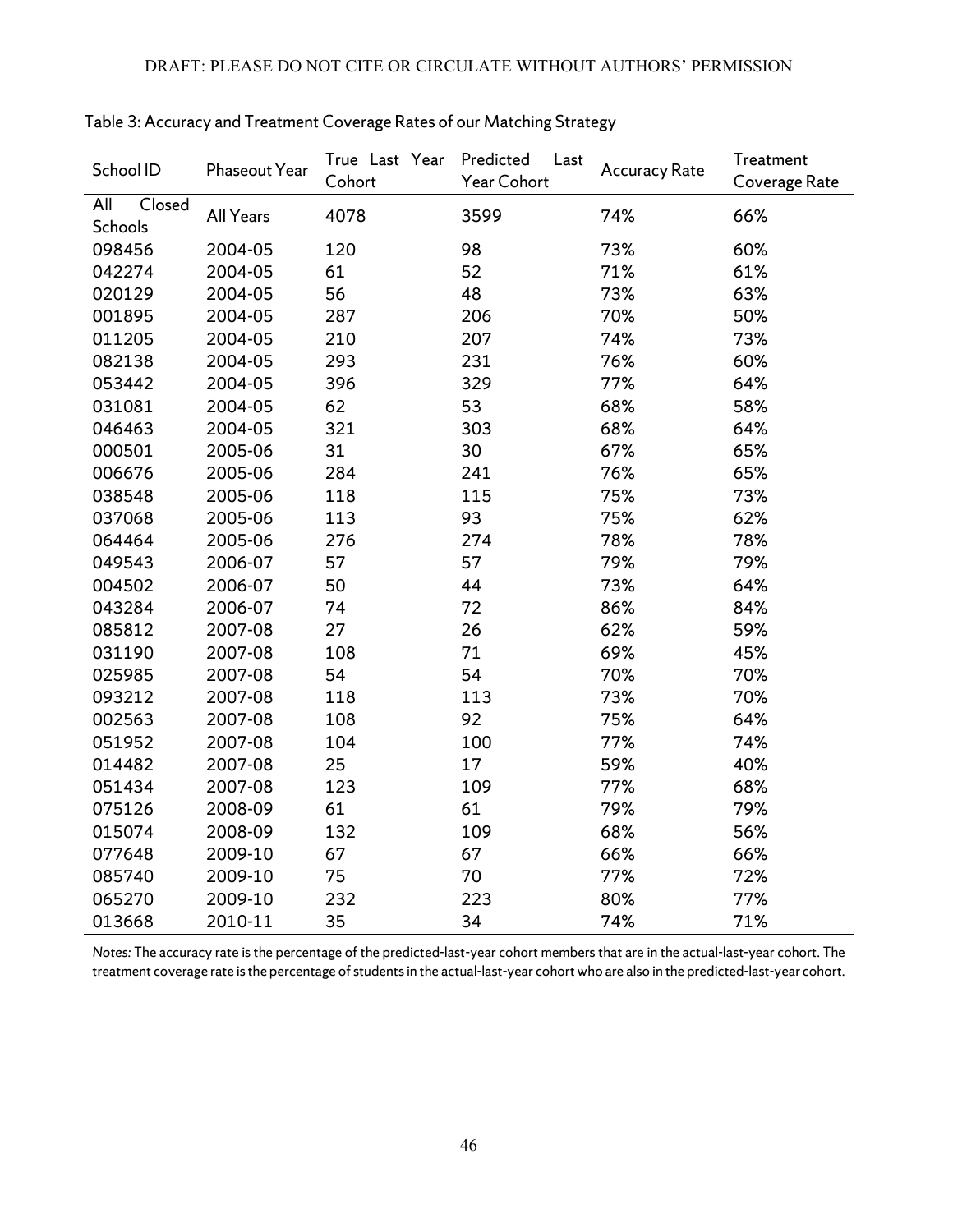|                                                            | (1)              | Column (2)          |
|------------------------------------------------------------|------------------|---------------------|
| Variable                                                   | Last-Year Cohort | Predicted-Last-Year |
|                                                            |                  | Cohort              |
| <b>Fifth Grade Variables</b>                               |                  |                     |
| Percent Black <sup>a</sup>                                 | 0.477            | 0.482               |
| Percent Hispanic <sup>a</sup>                              | 0.454            | 0.451               |
| Percent Asian <sup>a</sup>                                 | 0.025            | 0.027               |
| Percent White <sup>a</sup>                                 | 0.043            | 0.044               |
| Percent Free-and-Reduced-Price Lunch Eligible <sup>a</sup> | 0.778            | 0.772               |
| Student-Level Fifth-Grade Absentee Rate                    | 0.081            | 0.079               |
| Student-Level Fifth-Grade English                          | $-0.254$         | $-0.249$            |
| Student-Level Fifth-Grade Math                             | $-0.471$         | $-0.469$            |
| <b>Sixth-Grade Outcomes</b>                                |                  |                     |
| School-Level Sixth Grade Math <sup>b</sup>                 | $-0.462$         | $-0.448$            |
| School-Level Sixth Grade English <sup>b</sup>              | $-0.259$         | $-0.247$            |
| School-Level Sixth-Grade Value-Added <sup>c</sup>          | $-0.671$         | $-0.654$            |
| Distance Traveled (Sixth Grade) <sup>d</sup>               | 0.364            | 0.368               |
| Student-Level Sixth-Grade English                          | $-0.262$         | $-0.257$            |
| Student-Level Sixth-Grade Math                             | $-0.471$         | $-0.464$            |
| Student-Level Sixth-Grade Absentee Rate                    | 0.096            | 0.088               |

Table 4: Comparing the Last-Year Actual and Predicted-Cohort Students

*Notes:* The Last-Year Cohort consists of all students who attended a closed school in the year prior to phaseout beginning. The Predicted-Last-Year cohort consists of students that we predict as attending the school in the last year prior to closure. Means are reported for each group for each variable. Simple difference of means tests between each group and the last-year cohort were conducted and none of the differences are statistically significant at the 0.10 level.

(a) Racial and socioeconomic variables are measured prior to treatment (reported race in fifth-grade. All English and math performance data is normalized at the city-grade-year level.

(b) ELA and Math are normalized using city-grade-year means and standard deviations.

(c)Value-added measure capture the school's contribution to a student's test scores controlling for differences across schools and a student's prior test scores. See Appendix A for a discussion of the value-added model used in this paper.

(d) Distance to school is the Euclidean distance (in miles) between the centroid of a student's assigned zip code and the school.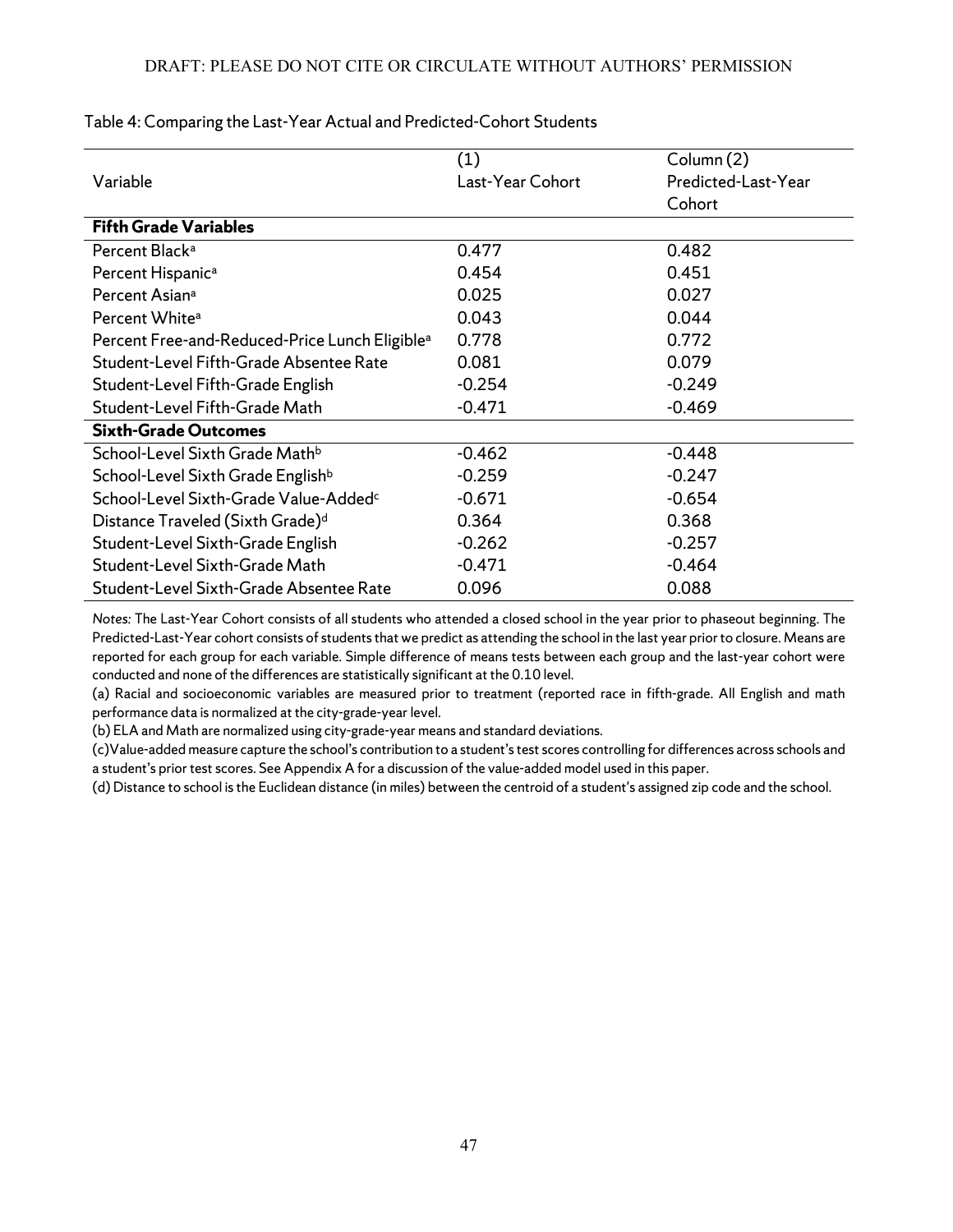## Table 5: Effect of Closure and Phaseout on Sixth-Grade School Environment

|                                                                   | (1)              | (2)              | (3)                 | (4)              | (5)                                | (6)                                       | (7)                    | (8)             | (9)                     | (10)                            |
|-------------------------------------------------------------------|------------------|------------------|---------------------|------------------|------------------------------------|-------------------------------------------|------------------------|-----------------|-------------------------|---------------------------------|
|                                                                   | Percent<br>White | Percent<br>Black | Percent<br>Hispanic | Percent<br>Asian | Percent<br><b>FRPL</b><br>Eligible | Percent<br>Previous<br>Grade <sup>a</sup> | Distance to<br>Schoolb | School<br>Mathc | School ELA <sup>c</sup> | School Value Added <sup>d</sup> |
| Average Effect on Closure Cohort                                  | $0.034*$         | $-0.011$         | $-0.009$            | 0.020            | $-0.047$                           | $-0.034**$                                | $0.120***$             | $0.069**$       | $0.061*$                | $0.084**$                       |
| (CC)                                                              | (0.019)          | (0.018)          | (0.018)             | (0.020)          | (0.029)                            | (0.015)                                   | (0.047)                | (0.035)         | (0.036)                 | (0.042)                         |
| Average Effect on Phaseout Cohort                                 | $-0.002$         | 0.006            | $-0.001$            | $-0.005$         | 0.014                              | $-0.004$                                  | 0.020                  | $-0.010$        | $-0.008$                | $-0.018$                        |
| (PC)                                                              | (0.020)          | (0.018)          | (0.018)             | (0.020)          | (0.029)                            | (0.015)                                   | (0.046)                | (0.035)         | (0.036)                 | (0.043)                         |
| Effects by Quintile of Fifth-Grade Mathematics Score <sup>e</sup> |                  |                  |                     |                  |                                    |                                           |                        |                 |                         |                                 |
| Effect on CC Lowest Quintile                                      | $-0.012$         | 0.005            | 0.022               | $-0.011$         | $-0.022$                           | $-0.014$                                  | 0.067                  | 0.014           | 0.013                   | 0.050                           |
|                                                                   | (0.030)          | (0.027)          | (0.027)             | (0.030)          | (0.035)                            | (0.025)                                   | (0.048)                | (0.037)         | (0.038)                 | (0.046)                         |
| Effect on CC in 20th - 40th Quintile                              | 0.006            | $-0.004$         | 0.006               | $-0.004$         | $-0.0z38$                          | $-0.022$                                  | $0.092*$               | 0.033           | 0.030                   | 0.054                           |
|                                                                   | (0.029)          | (0.027)          | (0.027)             | (0.029)          | (0.035)                            | (0.025)                                   | (0.049)                | (0.037)         | (0.037)                 | (0.045)                         |
| Effect on CC in 40 <sup>th</sup> - 60 <sup>th</sup> Quintile      | 0.048            | $-0.011$         | $-0.011$            | 0.022            | $-0.044$                           | $-0.034$                                  | $0.101**$              | 0.054           | 0.036                   | $0.083*$                        |
|                                                                   | (0.030)          | (0.027)          | (0.027)             | (0.030)          | (0.035)                            | (0.024)                                   | (0.049)                | (0.038)         | (0.038)                 | (0.045)                         |
| Effect on CC in 60th - 80th Quintile                              | $0.062**$        | $-0.017$         | $-0.024$            | 0.037            | $-0.056$                           | $-0.048**$                                | $0.128**$              | $0.078**$       | $0.068*$                | $0.094**$                       |
|                                                                   | (0.029)          | (0.027)          | (0.027)             | (0.030)          | (0.035)                            | (0.024)                                   | (0.049)                | (0.038)         | (0.038)                 | (0.046)                         |
| Effect on CC in Top Quintile                                      | $0.071**$        | $-0.026$         | $-0.034$            | $0.052*$         | $-0.073**$                         | $-0.051**$                                | $0.151***$             | $0.091**$       | $0.086*$                | $0.116**$                       |
|                                                                   | (0.030)          | (0.027)          | (0.027)             | (0.030)          | (0.035)                            | (0.025)                                   | (0.048)                | (0.038)         | (0.038)                 | (0.046)                         |
| Effect on PC in Bottom Quintile                                   | $-0.005$         | 0.014            | 0.006               | $-0.009$         | 0.018                              | 0.013                                     | 0.019                  | $-0.017$        | $-0.015$                | $-0.027$                        |
|                                                                   | (0.028)          | (0.024)          | (0.024)             | (0.027)          | (0.035)                            | (0.025)                                   | (0.048)                | (0.038)         | (0.038)                 | (0.046)                         |
| Effect on PC in 20th - 40th Quintile                              | $-0.002$         | 0.012            | 0.002               | $-0.007$         | 0.016                              | 0.015                                     | 0.021                  | $-0.014$        | $-0.008$                | $-0.018$                        |
|                                                                   | (0.027)          | (0.024)          | (0.024)             | (0.028)          | (0.035)                            | (0.025)                                   | (0.048)                | (0.037)         | (0.037)                 | (0.046)                         |
| Effect on PC in 40 <sup>th</sup> - 60 <sup>th</sup> Quintile      | $-0.002$         | 0.000            | $-0.001$            | $-0.004$         | 0.014                              | 0.009                                     | 0.019                  | $-0.014$        | $-0.011$                | $-0.022$                        |
|                                                                   | (0.028)          | (0.024)          | (0.024)             | (0.028)          | (0.035)                            | (0.025)                                   | (0.048)                | (0.037)         | (0.038)                 | (0.046)                         |
| Effect on PC in 60 <sup>th</sup> - 80 <sup>th</sup> Quintile      | $-0.002$         | 0.001            | $-0.002$            | $-0.004$         | 0.006                              | $-0.004$                                  | 0.021                  | 0.004           | 0.006                   | 0.008                           |
|                                                                   | (0.028)          | (0.024)          | (0.023)             | (0.027)          | (0.035)                            | (0.025)                                   | (0.049)                | (0.038)         | (0.038)                 | (0.046)                         |
| Effect on PC in Top Quintile                                      | $-0.003$         | 0.004            | $-0.000$            | $-0.001$         | 0.011                              | $-0.014$                                  | 0.023                  | 0.008           | 0.002                   | 0.007                           |
|                                                                   | (0.027)          | (0.024)          | (0.024)             | (0.027)          | (0.035)                            | (0.025)                                   | (0.049)                | (0.037)         | (0.038)                 | (0.046)                         |

*Notes:* Number of Obs: 40,227. Standard errors robust to clustering by school are in parentheses, \*\*\*p<0.01, \*\*p<0.05, \*p<0.10. Student covariates, quadratics of student performance, and cohort fixed effects and elementary school fixed effects are included.

(a) Percent from previous grade are the percent of students from each students fifth-grade school that also attend the same school with the student in sixth-grade.

(b) Distance to School is the Euclidean distance (in miles) between the centroid of a student's assigned zip code and the school building.

(c) ELA and Math are the lagged (prior-grade) performance for each student's peers in sixth grade normalized at the year-grade-level for the schools in our sample.

(d) Value-added measure captures the school's contribution to a student's test scores controlling for differences across schools and a student's prior test scores. See Appendix A for a discussion of the value-added model used in this paper.

(e) Students are broken into bins by their fifth-grade mathematics performance. Estimates presented reflect the linear combination of the treatment indicator and each quintile interaction term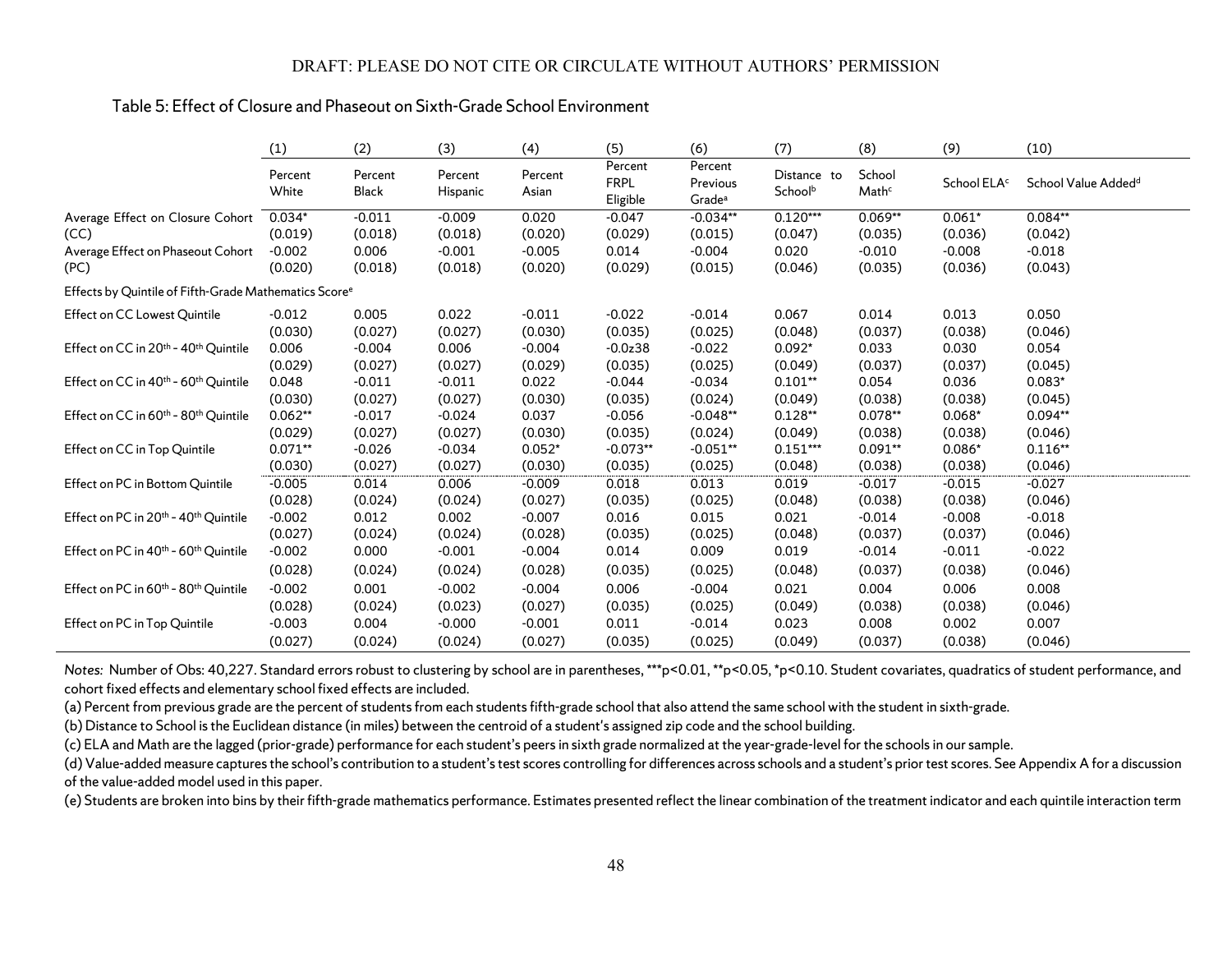## Table 6: Effect of Closure and Phaseout on Transfer Rates and Eighth-Grade School Environment

|                                                              | (1)                                       | (2)                                       | (3)                                       | (4)                                       | (5)                                          | (6)                                       | (7)                                                         | (8)                                                         | (9)                                      | (10)                                            | (11)                                                              |
|--------------------------------------------------------------|-------------------------------------------|-------------------------------------------|-------------------------------------------|-------------------------------------------|----------------------------------------------|-------------------------------------------|-------------------------------------------------------------|-------------------------------------------------------------|------------------------------------------|-------------------------------------------------|-------------------------------------------------------------------|
|                                                              | Transfer<br>Rates<br>6th and 7th<br>Grade | Transfer<br>Rates<br>7th and 8th<br>Grade | 8 <sup>th</sup> Grade<br>Percent<br>White | 8 <sup>th</sup> Grade<br>Percent<br>Black | 8 <sup>th</sup> Grade<br>Percent<br>Hispanic | 8 <sup>th</sup> Grade<br>Percent<br>Asian | 8 <sup>th</sup> Grade<br>Percent<br><b>FRPL</b><br>Eligible | 8 <sup>th</sup> Grade<br>Distance to<br>School <sup>a</sup> | 8 <sup>th</sup> Grade<br>School<br>Mathb | 8 <sup>th</sup> Grade<br>School<br><b>ELA</b> b | 8 <sup>th</sup><br>Grade<br>School<br>Value<br>Added <sup>c</sup> |
| Average Effect on Closure Cohort (CC)                        | 0.038                                     | 0.026                                     | $0.037*$                                  | $-0.017$                                  | $-0.014$                                     | 0.027                                     | $-0.049$                                                    | $0.112**$                                                   | $0.062*$                                 | 0.057                                           | $0.073*$                                                          |
|                                                              | (0.033)                                   | (0.034)                                   | (0.021)                                   | (0.018)                                   | (0.019)                                      | (0.020)                                   | (0.031)                                                     | (0.047)                                                     | (0.036)                                  | (0.035)                                         | (0.043)                                                           |
| Average Effect on Phaseout Cohort (PC)                       | $0.055*$                                  | $0.079**$                                 | 0.020                                     | $-0.017$                                  | $-0.008$                                     | 0.025                                     | $-0.017$                                                    | $0.085*$                                                    | 0.017                                    | 0.014                                           | 0.040                                                             |
|                                                              | (0.032)                                   | (0.032)                                   | (0.020)                                   | (0.018)                                   | (0.018)                                      | (0.020)                                   | (0.030)                                                     | (0.047)                                                     | (0.037)                                  | (0.035)                                         | (0.043)                                                           |
| Effects by Quintile of Fifth-Grade Mathematics Scored        |                                           |                                           |                                           |                                           |                                              |                                           |                                                             |                                                             |                                          |                                                 |                                                                   |
| Effect on CC Lowest Quintile                                 | 0.041                                     | 0.036                                     | 0.011                                     | $-0.011$                                  | 0.001                                        | 0.011                                     | $-0.024$                                                    | 0.071                                                       | 0.025                                    | 0.018                                           | 0.042                                                             |
|                                                              | (0.035)                                   | (0.035)                                   | (0.029)                                   | (0.024)                                   | (0.024)                                      | (0.029)                                   | (0.035)                                                     | (0.048)                                                     | (0.037)                                  | (0.037)                                         | (0.044)                                                           |
| Effect on CC in 20th - 40th Quintile                         | 0.051                                     | 0.034                                     | 0.024                                     | $-0.006$                                  | $-0.003$                                     | 0.009                                     | $-0.032$                                                    | 0.072                                                       | 0.038                                    | 0.042                                           | 0.059                                                             |
|                                                              | (0.035)                                   | (0.035)                                   | (0.029)                                   | (0.025)                                   | (0.024)                                      | (0.029)                                   | (0.035)                                                     | (0.048)                                                     | (0.038)                                  | (0.037)                                         | (0.044)                                                           |
| Effect on CC in 40 <sup>th</sup> - 60 <sup>th</sup> Quintile | 0.054                                     | 0.029                                     | 0.041                                     | $-0.007$                                  | $-0.009$                                     | 0.021                                     | $-0.052*$                                                   | $0.120**$                                                   | $0.063*$                                 | 0.056                                           | $0.073*$                                                          |
|                                                              | (0.035)                                   | (0.035)                                   | (0.029)                                   | (0.025)                                   | (0.025)                                      | (0.029)                                   | (0.035)                                                     | (0.048)                                                     | (0.037)                                  | (0.037)                                         | (0.044)                                                           |
| Effect on CC in 60 <sup>th</sup> - 80 <sup>th</sup> Quintile | 0.021                                     | 0.011                                     | $0.051*$                                  | $-0.029$                                  | $-0.031$                                     | 0.044                                     | $-0.068**$                                                  | $0.131***$                                                  | $0.088**$                                | $0.082**$                                       | $0.079*$                                                          |
|                                                              | (0.035)                                   | (0.035)                                   | (0.029)                                   | (0.025)                                   | (0.024)                                      | (0.029)                                   | (0.035)                                                     | (0.048)                                                     | (0.038)                                  | (0.037)                                         | (0.044)                                                           |
| Effect on CC in Top Quintile                                 | 0.023                                     | 0.018                                     | $0.059**$                                 | $-0.031$                                  | $-0.026$                                     | $0.051*$                                  | $-0.071**$                                                  | $0.143***$                                                  | $0.094**$                                | $0.089**$                                       | 0.094**                                                           |
|                                                              | (0.035)                                   | (0.035)                                   | (0.029)                                   | (0.025)                                   | (0.025)                                      | (0.029)                                   | (0.035)                                                     | (0.048)                                                     | (0.037)                                  | (0.037)                                         | (0.044)                                                           |
| Effect on PC in Bottom Quintile                              | 0.031                                     | 0.051                                     | 0.004                                     | $-0.006$                                  | 0.004                                        | $-0.003$                                  | $-0.005$                                                    | 0.062                                                       | $-0.016$                                 | $-0.010$                                        | 0.021                                                             |
|                                                              | (0.035)                                   | (0.035)                                   | (0.028)                                   | (0.024)                                   | (0.024)                                      | (0.028)                                   | (0.033)                                                     | (0.046)                                                     | (0.034)                                  | (0.035)                                         | (0.042)                                                           |
| Effect on PC in 20 <sup>th</sup> - 40 <sup>th</sup> Quintile | 0.037                                     | $0.062*$                                  | 0.004                                     | $-0.018$                                  | 0.005                                        | 0.0018                                    | $-0.005$                                                    | 0.056                                                       | $-0.004$                                 | $-0.004$                                        | 0.019                                                             |
|                                                              | (0.035)                                   | (0.035)                                   | (0.028)                                   | (0.024)                                   | (0.024)                                      | (0.028)                                   | (0.034)                                                     | (0.046)                                                     | (0.035)                                  | (0.035)                                         | (0.042)                                                           |
| Effect on PC in 40 <sup>th</sup> - 60 <sup>th</sup> Quintile | 0.047                                     | $0.084**$                                 | 0.021                                     | $-0.016$                                  | $-0.014$                                     | 0.024                                     | $-0.011$                                                    | $0.081*$                                                    | 0.026                                    | 0.014                                           | 0.037                                                             |
|                                                              | (0.035)                                   | (0.035)                                   | (0.028)                                   | (0.024)                                   | (0.024)                                      | (0.028)                                   | (0.034)                                                     | (0.046)                                                     | (0.035)                                  | (0.035)                                         | (0.042)                                                           |
| Effect on PC in 60 <sup>th</sup> - 80 <sup>th</sup> Quintile | $0.072**$                                 | 0.094***                                  | 0.025                                     | $-0.021$                                  | $-0.018$                                     | 0.041                                     | $-0.028$                                                    | $0.109**$                                                   | 0.032                                    | 0.029                                           | 0.051                                                             |
|                                                              | (0.035)                                   | (0.035)                                   | (0.028)                                   | (0.024)                                   | (0.024)                                      | (0.028)                                   | (0.033)                                                     | (0.046)                                                     | (0.034)                                  | (0.035)                                         | (0.042)                                                           |
| Effect on PC in Top Quintile                                 | $0.087**$                                 | $0.092***$                                | 0.036                                     | $-0.020$                                  | $-0.015$                                     | 0.038                                     | $-0.035$                                                    | $0.116**$                                                   | 0.044                                    | 0.039                                           | 0.068                                                             |
|                                                              | (0.035)                                   | (0.035)                                   | (0.028)                                   | (0.024)                                   | (0.024)                                      | (0.028)                                   | (0.034)                                                     | (0.046)                                                     | (0.035)                                  | (0.035)                                         | (0.042)                                                           |

Notes: Number of Obs: 40,113. Standard errors robust to clustering by school are in parentheses, \*\*\*p<0.01, \*\*p<0.05, \*p<0.10. Student covariates, quadratic of student lagged performance, cohort fixed effects and elementary school fixed effects are included.

(a) Distance to School is the Euclidean distance (in miles) between the centroid of a student's assigned zip code and the school building.

(b) ELA and Math are the lagged (prior-grade) performance for each student's peers in eighth grade normalized at the year-grade-level for the schools in our sample.

(c) Value-added measure capture the school's contribution to a student's test scores controlling for differences across schools and a student's prior test scores. See Appendix A for a discussion of the value-added model used in this paper.

(d) Students are broken into bins by their fifth-grade mathematics performance. Estimates presented reflect the linear combination of the treatment indicator and each quintile interaction term.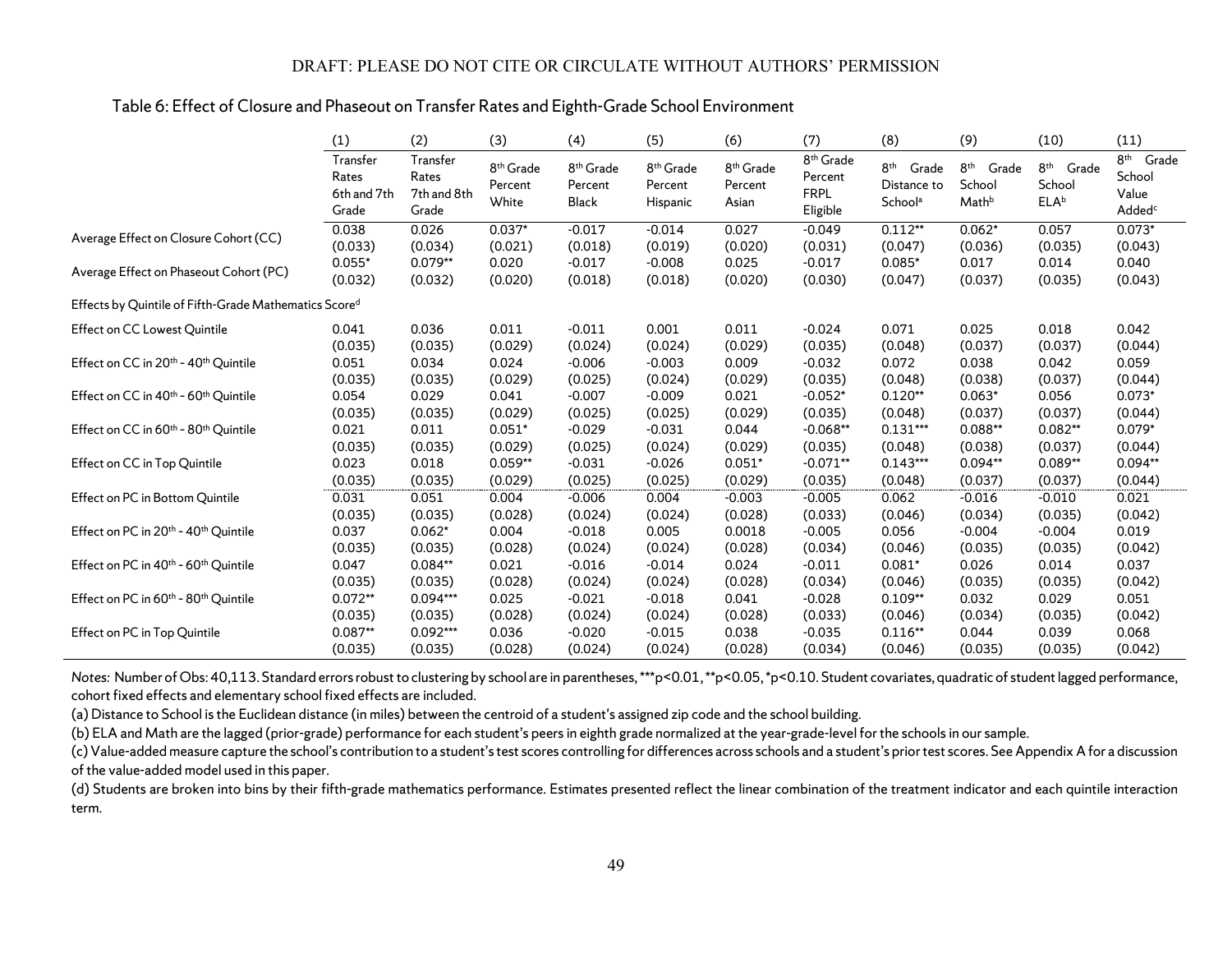## Table 7: Effect of Closure and Phaseout on Student-Level Performance

|                                                              | (1)                                |                 | (2)                                |                 | (3)                                |                 | (4)                            |                 | (5)                            |                 | (6)                            |                 | (7)                                           | (8)                               | (9)                            |
|--------------------------------------------------------------|------------------------------------|-----------------|------------------------------------|-----------------|------------------------------------|-----------------|--------------------------------|-----------------|--------------------------------|-----------------|--------------------------------|-----------------|-----------------------------------------------|-----------------------------------|--------------------------------|
|                                                              | Avg.<br>Grade<br>Math <sup>a</sup> | 6 <sup>th</sup> | Avg.<br>Grade<br>Math <sup>a</sup> | 7 <sup>th</sup> | Avg.<br>Grade<br>Math <sup>a</sup> | 8 <sup>th</sup> | Avg.<br>Grade ELA <sup>a</sup> | 6 <sup>th</sup> | Avg.<br>Grade ELA <sup>a</sup> | 7 <sup>th</sup> | Avg.<br>Grade ELA <sup>a</sup> | 8 <sup>th</sup> | 6 <sup>th</sup><br>Grade<br>Absentee<br>Rates | 7th<br>Grade<br>Absentee<br>Rates | 8th Grade<br>Absentee<br>Rates |
| Average Effect on Closure Cohort (CC)                        | 0.033                              |                 | 0.029                              |                 | 0.021                              |                 | 0.030                          |                 | 0.030                          |                 | 0.021                          |                 | 0.022                                         | 0.020                             | 0.021                          |
|                                                              | (0.036)                            |                 | (0.036)                            |                 | (0.036)                            |                 | (0.034)                        |                 | (0.035)                        |                 | (0.035)                        |                 | (0.020)                                       | (0.020)                           | (0.021)                        |
| Average Effect on Phaseout Cohort<br>(PC)                    | $-0.010$                           |                 | $-0.043$                           |                 | $-0.059*$                          |                 | $-0.013$                       |                 | $-0.031$                       |                 | $-0.048$                       |                 | 0.021                                         | $0.039*$                          | $0.044**$                      |
|                                                              | (0.035)                            |                 | (0.035)                            |                 | (0.036)                            |                 | (0.034)                        |                 | (0.034)                        |                 | (0.034)                        |                 | (0.020)                                       | (0.020)                           | (0.021)                        |
| Effects by Fifth-Grade Performanceb                          |                                    |                 |                                    |                 |                                    |                 |                                |                 |                                |                 |                                |                 |                                               |                                   |                                |
| Effect on CC Lowest Quintile                                 | $-0.021$                           |                 | $-0.024$                           |                 | $-0.019$                           |                 | $-0.016$                       |                 | $-0.013$                       |                 | $-0.018$                       |                 | 0.042                                         | 0.031                             | 0.034                          |
|                                                              | (0.038)                            |                 | (0.038)                            |                 | (0.038)                            |                 | (0.037)                        |                 | (0.037)                        |                 | (0.037)                        |                 | (0.031)                                       | (0.031)                           | (0.031)                        |
| Effect on CC in 20 <sup>th</sup> - 40 <sup>th</sup> Quintile | 0.009                              |                 | 0.014                              |                 | 0.015                              |                 | 0.014                          |                 | 0.016                          |                 | 0.011                          |                 | 0.031                                         | 0.030                             | 0.032                          |
|                                                              | (0.038)                            |                 | (0.038)                            |                 | (0.038)                            |                 | (0.037)                        |                 | (0.037)                        |                 | (0.037)                        |                 | (0.031)                                       | (0.031)                           | (0.031)                        |
| Effect on CC in 40 <sup>th</sup> - 60 <sup>th</sup> Quintile | 0.034                              |                 | 0.020                              |                 | 0.014                              |                 | 0.024                          |                 | 0.031                          |                 | 0.025                          |                 | 0.029                                         | 0.024                             | 0.025                          |
|                                                              | (0.038)                            |                 | (0.038)                            |                 | (0.038)                            |                 | (0.037)                        |                 | (0.037)                        |                 | (0.037)                        |                 | (0.031)                                       | (0.031)                           | (0.031)                        |
| Effect on CC in 60 <sup>th</sup> - 80 <sup>th</sup> Quintile | $0.064*$                           |                 | 0.058                              |                 | 0.056                              |                 | 0.058                          |                 | 0.054                          |                 | 0.048                          |                 | 0.006                                         | 0.013                             | 0.010                          |
|                                                              | (0.038)                            |                 | (0.038)                            |                 | (0.038)                            |                 | (0.037)                        |                 | (0.037)                        |                 | (0.037)                        |                 | (0.031)                                       | (0.031)                           | (0.031)                        |
| Effect on CC in Top Quintile                                 | $0.081**$                          |                 | $0.077**$                          |                 | $0.076**$                          |                 | $0.067*$                       |                 | $0.068*$                       |                 | $0.062*$                       |                 | 0.002                                         | 0.004                             | 0.004                          |
|                                                              | (0.038)                            |                 | (0.038)                            |                 | (0.038)                            |                 | (0.037)                        |                 | (0.037)                        |                 | (0.037)                        |                 | (0.031)                                       | (0.031)                           | (0.031)                        |
| Effect on PC in Bottom Quintile                              | $-0.034$                           |                 | $-0.064*$                          |                 | $-0.081**$                         |                 | $-0.031$                       |                 | $-0.048$                       |                 | $-0.071*$                      |                 | 0.031                                         | 0.052                             | $0.067**$                      |
|                                                              | (0.037)                            |                 | (0.037)                            |                 | (0.037)                            |                 | (0.037)                        |                 | (0.037)                        |                 | (0.037)                        |                 | (0.031)                                       | (0.031)                           | (0.031)                        |
| Effect on PC in 20 <sup>th</sup> - 40 <sup>th</sup> Quintile | $-0.022$                           |                 | $-0.058$                           |                 | $-0.072*$                          |                 | $-0.021$                       |                 | $-0.041$                       |                 | $-0.057$                       |                 | 0.025                                         | 0.044                             | $0.051*$                       |
|                                                              | (0.037)                            |                 | (0.037)                            |                 | (0.037)                            |                 | (0.037)                        |                 | (0.037)                        |                 | (0.037)                        |                 | (0.031)                                       | (0.031)                           | (0.031)                        |
| Effect on PC in 40 <sup>th</sup> - 60 <sup>th</sup> Quintile | $-0.014$                           |                 | $-0.047$                           |                 | $-0.067*$                          |                 | $-0.014$                       |                 | $-0.034$                       |                 | $-0.055$                       |                 | 0.018                                         | 0.037                             | 0.044                          |
|                                                              | (0.037)                            |                 | (0.037)                            |                 | (0.038)                            |                 | (0.037)                        |                 | (0.037)                        |                 | (0.037)                        |                 | (0.031)                                       | (0.031)                           | (0.031)                        |
| Effect on PC in 60 <sup>th</sup> - 80 <sup>th</sup> Quintile | 0.009                              |                 | $-0.036$                           |                 | $-0.058$                           |                 | $-0.005$                       |                 | $-0.014$                       |                 | $-0.034$                       |                 | 0.011                                         | 0.034                             | 0.031                          |
|                                                              | (0.037)                            |                 | (0.037)                            |                 | (0.038)                            |                 | (0.037)                        |                 | (0.037)                        |                 | (0.037)                        |                 | (0.031)                                       | (0.031)                           | (0.031)                        |
| Effect on PC in Top Quintile                                 | 0.010                              |                 | $-0.011$                           |                 | $-0.016$                           |                 | 0.006                          |                 | $-0.018$                       |                 | $-0.022$                       |                 | 0.014                                         | 0.028                             | 0.021                          |
|                                                              | (0.037)                            |                 | (0.037)                            |                 | (0.038)                            |                 | (0.037)                        |                 | (0.037)                        |                 | (0.037)                        |                 | (0.031)                                       | (0.031)                           | (0.031)                        |

*Notes:* Number of Obs: 40,227 for sixth-grade outcomes, 40,174 for seventh-grade outcomes, and 40,113 for eighth-grade outcomes. Standard errors robust to clustering by school are in parentheses, \*\*\*p<0.01, \*\*p<0.05, \*p<0.10. Student covariates, quadratic of student lagged performance, and cohort and elementary school fixed effects are included.

(a) ELA and Math are normalized at the city-grade-year level.

(b) Estimates presented reflect the linear combination of the treatment indicator and each quintile interaction term. For columns 1-3, 7 & 8 quintiles are defined by  $5<sup>th</sup>$  grade math scores and for columns 4-6 they are defined by 5<sup>th</sup> grade ELA scores.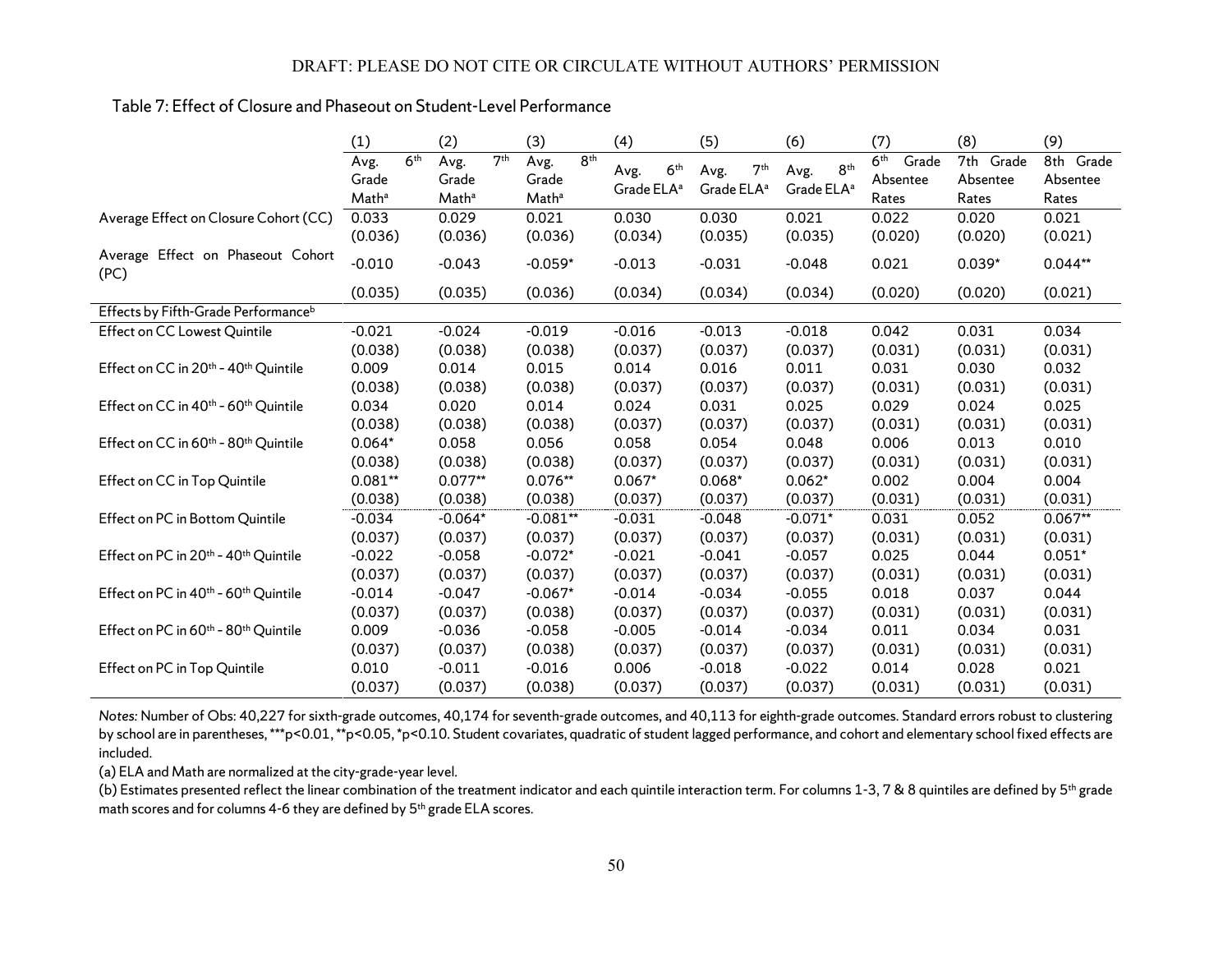|                                                 | (1)                     | (2)                     | (3)                 | (4)                     | (5)                     | (6)                     | (7)                   | (8)       | (9)       |
|-------------------------------------------------|-------------------------|-------------------------|---------------------|-------------------------|-------------------------|-------------------------|-----------------------|-----------|-----------|
|                                                 | 6 <sup>th</sup><br>Avg. | 7 <sup>th</sup><br>Avg. | 8th<br>Avg.         | 6 <sup>th</sup><br>Avg. | 7 <sup>th</sup><br>Avg. | 8 <sup>th</sup><br>Avg. | 6 <sup>th</sup> Grade | 7th Grade | 8th Grade |
|                                                 | Grade                   | Grade                   | Grade               | Grade ELA               | Grade ELA               | Grade                   | Absentee              | Absentee  | Absentee  |
|                                                 | Math                    | Math                    | Math                |                         |                         | <b>ELA</b> <sup>a</sup> | Rates                 | Rates     | Rates     |
| of<br>Member<br>Closure Cohort                  | $-0.012$                | $-0.008$                | $-0.009$            | $-0.017$                | $-0.018$                | $-0.020$                | 0.004                 | $-0.001$  | $-0.002$  |
|                                                 | (0.013)                 | (0.013)                 | (0.013)             | (0.012)                 | (0.013)                 | (0.013)                 | (0.008)               | (0.008)   | (0.008)   |
| of<br>Proportion<br>Peers in Closure<br>Cohort  | $-0.003$                | 0.003                   | 0.003               | $-0.004$                | $-0.002$                | 0.006                   | $-0.001$              | 0.002     | $-0.003$  |
|                                                 | (0.007)                 | (0.007)                 | (0.007)             | (0.007)                 | (0.007)                 | (0.007)                 | (0.008)               | (0.008)   | (0.008)   |
| of<br>Member<br><b>Phaseout Cohort</b>          |                         | $-0.032***$             | $-0.046***$         |                         | $-0.026**$              | $-0.032***$             |                       | $0.024**$ | $0.031*$  |
|                                                 |                         | (0.011)                 | (0.012)             |                         | (0.011)                 | (0.011)                 |                       | (0.012)   | (0.018)   |
| of<br>Proportion<br>Peers in Phaseout<br>Cohort |                         | $-0.004$                | $-0.006$            |                         | $-0.003$                | $-0.007$                |                       | 0.002     | 0.001     |
|                                                 |                         | (0.008)                 | (0.008)             |                         | (0.008)                 | (0.008)                 |                       | (0.012)   | (0.012)   |
| Year-Fixed<br><b>Effects</b>                    | Yes                     | Yes                     | Yes                 | Yes                     | Yes                     | Yes                     | Yes                   | Yes       | Yes       |
| School-Fixed<br><b>Effects</b>                  | Yes                     | Yes                     | Yes                 | Yes                     | Yes                     | Yes                     | Yes                   | Yes       | Yes       |
| School-Grade<br><b>Time Trend</b>               | Yes                     | Yes                     | Yes                 | Yes                     | Yes                     | Yes                     | Yes                   | Yes       | Yes       |
| Obs                                             | 1,572,307               | 2,109,896               | 2,111,902 1,572,307 |                         |                         | 2,109,896 2,111,902     | 1,572,307             | 2,109,896 | 2,111,902 |

## Table 8: Estimated Spillover Effects on Students in Schools Attended by Phaseout and Closure Students, AY 2004-05 to AY 2013-2014

*Notes:* Standard errors robust to clustering by school are in parentheses, \*\*\*p<0.01, \*\*p<0.05, \*p<0.10. This model includes all schools that phaseout and/or closure students attended rather than their closed school or to which the student transferred following a closure announcement.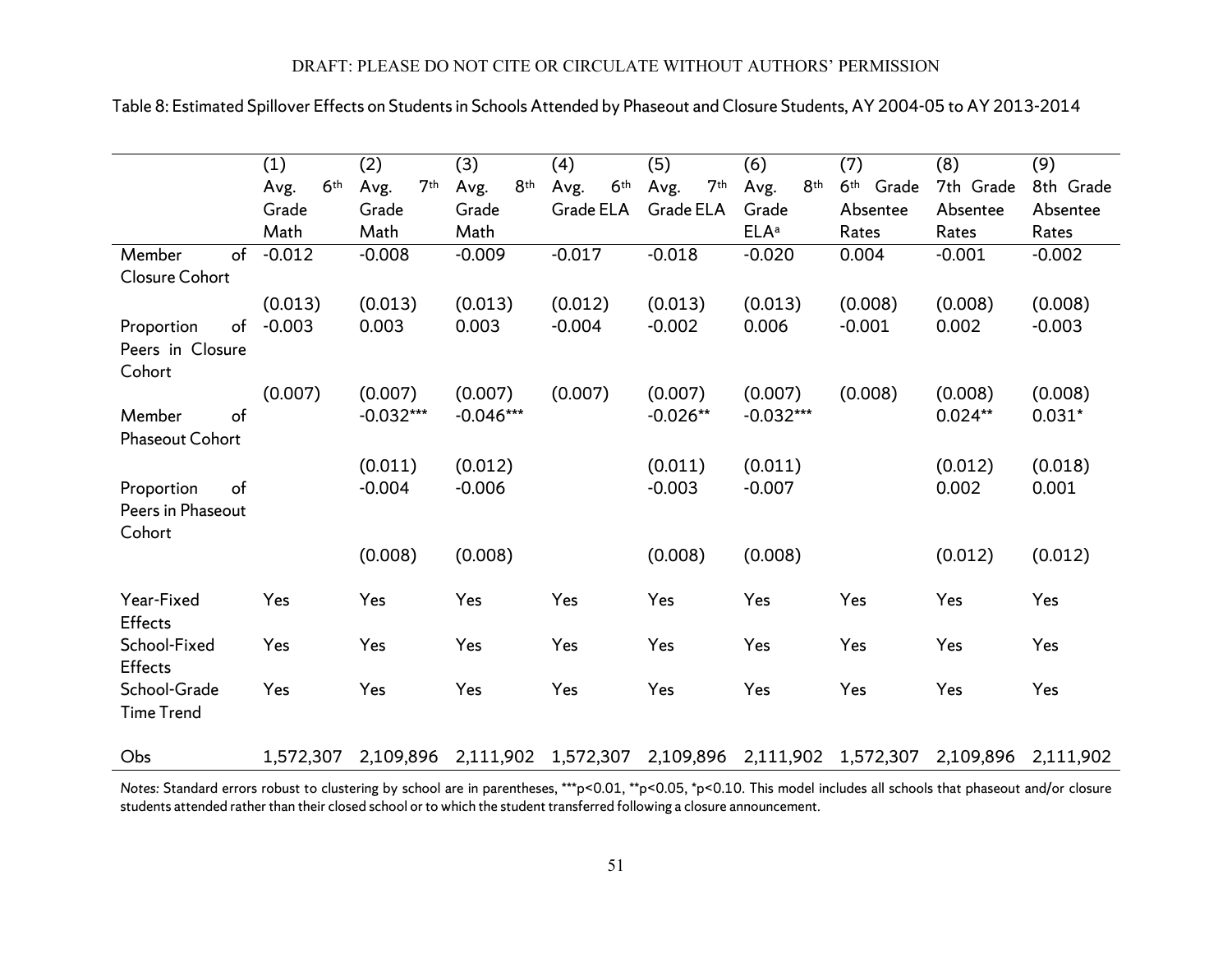## Table 9: Effect of Closure Using for Full Predicted-Closure Cohort (CC) Sample, by Student Performance Decile

| Sixth Grade School Environment                               |                               |                               |                               |                                     |                           |                                     |                                       |                                                   |                                      |
|--------------------------------------------------------------|-------------------------------|-------------------------------|-------------------------------|-------------------------------------|---------------------------|-------------------------------------|---------------------------------------|---------------------------------------------------|--------------------------------------|
|                                                              | (1)                           | (2)                           | (3)                           | (4)                                 | (5)                       | (6)                                 | (7)                                   | (8)                                               | (9)                                  |
|                                                              | Percent<br>White              | Percent<br><b>Black</b>       | Percent<br>Hispanic           | Percent<br>Asian                    | Percent FRPL<br>Eligible  | Percent<br>from<br>Previous Grade   | <b>Distance</b><br>Traveled<br>School | Average<br>6 <sup>th</sup><br>Grade Math<br>Score | Average<br>Value<br>Added            |
| Effect on CC Lowest Quintile                                 | $-0.012$                      | 0.006                         | 0.014                         | $-0.011$                            | 0.012                     | $-0.011$                            | 0.032                                 | $-0.015$                                          | 0.010                                |
|                                                              | (0.030)                       | (0.025)                       | (0.025)                       | (0.031)                             | (0.035)                   | (0.023)                             | (0.049)                               | (0.038)                                           | (0.043)                              |
| Effect on CC in 20 <sup>th</sup> - 40 <sup>th</sup> Quintile | 0.008                         | $-0.004$                      | 0.000                         | 0.004                               | $-0.009$                  | $-0.020$                            | 0.040                                 | 0.010                                             | 0.018                                |
|                                                              | (0.030)                       | (0.025)                       | (0.025)                       | (0.031)                             | (0.035)                   | (0.023)                             | (0.049)                               | (0.038)                                           | (0.043)                              |
| Effect on CC in 40 <sup>th</sup> - 60 <sup>th</sup> Quintile | 0.018                         | $-0.009$                      | $-0.008$                      | 0.012                               | $-0.024$                  | $-0.027$                            | $0.082*$                              | 0.028                                             | 0.045                                |
|                                                              | (0.030)                       | (0.025)                       | (0.025)                       | (0.031)                             | (0.035)                   | (0.023)                             | (0.049)                               | (0.038)                                           | (0.043)                              |
| Effect on CC in 60 <sup>th</sup> - 80 <sup>th</sup> Quintile | 0.048                         | $-0.015$                      | $-0.013$                      | 0.018                               | $-0.034$                  | $-0.044*$                           | $0.100**$                             | $0.063*$                                          | $0.072*$                             |
|                                                              | (0.031)                       | (0.025)                       | (0.025)                       | (0.031)                             | (0.035)                   | (0.023)                             | (0.049)                               | (0.038)                                           | (0.043)                              |
| Effect on CC in Top Quintile                                 | $0.063**$                     | $-0.018$                      | $-0.017$                      | 0.038                               | $-0.049$                  | $-0.062**$                          | $0.132***$                            | $0.077**$                                         | $0.094**$                            |
|                                                              | (0.030)                       | (0.025)                       | (0.025)                       | (0.031)                             | (0.035)                   | (0.023)                             | (0.049)                               | (0.038)                                           | (0.043)                              |
| Student Outcomes in Sixth, Seventh, and Eighth-Grade         |                               |                               |                               |                                     |                           |                                     |                                       |                                                   |                                      |
|                                                              | (10)                          | (11)                          | (12)                          | (13)                                | (14)                      | (15)                                | (16)                                  | (17)                                              | (18)                                 |
|                                                              | 6 <sup>th</sup> Grade<br>Math | 7 <sup>th</sup> Grade<br>Math | 8 <sup>th</sup> Grade<br>Math | 6 <sup>th</sup> Grade<br><b>ELA</b> | $7th$ Grade<br><b>ELA</b> | 8 <sup>th</sup> Grade<br><b>ELA</b> | 6 <sup>th</sup> Absentee<br>Rates     | 7 <sup>th</sup> Absentee<br>Rates                 | 8 <sup>th</sup><br>Absentee<br>Rates |
| Effect on CC Lowest Quintile                                 | $-0.018$                      | $-0.016$                      | $-0.013$                      | $-0.013$                            | $-0.012$                  | $-0.014$                            | 0.020                                 | 0.019                                             | 0.019                                |
|                                                              | (0.038)                       | (0.038)                       | (0.039)                       | (0.038)                             | (0.038)                   | (0.038)                             | (0.033)                               | (0.033)                                           | (0.033)                              |
| Effect on CC in 20th - 40th Quintile                         | 0.015                         | 0.014                         | 0.015                         | 0.002                               | 0.004                     | $-0.002$                            | 0.012                                 | 0.011                                             | 0.012                                |
|                                                              | (0.038)                       | (0.039)                       | (0.039)                       | (0.038)                             | (0.038)                   | (0.038)                             | (0.033)                               | (0.033)                                           | (0.033)                              |
| Effect on CC in 40 <sup>th</sup> - 60 <sup>th</sup> Quintile | 0.042                         | 0.031                         | 0.030                         | 0.040                               | 0.038                     | 0.036                               | 0.010                                 | 0.007                                             | 0.005                                |
|                                                              | (0.038)                       | (0.038)                       | (0.039)                       | (0.038)                             | (0.038)                   | (0.038)                             | (0.033)                               | (0.033)                                           | (0.033)                              |
| Effect on CC in 60 <sup>th</sup> - 80 <sup>th</sup> Quintile | 0.055                         | 0.046                         | 0.044                         | 0.042                               | 0.042                     | 0.044                               | 0.005                                 | 0.003                                             | 0.003                                |
|                                                              | (0.038)                       | (0.039)                       | (0.039)                       | (0.038)                             | (0.038)                   | (0.038)                             | (0.033)                               | (0.032)                                           | (0.033)                              |
| Effect on CC in Top Quintile                                 | $0.078**$                     | $0.072*$                      | $0.070*$                      | $0.066*$                            | $0.066*$                  | $0.065*$                            | 0.000                                 | $-0.001$                                          | 0.004                                |
|                                                              | (0.039)                       | (0.039)                       | (0.039)                       | (0.038)                             | (0.039)                   | (0.039)                             | (0.033)                               | (0.033)                                           | (0.033)                              |

*Notes:CC* refers to closure cohort. Number of Obs: 38,114 for sixth-grade outcomes, 38,062 for seventh-grade outcomes, and 38,016 eighth-grade outcomes. Clustered by School Robust Standard Errors in Parentheses, \*\*\*p<0.01, \*\*p<0.05, \*p<0.10. Standard errors robust to clustering by school are in parentheses, \*\*\*p<0.01, \*\*p<0.05, \*p<0.10. Student covariates, quadratics of lagged student outcomes, cohort fixed effects and elementary school fixed effects are included. See Tables 5 and 7 for a description of outcome measures.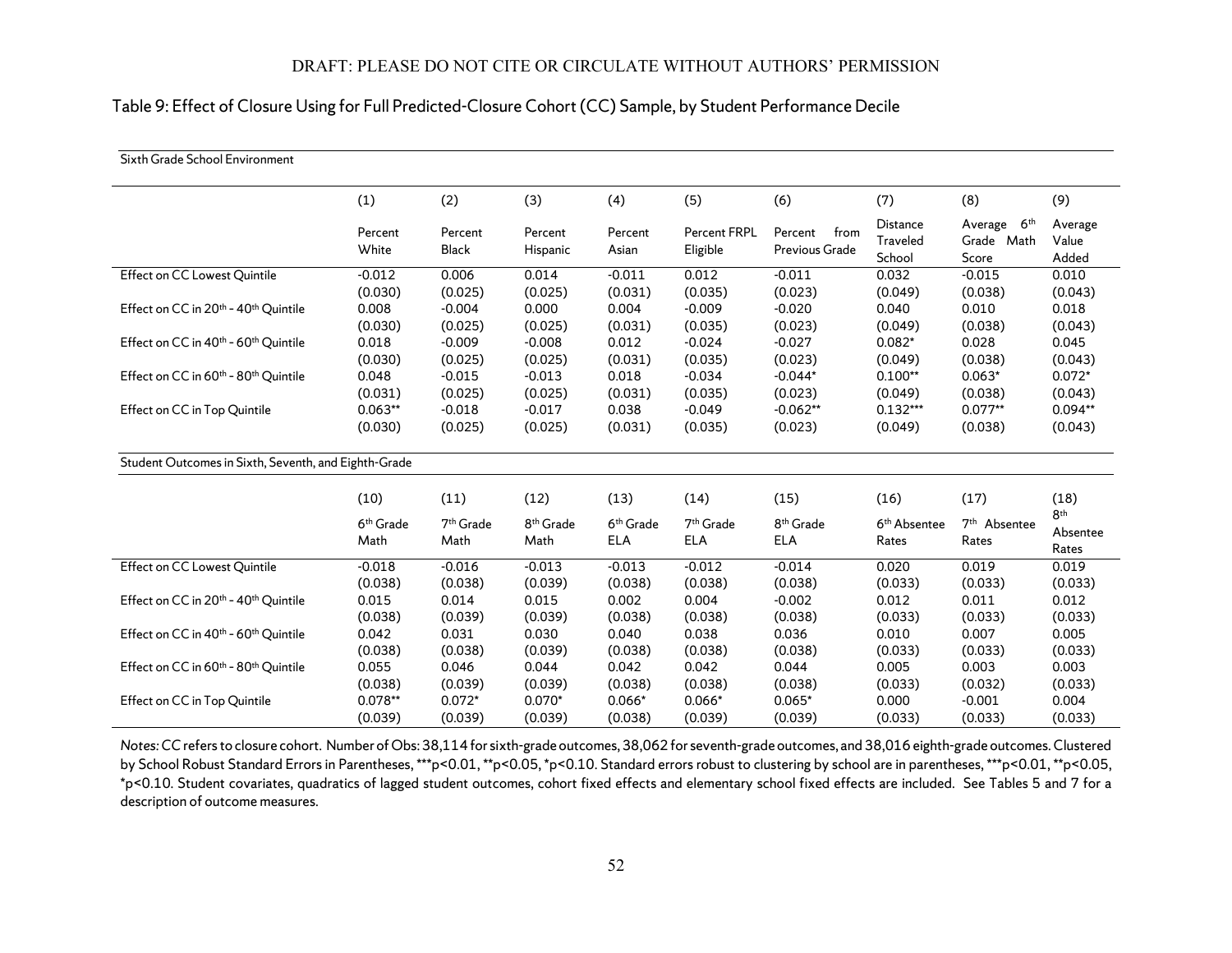|                                                          | (1)                                                        | (2)                                                           | (3)                                                        | (4)                                                              |                                                                                         |
|----------------------------------------------------------|------------------------------------------------------------|---------------------------------------------------------------|------------------------------------------------------------|------------------------------------------------------------------|-----------------------------------------------------------------------------------------|
|                                                          | Eight-Grade Math                                           |                                                               | Eight-Grade ELA                                            |                                                                  |                                                                                         |
|                                                          | Sorting to an<br>Above<br>Average<br>Value-Added<br>School | Sorting to a<br><b>Below Average</b><br>Value-Added<br>School | Sorting to an<br>Above<br>Average<br>Value-Added<br>School | Sorting<br>to a<br><b>Below Average</b><br>Value-Added<br>School | Percent of<br><b>Students</b><br>Sorting to<br>Above<br>Average<br>VA<br><b>Schools</b> |
| Quintile<br><b>Bottom</b><br>Closure                     | 0.005                                                      | $-0.012$                                                      | 0.004                                                      | $-0.016$                                                         | 11%                                                                                     |
|                                                          | (0.042)                                                    | (0.042)                                                       | (0.042)                                                    | (0.042)                                                          |                                                                                         |
| 20th - 40th Quintile -<br>Closure                        | 0.022                                                      | 0.011                                                         | 0.029                                                      | 0.008                                                            | 14%                                                                                     |
|                                                          | (0.042)                                                    | (0.042)                                                       | (0.042)                                                    | (0.042)                                                          |                                                                                         |
| 40th - 60th Quintile -<br>Closure                        | 0.039                                                      | 0.012                                                         | 0.037                                                      | 0.017                                                            | 20%                                                                                     |
| 60th - 80th Quintile -<br>Closure                        | (0.042)                                                    | (0.042)                                                       | (0.042)                                                    | (0.042)                                                          |                                                                                         |
|                                                          | $0.084**$                                                  | 0.052                                                         | $0.072*$                                                   | 0.041                                                            | 22%                                                                                     |
| Top Quintile - Closure                                   | (0.042)<br>$0.114***$<br>(0.042)                           | (0.042)<br>0.063<br>(0.042)                                   | (0.042)<br>$0.091**$<br>(0.042)                            | (0.042)<br>0.052<br>(0.042)                                      | 31%                                                                                     |
| Bottom Quintile<br>Phaseout                              | $-0.064$                                                   | $-0.092**$                                                    | $-0.058$                                                   | $-0.080**$                                                       | 8%                                                                                      |
|                                                          | (0.042)                                                    | (0.042)                                                       | (0.042)                                                    | (0.042)                                                          |                                                                                         |
| 20th - 40th Quintile<br>Phaseout                         | $-0.062$                                                   | $-0.080*$                                                     | $-0.047$                                                   | $-0.063$                                                         | 10%                                                                                     |
|                                                          | (0.042)                                                    | (0.042)                                                       | (0.042)                                                    | (0.042)                                                          |                                                                                         |
| 40th - 60th Quintile<br>Phaseout                         | $-0.037$                                                   | $-0.071*$                                                     | $-0.030$                                                   | $-0.061$                                                         | 12%                                                                                     |
|                                                          | (0.042)                                                    | (0.042)                                                       | (0.042)                                                    | (0.042)                                                          |                                                                                         |
| 60 <sup>th</sup> - 80 <sup>th</sup> Quintile<br>Phaseout | $-0.033$                                                   | $-0.062$                                                      | $-0.019$                                                   | $-0.038$                                                         | 14%                                                                                     |
|                                                          | (0.042)                                                    | (0.042)                                                       | (0.042)                                                    | (0.042)                                                          |                                                                                         |
| Quintile<br>Top<br>Phaseout                              | 0.009                                                      | $-0.024$                                                      | 0.012                                                      | $-0.033$                                                         | 24%                                                                                     |
|                                                          | (0.042)                                                    | (0.042)                                                       | (0.042)                                                    | (0.042)                                                          |                                                                                         |

## Table 10: Exploring if School Quality Moderates the Effect of Closure

*Notes*: Standard errors robust to clustering by school are in parentheses, \*\*\*p<0.01, \*\*p<0.05, \*p<0.10. This table includes five separate regressions, each regression is run separately for students in each quintile bin. Rows 1 and 6, rows 2 and 7, rows 3 and 8, rows 4 and 9, and rows 5 and 10 are each from separate regressions, respectively. Student covariates, cohort fixed effects, and elementary school fixed effects are included. Quintile bins are based on fifth-grade Math test scores.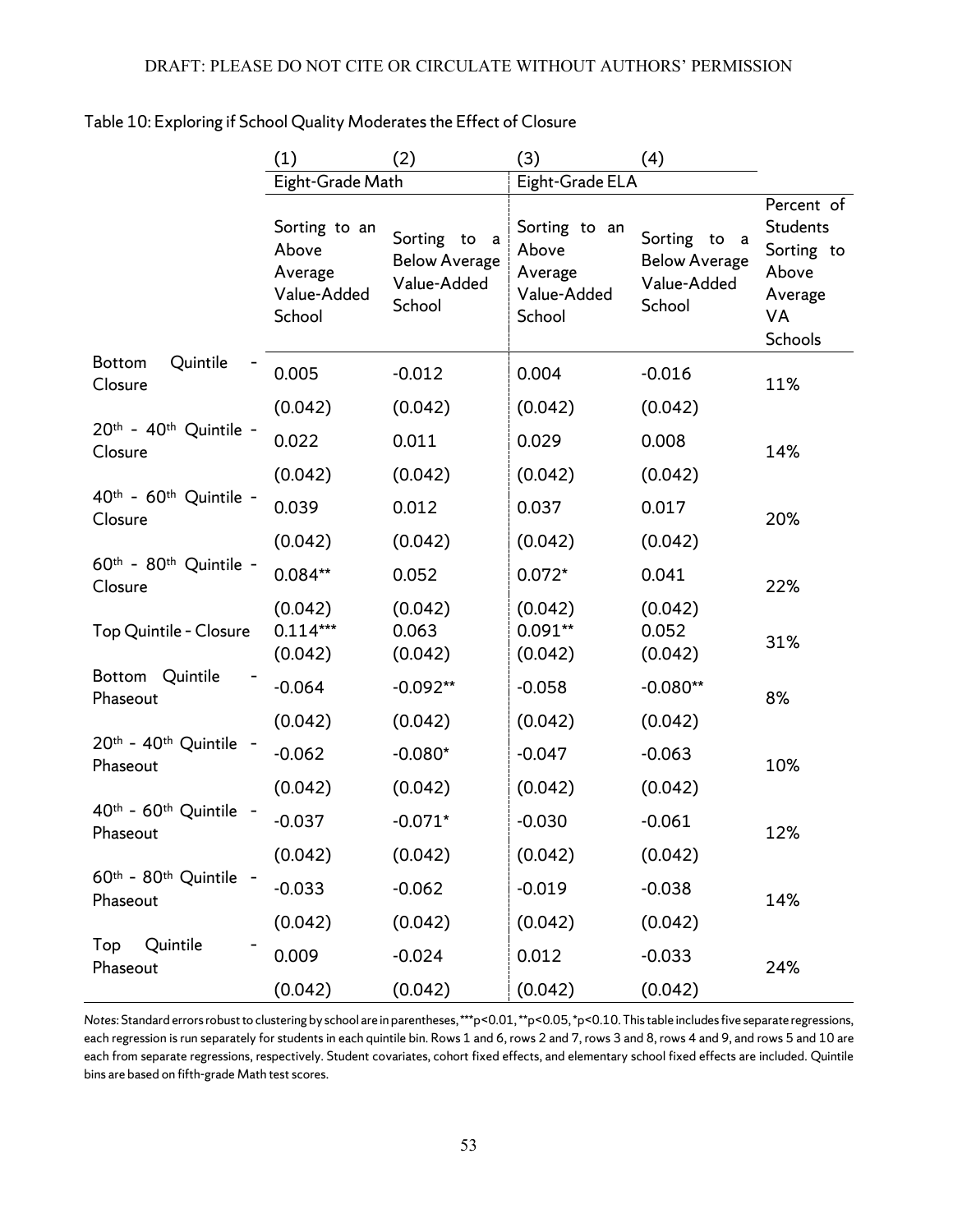#### **Appendix A: Identification of Predictor School Cohorts**

To identify the covariates, the interactions among the covariates, and the higher-order terms to include in each school-level propensity score model, we follow the Imbens and Rubin (2015) step-wise procedure. We use logistic regression models where the log odds of attending a closed school is modeled as a function of student characteristics, previous performance, and residential location. The coefficients are estimated by maximum likelihood.

We begin by specifying a baseline model that contains zip-code fixed effects, a fixed-effect for the school each student attended in fifth-grade, and a vector of student-level, pre-treatment baseline covariates  $(K_h)$  including: normalized Math and English Language Arts (ELA) scores for fourth and fifth grade, ethnicity (indicator variablesfor black, Hispanic, Asian, and other where the omitted reference group is white students), and a free-and-reduced-price-lunch eligible (FRPL) flag. These covariates are included in all models.

Next, we add the following linear variables to this baseline model one at a time in a step-wise fashion: sex, absentee rate, an English language learner (ELL) flag, a flag if the student speaks Spanish at home, a flag if the student has a mental disability, a flag if the student has autism, a flag if the student as a physical disability, a flag for any other disability, and a flag to indicate that the student as chronically poor, i.e. FRPL-eligible each year from first grade through fifth grade (Michelmore and Dynarski, 2016). All missing values are imputed at city-grade-year averages, and for each covariate included in the model a dummy variable indicating or not the value of the variable was imputed is also included.

Once a variable (and it missing flag) is added, which occurs *one at a time,* we compare this model to the baseline model (the logistic with  $K_b$  covariates included) using a likelihood ration statistics with a critical value of 1 (corresponding implicitly to z-statistics of 1). If the added variable contributes a sufficient among of information to the model (determined by the LR test), the covariate is included in the model. We continue this process iteratively until none of the remaining LR tests statistics for any of the additional variables exceed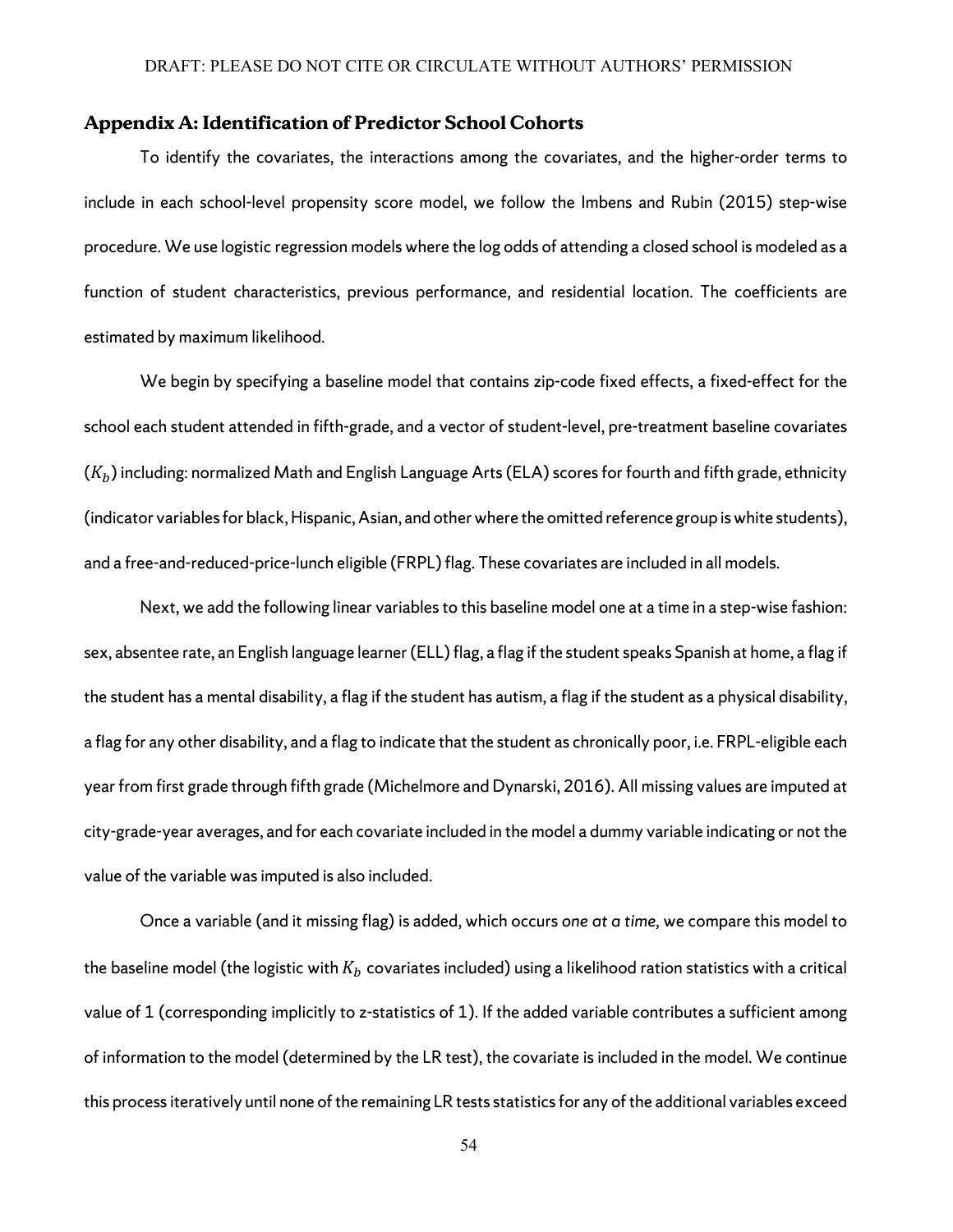the established test statistics. This results in a new set of linear covariates  $(K_A)$ , which are included in each model together with the  $K_b$  coefficients.

Once the algorithm identifies the set of linear covariates ( $K_A$  covariates) that contribute sufficient information to cross this threshold, we repeat this process adding all pairwise interactions of  $K_A$  and  $K_B$ covariates one at time and include all interaction terms that contribute a sufficient amount of information. Lastly, we include the following second order terms—squared normalized ELA for grades three through five, squared normalized Math for grades three through five, and squared absentee rate for grades three through five. These terms are included separately and interacted with the other linear variables in the model. To reduce model complexity and following the recommendations of Imbens and Rubin (2015), we use likelihood ratio statistics for these quadratic terms and their interactions of 2.71 (corresponding implicitly to z-statistics of 1.645).

Estimates of this model together with the information we have on students allows us to compute a predicted probability that a student will (or would have) attended school s, regardless of what year the student enters sixth grade. We estimate equation (1) separately for each school and thus we generate for each student entering sixth grade a different predicted probability for each of the schools that closed. These predicted probabilities, allow us to use a nearest-neighbor matching strategy to select students for the predicted-cohort that we associate with each school.

More specifically, to select the predicted cohort for school s, we begin with all of the students who enter sixth grade at school s either one year or two years prior to the initiation of phaseout at school s. For each of these students, we identify the student in the sample of students entering sixth grade during that first phaseout year (who are fifth graders the year closure is announced) whose estimated probability of having

55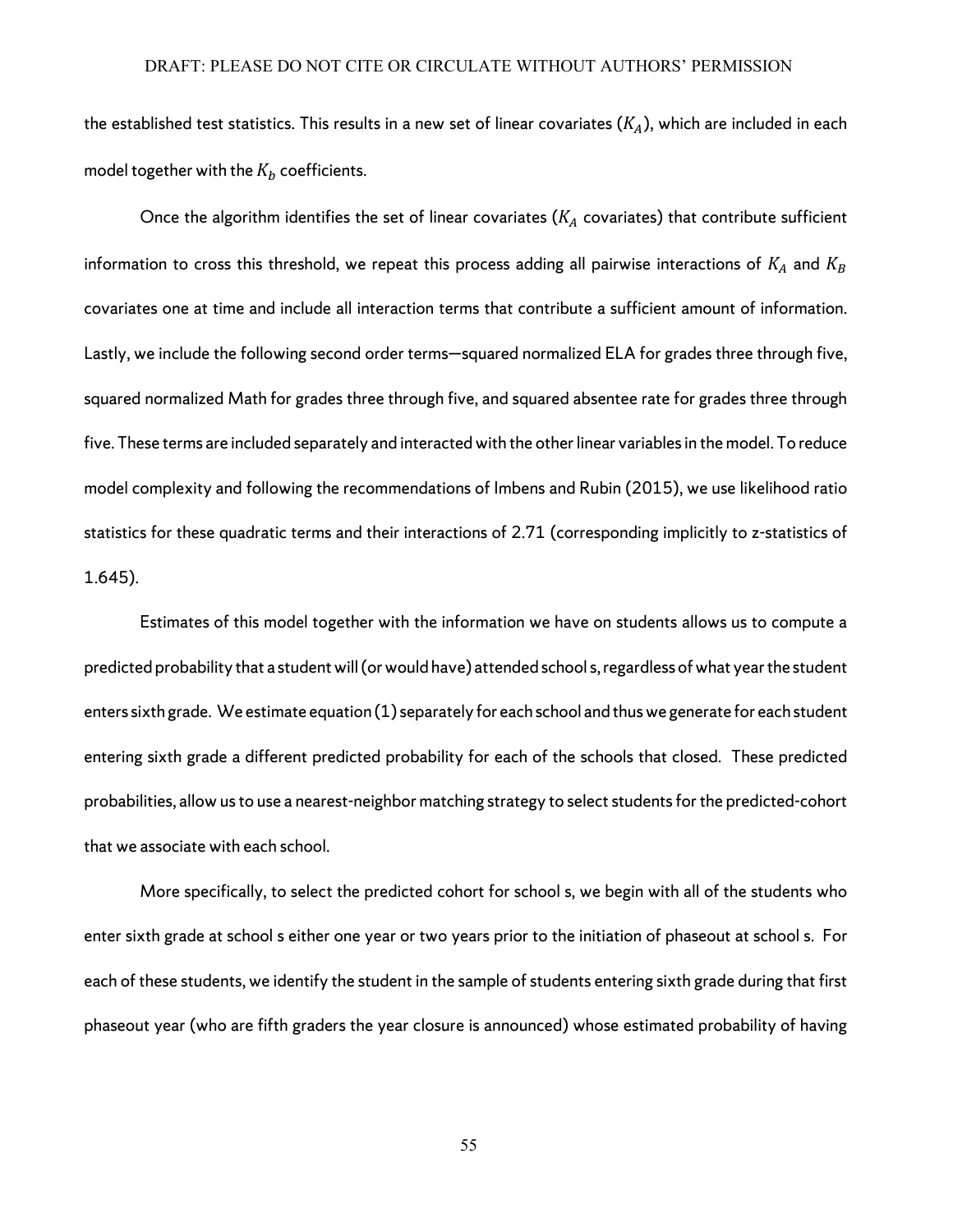attended the school s, pis, is nearest to those students in the last year of student entering the school (the last year cohort in each school). This matching is done with replacement.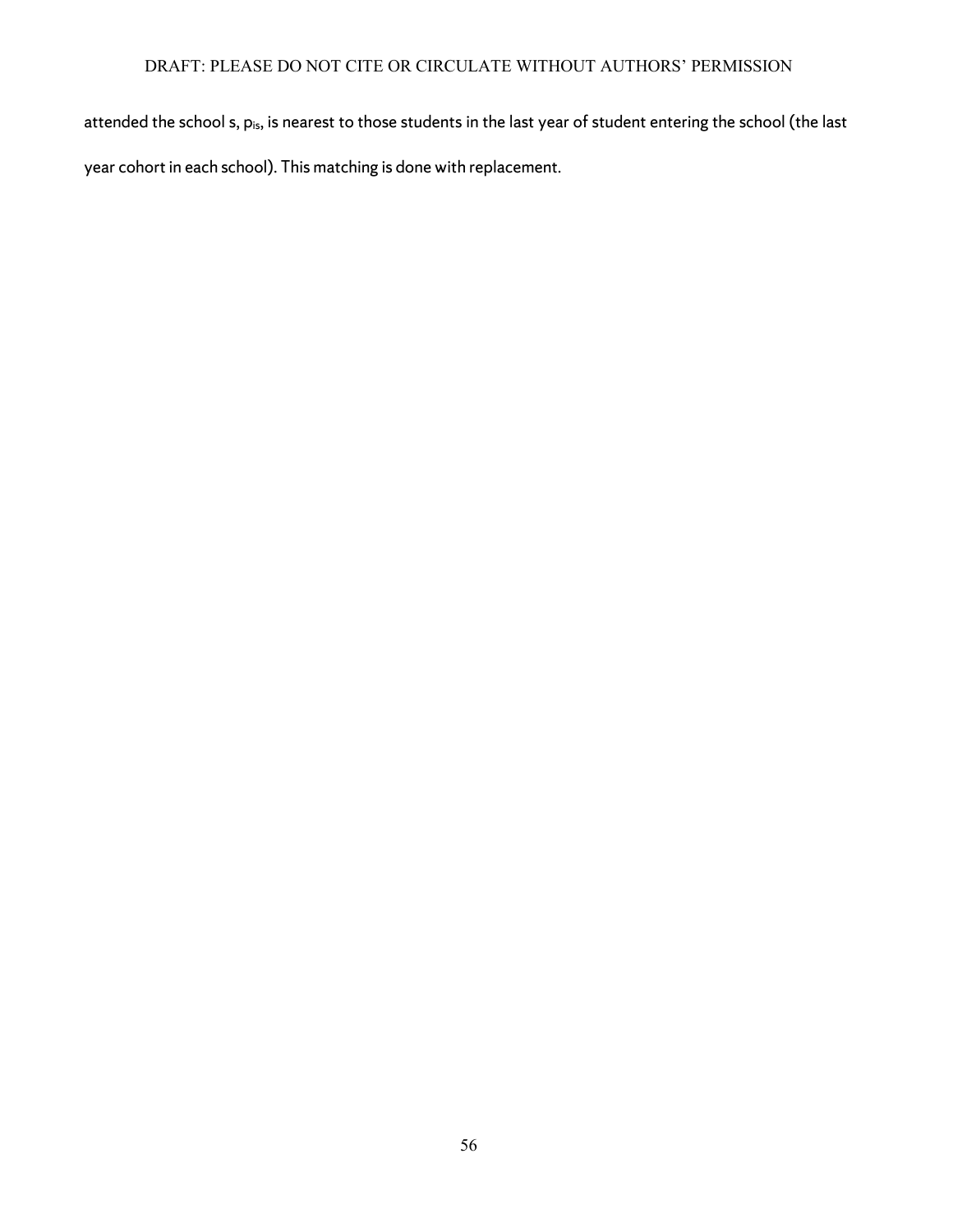## **Appendix B: Value-Added Model**

 $\overline{a}$ 

Increasingly, scholars and policymakers have used value-added measures, to evaluate how a school contributes to a student's academic trajectory. By controlling for student and school-level characteristics, a value-added model reflects a school's performance relative to other schools with similar circumstances. We follow the one-step value-added model specified by Ehlert et al. (2012). $^{\rm 28}$  $^{\rm 28}$  $^{\rm 28}$ 

$$
Y_{ijst} = \beta_0 + \beta_1 Y_{i,j = math,s,t-1} + \beta_2 Y_{i,j = ela,s,t=1} + \gamma X_{it} + \delta S_{it} + \theta_s + \varepsilon_{ijst}
$$

Where  $Y_{i,jst}$  is our standardized performance for student *i* in subject *j* (*j*=ELA or Math) in school *s* in year *t*;  $Y_{i,j=math,s,t-1}$  is lagged math score and  $Y_{i,j=ela,s,t=1}$  is lagged ELA score for student *i*,  $X_{it}$  is a vector of student-level characteristics, that includes an indicator variable if the student eligible for free-and-reduced price lunch, if they are an ELL student, their race and gender, and a flag if the student has an official disability. We include a school-level aggregate of student-level variables  $(S_{it})$ , which controls for schooling-environment factors that are beyond the control of school personnel and administration. We lastly include a vector school fixed-effects ( $\theta_s$ ), which we back out as our school-specific value-added measures, and an error term ( $\varepsilon_{i j s t}$ ).

<span id="page-59-0"></span><sup>&</sup>lt;sup>28</sup> Ehlert, Mark, Corry Koedel, Eric Parson, and Michael Podgursky. 2012. "Selection Growth Models for Schools and Teacher Evaluations." *National Center for Analysis of Longitudinal Data in Education (CALDER)* Working Paper, No. 80. Mark Ehlert, Cory Koedel, Eric Parsons & Michael J. Podgursky. 2014. The Sensitivity of Value-Added Estimates to Specification Adjustments: Evidence From School- and Teacher-Level Models in Missouri, *Statistics and Public Policy*, 1:1, 19-27,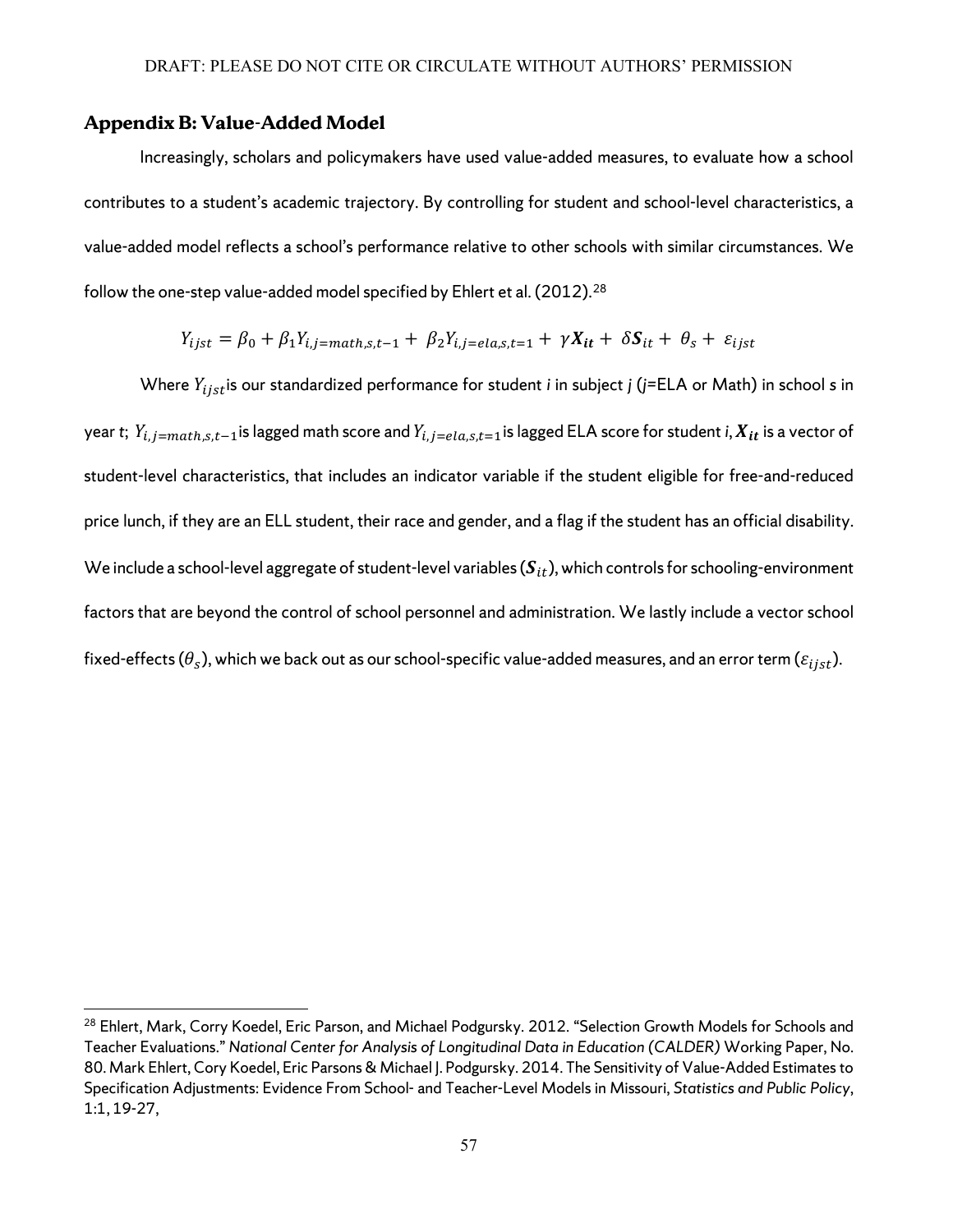Figure 1A: Closures in New York City



Indicates School Closure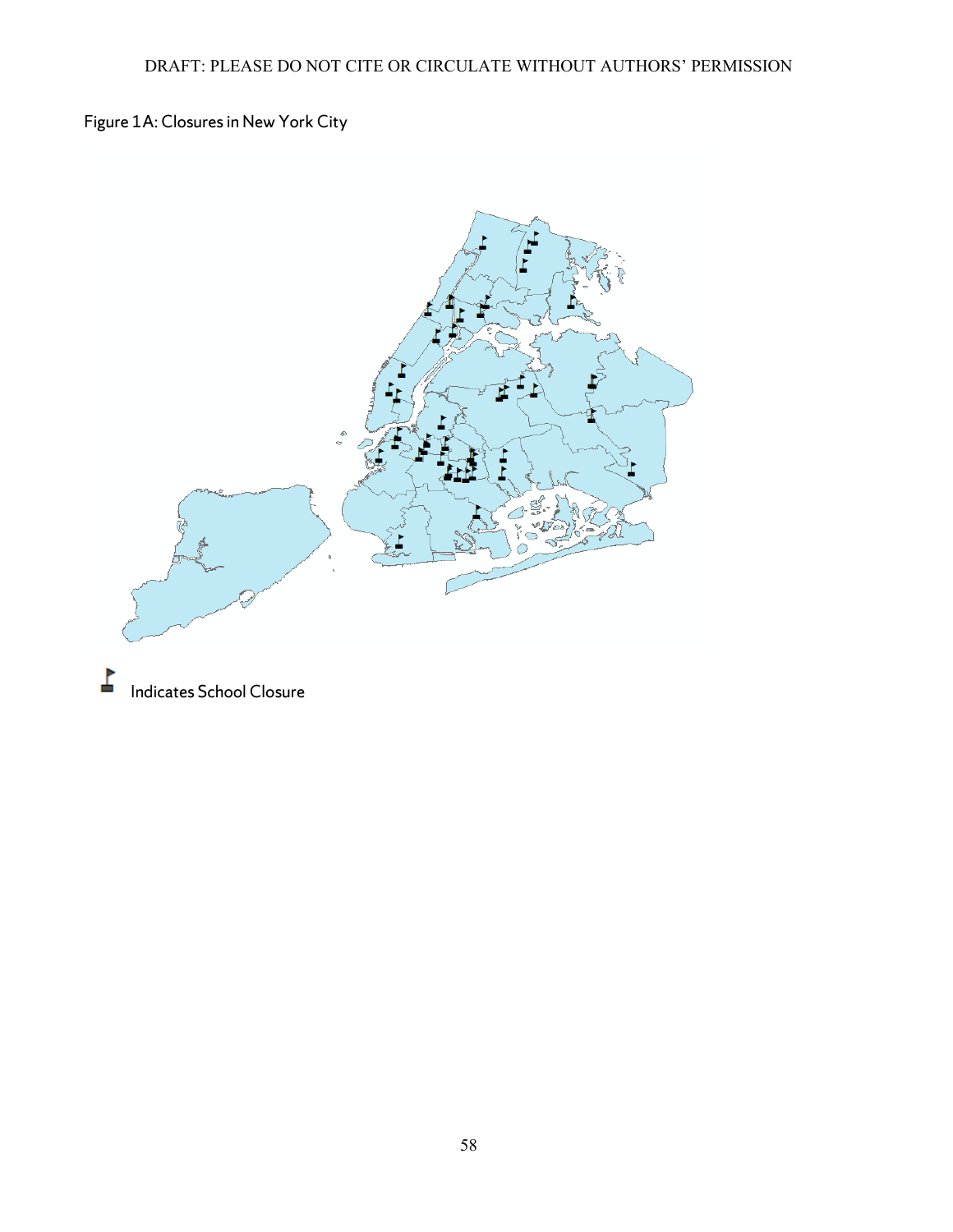## Figure A2: Event Study Result for Key Eight-Grade Outcomes for Eight-Grade Phaseout Cohorts

## **School-Level Outcomes**







## School-Level Value Added School-Level Distance Traveled



School-Level ELA School-Level Math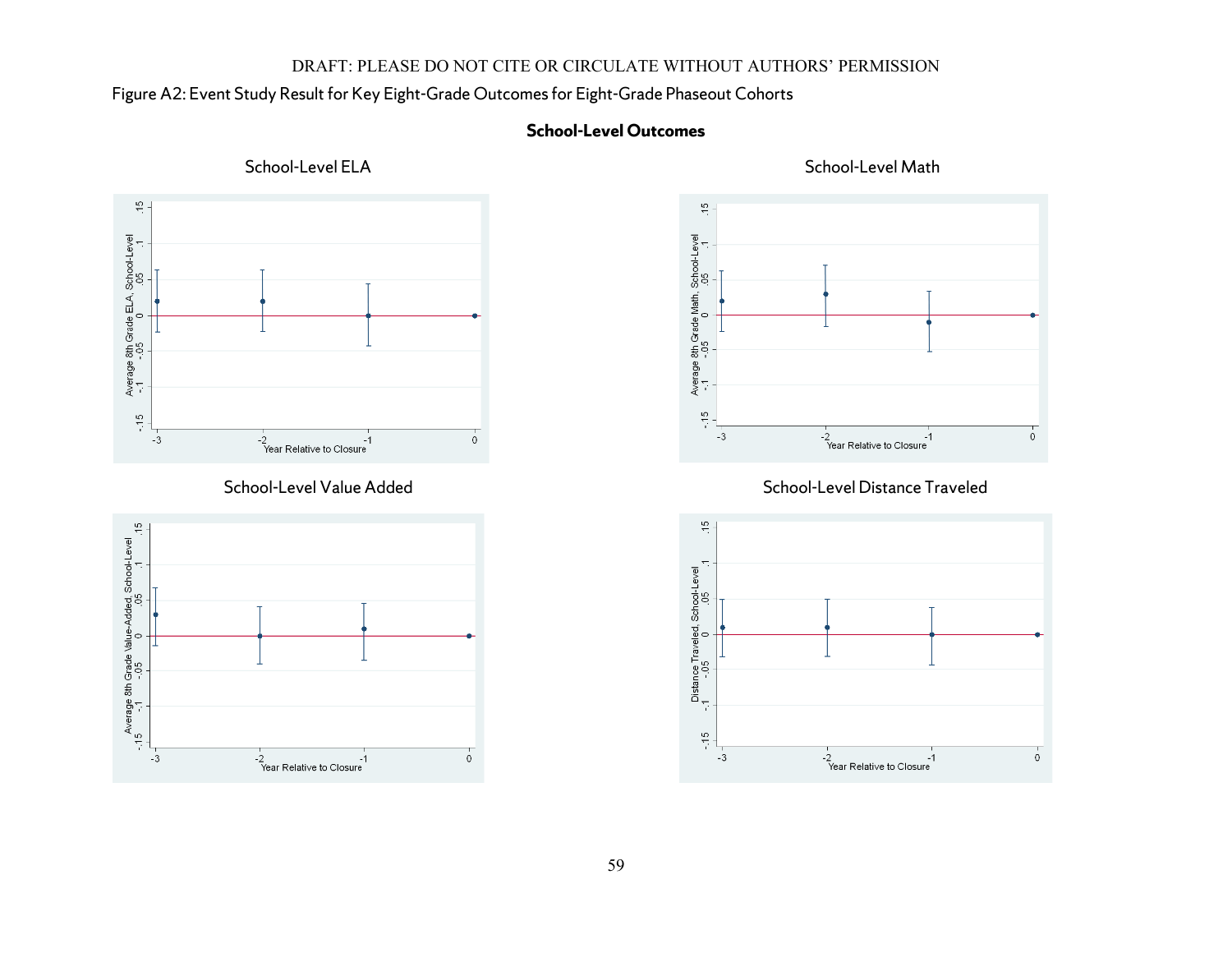

## Student-Level Absentee Rates







Student-Level ELA Student-Level Math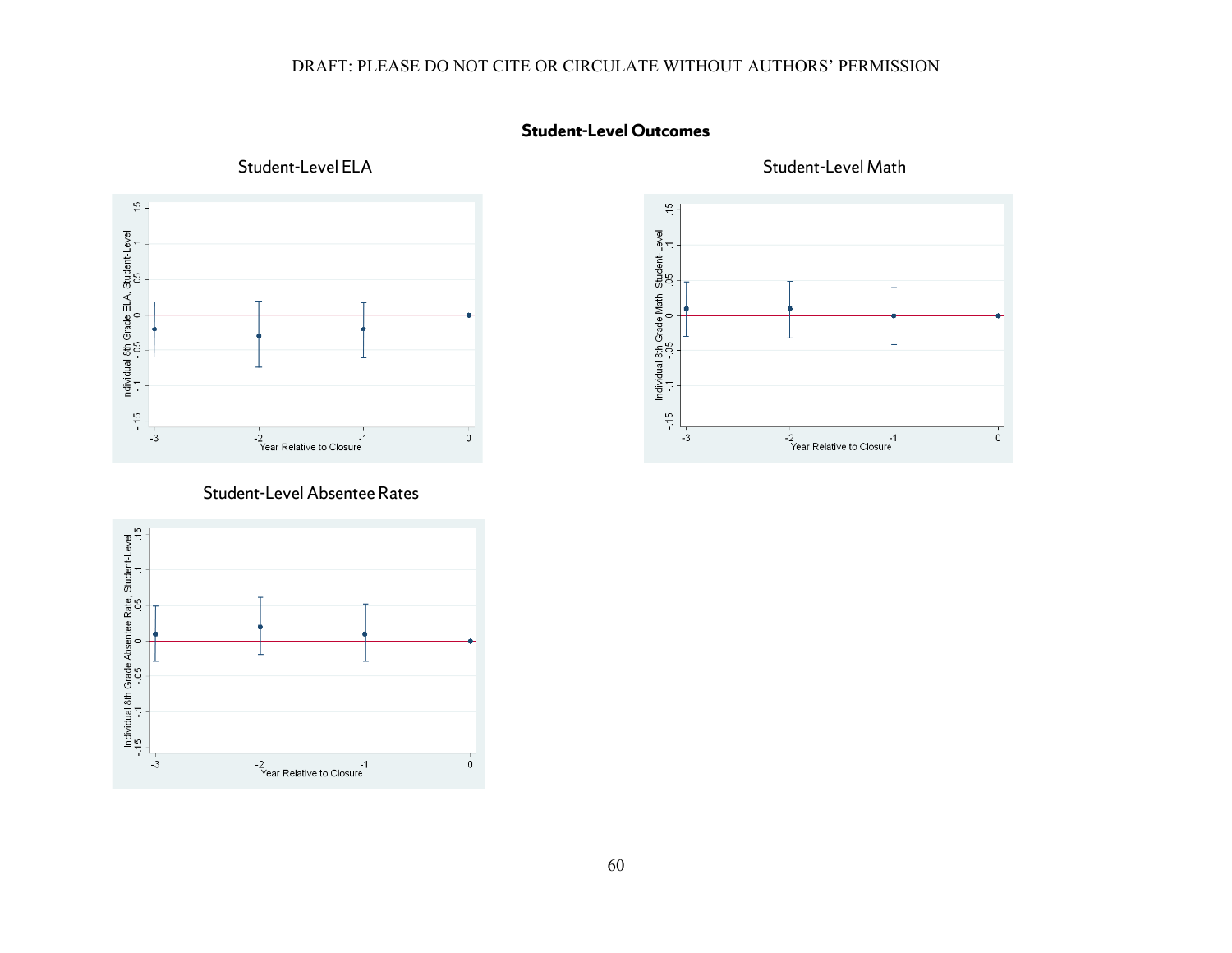Table A1: Options Available for Students by Community School District, AY 2007-08

| <b>CSD</b>     | # of options<br>for Students <sup>A</sup> | # of options that<br>use academics as<br>admission<br>an<br>priority | with value-<br>added<br>above<br>city<br>average | # of options # of options with value-<br>added<br>above<br>city<br>that<br>average<br>use<br>academics as admission<br>priority | <b>Percent</b><br>more<br>available<br>options<br>for high-performing<br>students <sup>B</sup> | <b>Percent</b><br>more<br>options rated A or B<br>available to<br>high-<br>performing<br>students <sup>C</sup> |
|----------------|-------------------------------------------|----------------------------------------------------------------------|--------------------------------------------------|---------------------------------------------------------------------------------------------------------------------------------|------------------------------------------------------------------------------------------------|----------------------------------------------------------------------------------------------------------------|
| <b>Average</b> | 35                                        | 15                                                                   | 19                                               | 13                                                                                                                              | 77%                                                                                            | 217%                                                                                                           |
| 1              | 32                                        | 14                                                                   | 17                                               | 13                                                                                                                              | 78%                                                                                            | 325%                                                                                                           |
| $\overline{2}$ | 34                                        | 17                                                                   | 19                                               | 14                                                                                                                              | 100%                                                                                           | 280%                                                                                                           |
| 3              | 35                                        | 16                                                                   | 20                                               | 14                                                                                                                              | 84%                                                                                            | 233%                                                                                                           |
| 4              | 31                                        | 13                                                                   | 15                                               | 11                                                                                                                              | 72%                                                                                            | 275%                                                                                                           |
| 5              | 27                                        | 13                                                                   | 15                                               | 12                                                                                                                              | 93%                                                                                            | 400%                                                                                                           |
| 6              | 33                                        | 13                                                                   | 17                                               | 12                                                                                                                              | 65%                                                                                            | 240%                                                                                                           |
| 7              | 39                                        | 16                                                                   | 18                                               | 12                                                                                                                              | 70%                                                                                            | 200%                                                                                                           |
| 8              | 34                                        | 14                                                                   | 22                                               | 11                                                                                                                              | 70%                                                                                            | 100%                                                                                                           |
| 9              | 36                                        | 17                                                                   | 19                                               | 15                                                                                                                              | 89%                                                                                            | 375%                                                                                                           |
| 10             | 39                                        | 17                                                                   | 22                                               | 15                                                                                                                              | 77%                                                                                            | 214%                                                                                                           |
| 11             | 33                                        | 15                                                                   | 17                                               | 14                                                                                                                              | 83%                                                                                            | 467%                                                                                                           |
| 12             | 37                                        | 15                                                                   | 22                                               | 12                                                                                                                              | 68%                                                                                            | 120%                                                                                                           |
| 13             | 39                                        | 15                                                                   | 19                                               | 13                                                                                                                              | 63%                                                                                            | 217%                                                                                                           |
| 14             | 35                                        | 15                                                                   | 17                                               | 13                                                                                                                              | 75%                                                                                            | 325%                                                                                                           |
| 15             | 39                                        | 19                                                                   | 22                                               | 15                                                                                                                              | 95%                                                                                            | 214%                                                                                                           |
| 17             | 41                                        | 17                                                                   | 22                                               | 15                                                                                                                              | 71%                                                                                            | 214%                                                                                                           |
| 18             | 35                                        | 15                                                                   | 17                                               | 14                                                                                                                              | 75%                                                                                            | 467%                                                                                                           |
| 19             | 39                                        | 16                                                                   | 22                                               | 12                                                                                                                              | 70%                                                                                            | 120%                                                                                                           |
| 23             | 47                                        | 15                                                                   | 21                                               | 12                                                                                                                              | 47%                                                                                            | 133%                                                                                                           |
| 27             | 29                                        | 13                                                                   | 15                                               | 11                                                                                                                              | 82%                                                                                            | 275%                                                                                                           |
| 29             | 30                                        | 14                                                                   | 15                                               | 12                                                                                                                              | 88%                                                                                            | 400%                                                                                                           |
| 32             | 29                                        | 13                                                                   | 15                                               | 11                                                                                                                              | 81%                                                                                            | 275%                                                                                                           |

(A): These options include the student's zoned school, all un-zoned options within the student's community school district, the borough-wide options available to the student, and the city-wide options available to students in the 2007-08 academic year. (B) This percentage is the total number of options that use academic admission criteria (column 3) divided the number of schools that do not use academic admission criteria (column 2-column 3). (C) This percentage is the number of above average value-added schools that use academic admission criteria (column 5) divided by the number of above average value-added options that do not use academic admission criteria (column 4 – column 5).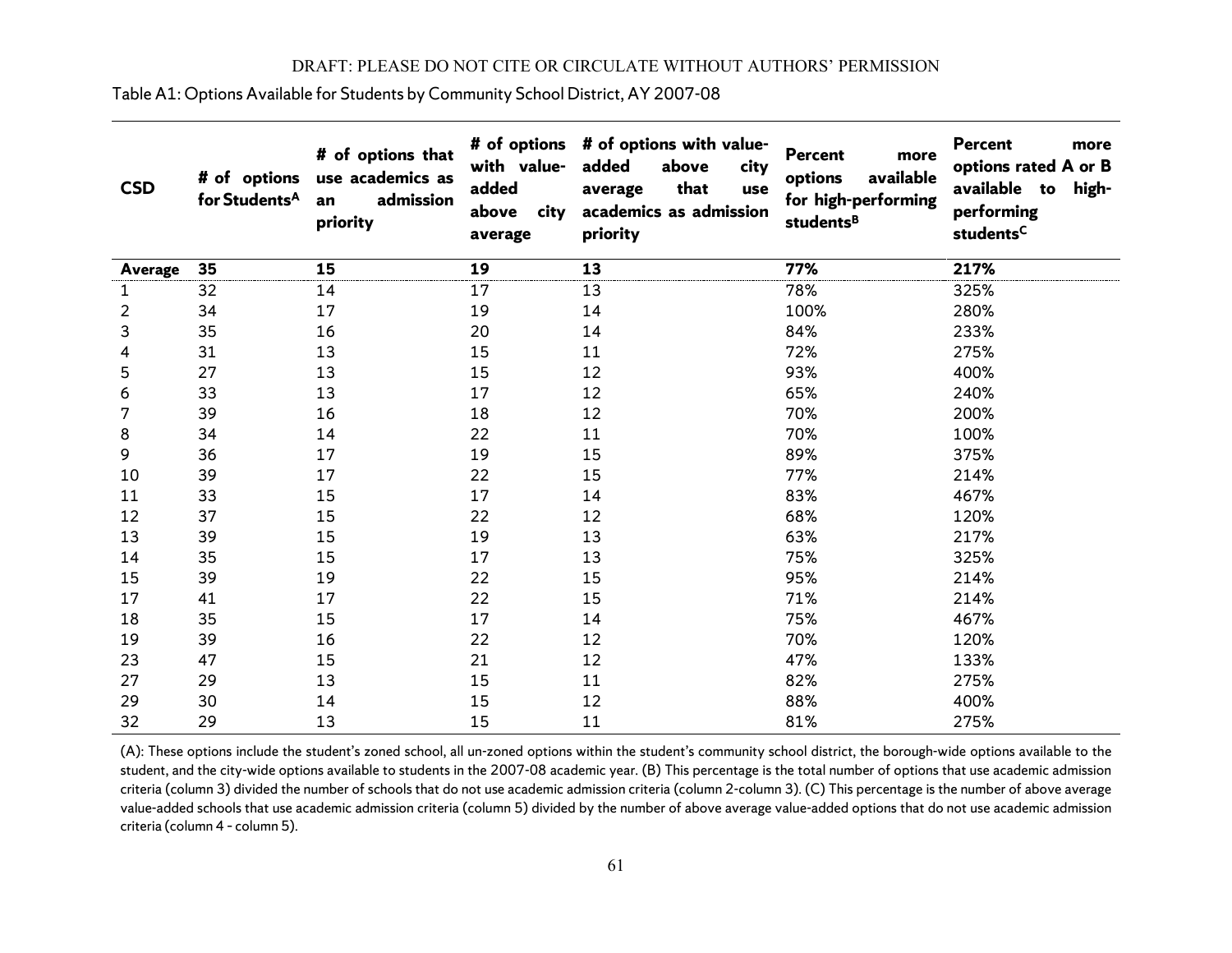## Table A2: Effect of Closure and Phaseout on Seventh-Grade School Environment

|                                                                   | (1)              | (2)              | (3)                 | (4)              | (6)                                | (7)                    | (8)             | (9)                     | (10)                               |
|-------------------------------------------------------------------|------------------|------------------|---------------------|------------------|------------------------------------|------------------------|-----------------|-------------------------|------------------------------------|
|                                                                   | Percent<br>White | Percent<br>Black | Percent<br>Hispanic | Percent<br>Asian | Percent<br><b>FRPL</b><br>Eligible | Distance to<br>Schoolb | School<br>Mathc | School ELA <sup>c</sup> | School Value<br>Added <sup>d</sup> |
| Average Effect on Closure Cohort                                  | 0.035            | $-0.014$         | $-0.010$            | 0.022            | $-0.046$                           | 0.011                  | $0.063*$        | $0.060*$                | $0.075*$                           |
| (CC)                                                              | (0.020)          | (0.019)          | (0.019)             | (0.020)          | (0.029)                            | (0.047)                | (0.035)         | (0.035)                 | (0.042)                            |
| Average Effect on Phaseout Cohort                                 | 0.008            | $-0.010$         | $-0.009$            | 0.008            | 0.005                              | 0.075                  | 0.009           | 0.008                   | 0.010                              |
| (PC)                                                              | (0.020)          | (0.018)          | (0.018)             | (0.020)          | (0.029)                            | (0.046)                | (0.035)         | (0.036)                 | (0.043)                            |
| Effects by Quintile of Fifth-Grade Mathematics Score <sup>e</sup> |                  |                  |                     |                  |                                    |                        |                 |                         |                                    |
| Effect on CC Lowest Quintile                                      | $-0.009$         | 0.001            | 0.004               | $-0.002$         | $-0.029$                           | 0.078                  | 0.024           | 0.022                   | 0.044                              |
|                                                                   | (0.030)          | (0.027)          | (0.027)             | (0.030)          | (0.035)                            | (0.048)                | (0.037)         | (0.038)                 | (0.046)                            |
| Effect on CC in 20 <sup>th</sup> - 40 <sup>th</sup> Quintile      | 0.013            | $-0.006$         | $-0.005$            | 0.008            | $-0.034$                           | $0.084*$               | 0.040           | 0.040                   | 0.061                              |
|                                                                   | (0.029)          | (0.027)          | (0.027)             | (0.029)          | (0.035)                            | (0.049)                | (0.037)         | (0.037)                 | (0.045)                            |
| Effect on CC in 40 <sup>th</sup> - 60 <sup>th</sup> Quintile      | 0.044            | $-0.013$         | $-0.007$            | 0.018            | $-0.049$                           | $0.101**$              | 0.058           | 0.054                   | $0.077*$                           |
|                                                                   | (0.030)          | (0.027)          | (0.027)             | (0.030)          | (0.035)                            | (0.049)                | (0.038)         | (0.038)                 | (0.045)                            |
| Effect on CC in 60 <sup>th</sup> - 80 <sup>th</sup> Quintile      | $0.058**$        | $-0.020$         | $-0.011$            | 0.038            | $-0.048$                           | $0.131**$              | $0.086**$       | $0.084**$               | $0.076*$                           |
|                                                                   | (0.029)          | (0.027)          | (0.027)             | (0.030)          | (0.035)                            | (0.049)                | (0.038)         | (0.038)                 | (0.046)                            |
| Effect on CC in Top Quintile                                      | $0.069**$        | $-0.032$         | $-0.031$            | 0.044            | $-0.069$                           | $0.141***$             | 0.096**         | $0.090**$               | $0.102**$                          |
|                                                                   | (0.030)          | (0.027)          | (0.027)             | (0.030)          | (0.035)                            | (0.048)                | (0.038)         | (0.038)                 | (0.046)                            |
| Effect on PC in Bottom Quintile                                   | $-0.004$         | 0.005            | $-0.010$            | 0.001            | 0.018                              | 0.051                  | $-0.020$        | $-0.018$                | $-0.016$                           |
|                                                                   | (0.028)          | (0.024)          | (0.024)             | (0.027)          | (0.035)                            | (0.048)                | (0.038)         | (0.038)                 | (0.046)                            |
| Effect on PC in 20 <sup>th</sup> - 40 <sup>th</sup> Quintile      | $-0.003$         | $-0.004$         | 0.006               | 0.006            | 0.019                              | 0.062                  | $-0.006$        | $-0.001$                | 0.001                              |
|                                                                   | (0.027)          | (0.024)          | (0.024)             | (0.028)          | (0.035)                            | (0.048)                | (0.037)         | (0.037)                 | (0.046)                            |
| Effect on PC in 40 <sup>th</sup> - 60 <sup>th</sup> Quintile      | 0.008            | $-0.008$         | 0.004               | 0.004            | 0.011                              | 0.068                  | 0.018           | 0.014                   | 0.015                              |
|                                                                   | (0.028)          | (0.024)          | (0.024)             | (0.028)          | (0.035)                            | (0.048)                | (0.037)         | (0.038)                 | (0.046)                            |
| Effect on PC in 60 <sup>th</sup> - 80 <sup>th</sup> Quintile      | 0.014            | $-0.018$         | 0.010               | 0.010            | $-0.004$                           | $0.091*$               | 0.024           | 0.017                   | 0.021                              |
|                                                                   | (0.028)          | (0.024)          | (0.023)             | (0.027)          | (0.035)                            | (0.049)                | (0.038)         | (0.038)                 | (0.046)                            |
| Effect on PC in Top Quintile                                      | 0.025            | $-0.024$         | 0.019               | 0.019            | $-0.019$                           | $0.101**$              | 0.031           | 0.029                   | 0.034                              |
|                                                                   | (0.027)          | (0.024)          | (0.024)             | (0.027)          | (0.035)                            | (0.049)                | (0.037)         | (0.038)                 | (0.046)                            |

*Notes:* Number of Obs: 40,174. Standard errors robust to clustering by school are in parentheses, \*\*\*p<0.01, \*\*p<0.05, \*p<0.10. Student covariates, quadratics of student performance, and cohort fixed effects and elementary school fixed effects are included.

(a) Percent from previous grade are the percent of students from each students fifth-grade school that also attend the same school with the student in sixth-grade.

(b) Distance to School is the Euclidean distance (in miles) between the centroid of a student's assigned zip code and the school building.

(c) ELA and Math are the lagged (prior-grade) performance for each student's peers in seventh grade normalized at the year-grade-level for the schools in our sample.

(d) Value-added measure captures the school's contribution to a student's test scores controlling for differences across schools and a student's prior test scores. See Appendix A for a discussion of the value-added model used in this paper.

(e) Estimates presented reflect the linear combination of the treatment indicator and each quintile interaction term.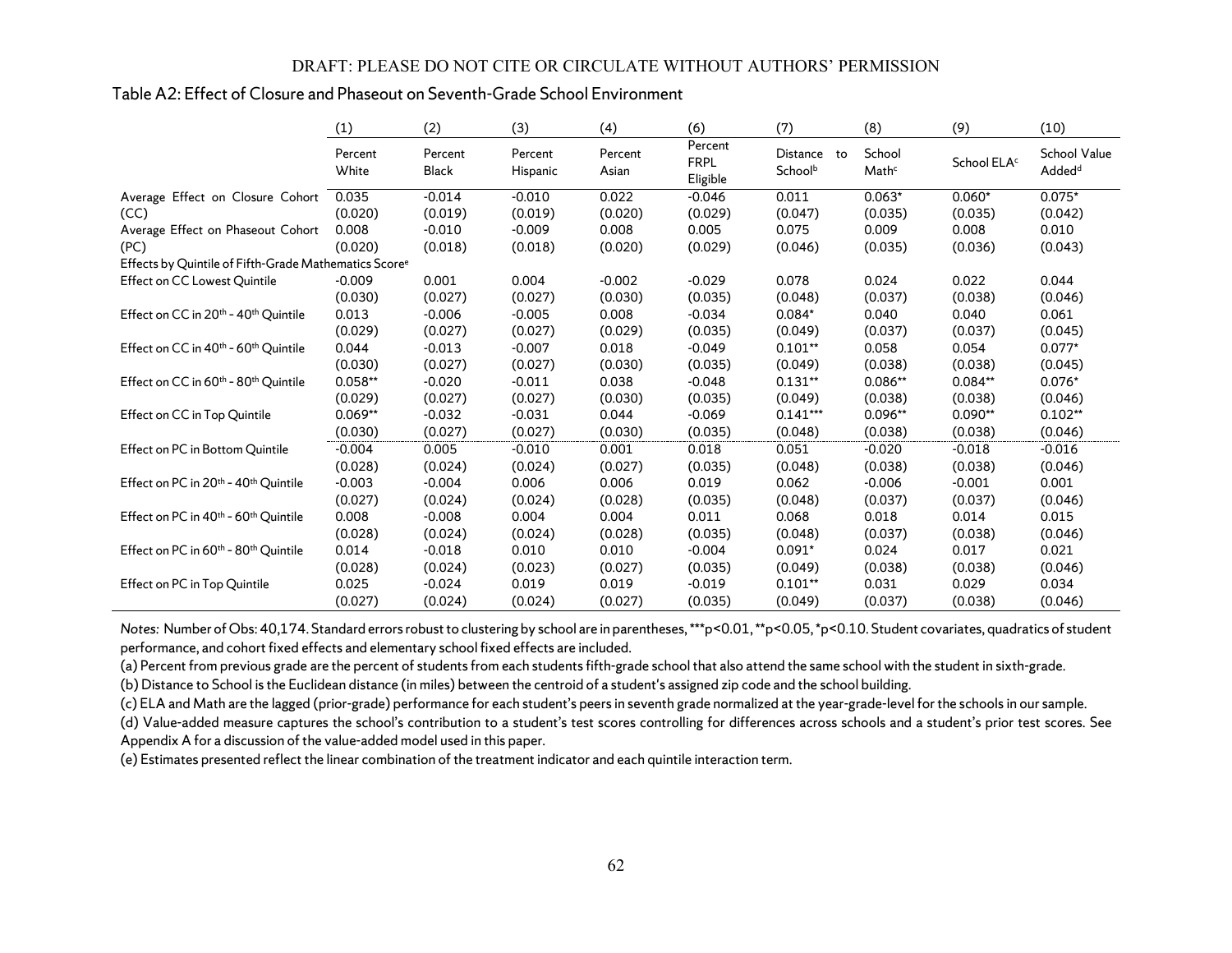|                                                              | (1)                     | (2)                     | (3)                     | (4)                     | (5)            | (6)                     |
|--------------------------------------------------------------|-------------------------|-------------------------|-------------------------|-------------------------|----------------|-------------------------|
|                                                              | 6 <sup>th</sup><br>Avg. | 7 <sup>th</sup><br>Avg. | 8 <sup>th</sup><br>Avg. | 6 <sup>th</sup><br>Avg. | Avg. 7th Grade | 8 <sup>th</sup><br>Avg. |
|                                                              | Grade Math              | Grade Math              | Grade Math              | Grade ELA               | <b>ELA</b>     | Grade ELA               |
| Average Effect on Closure Cohort (CC)                        | 0.028                   | 0.019                   | 0.017                   | 0.024                   | 0.015          | 0.021                   |
|                                                              | (0.032)                 | (0.032)                 | (0.032)                 | (0.032)                 | (0.032)        | (0.032)                 |
| Average Effect on Phaseout Cohort (PC)                       | $-0.011$                | $-0.037$                | $-0.058*$               | $-0.013$                | $-0.027$       | $-0.036$                |
|                                                              | (0.032)                 | (0.032)                 | (0.033)                 | (0.029)                 | (0.030)        | (0.030)                 |
| Effects by Fifth-Grade Mathematics Performance               |                         |                         |                         |                         |                |                         |
| <b>Effect on CC Lowest Quintile</b>                          | $-0.024$                | $-0.023$                | $-0.036$                | $-0.015$                | $-0.013$       | $-0.011$                |
|                                                              | (0.036)                 | (0.036)                 | (0.037)                 | (0.035)                 | (0.035)        | (0.036)                 |
| Effect on CC in 20th - 40th Quintile                         | $-0.011$                | $-0.012$                | $-0.004$                | $-0.002$                | $-0.005$       | 0.002                   |
|                                                              | (0.036)                 | (0.036)                 | (0.037)                 | (0.035)                 | (0.036)        | (0.036)                 |
| Effect on CC in 40 <sup>th</sup> - 60 <sup>th</sup> Quintile | 0.009                   | 0.005                   | 0.011                   | 0.019                   | 0.022          | 0.018                   |
|                                                              | (0.036)                 | (0.037)                 | (0.037)                 | (0.035)                 | (0.035)        | (0.035)                 |
| Effect on CC in 60th - 80th Quintile                         | 0.051                   | 0.048                   | 0.056                   | 0.055                   | 0.048          | 0.045                   |
|                                                              | (0.036)                 | (0.036)                 | (0.037)                 | (0.035)                 | (0.036)        | (0.036)                 |
| <b>Effect on CC in Top Quintile</b>                          | $0.072**$               | $0.070**$               | $0.062*$                | $0.063*$                | $0.062*$       | $0.060*$                |
|                                                              | (0.036)                 | (0.037)                 | (0.037)                 | (0.036)                 | (0.036)        | (0.036)                 |
| Effect on PC in Bottom Quintile                              | $-0.026$                | $-0.053$                | $-0.071**$              | $-0.028$                | $-0.048$       | $-0.066*$               |
|                                                              | (0.034)                 | (0.034)                 | (0.034)                 | (0.035)                 | (0.035)        | (0.035)                 |
| Effect on PC in 20 <sup>th</sup> - 40 <sup>th</sup> Quintile | $-0.021$                | $-0.044$                | $-0.068*$               | $-0.021$                | $-0.038$       | $-0.058$                |
|                                                              | (0.033)                 | (0.034)                 | (0.035)                 | (0.035)                 | (0.036)        | (0.036)                 |
| Effect on PC in 40th - 60th Quintile                         | $-0.011$                | $-0.038$                | $-0.055$                | $-0.011$                | $-0.034$       | $-0.051$                |
|                                                              | (0.034)                 | (0.034)                 | (0.035)                 | (0.035)                 | (0.035)        | (0.036)                 |
| Effect on PC in 60th - 80th Quintile                         | 0.011                   | 0.009                   | $-0.028$                | $-0.003$                | $-0.011$       | $-0.014$                |
|                                                              | (0.033)                 | (0.034)                 | (0.034)                 | (0.035)                 | (0.035)        | (0.036)                 |
| Effect on PC in Top Quintile                                 | 0.002                   | 0.007                   | 0.009                   | 0.003                   | 0.005          | 0.012                   |
|                                                              | (0.033)                 | (0.034)                 | (0.035)                 | (0.035)                 | (0.036)        | (0.036)                 |
|                                                              |                         |                         |                         |                         |                |                         |
| Obs                                                          | 40,708                  | 40,659                  | 40,644                  | 40,708                  | 40,659         | 40,644                  |

## Table A3: Re-estimating Middle School Outcomes with the 130 Students with the Highest Probability of Attending a Closed School

Notes: Standard errors robust to clustering by school are in parentheses, \*\*\*p<0.01, \*\*p<0.05, \*p<0.10.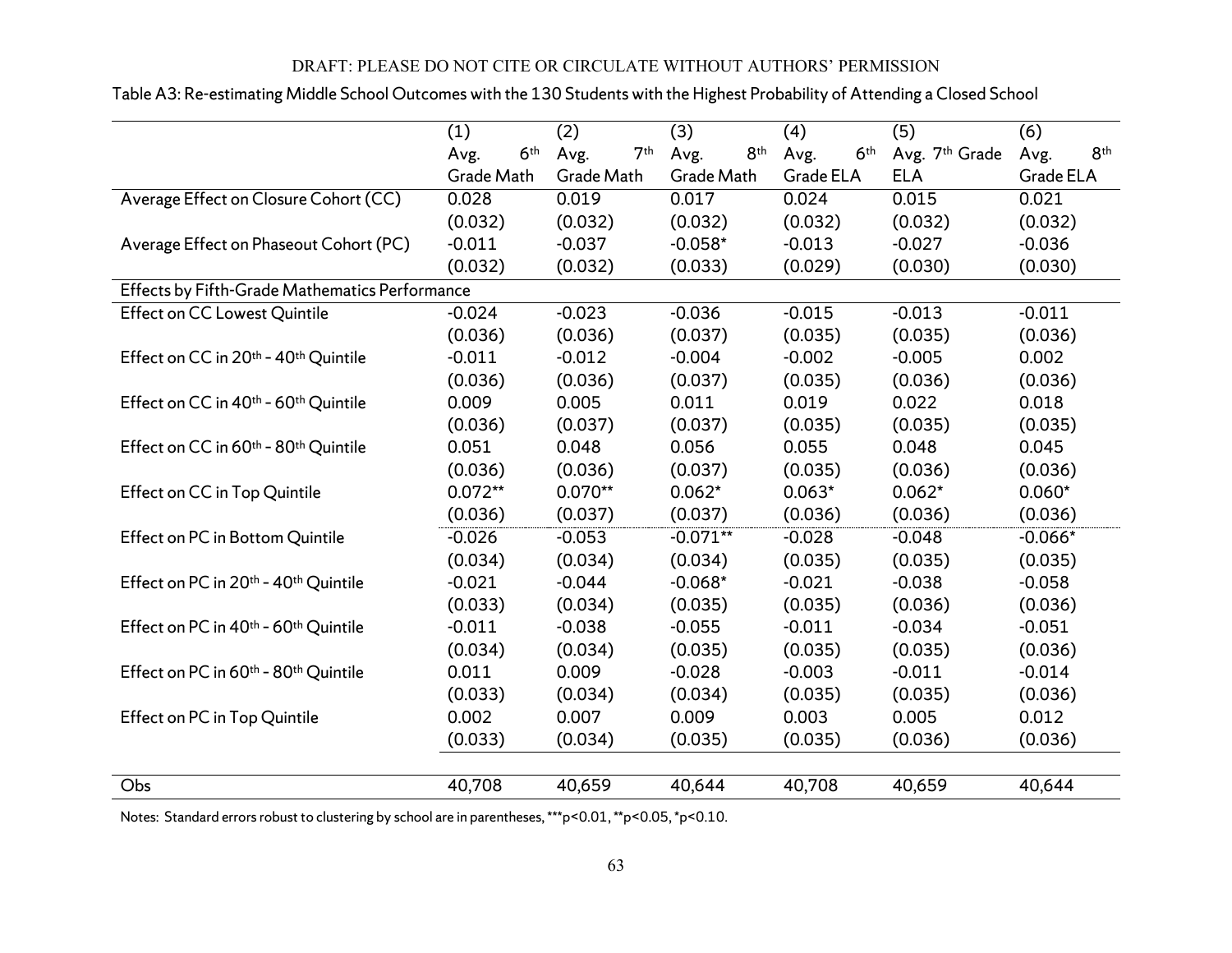## Table A4: Event Study Table when estimating the Model for Predicted Future Closure Cohorts

|                                                       | (1)                     | (2)                     | (3)      | (4)                    | (5)                    | (6)                    | (7)                      | (8)       | (9)       |
|-------------------------------------------------------|-------------------------|-------------------------|----------|------------------------|------------------------|------------------------|--------------------------|-----------|-----------|
|                                                       | 6 <sup>th</sup><br>Avg. | 7 <sup>th</sup><br>Avg. | Avg. 8th | 6 <sup>th</sup>        | 7 <sup>th</sup>        | 8 <sup>th</sup>        | 6 <sup>th</sup><br>Grade | 7th Grade | 8th Grade |
|                                                       | Grade                   | Grade                   | Grade    | Avg.                   | Avg.                   | Avg.                   | Absentee                 | Absentee  | Absentee  |
|                                                       | Math                    | Math                    | Math     | Grade ELA <sup>a</sup> | Grade ELA <sup>a</sup> | Grade ELA <sup>a</sup> | Rates                    | Rates     | Rates     |
| Closure (Lowest Quintile) in T-3                      | 0.006                   | $-0.009$                | $-0.007$ | 0.003                  | 0.002                  | 0.004                  | 0.002                    | 0.001     | 0.001     |
|                                                       | (0.047)                 | (0.047)                 | (0.048)  | (0.047)                | (0.047)                | (0.047)                | (0.039)                  | (0.040)   | (0.040)   |
| Closure (Lowest Quintile) in T-2                      | 0.002                   | $-0.005$                | 0.004    | 0.009                  | 0.004                  | $-0.006$               | $-0.004$                 | $-0.006$  | $-0.005$  |
|                                                       | (0.047)                 | (0.047)                 | (0.047)  | (0.046)                | (0.046)                | (0.047)                | (0.039)                  | (0.040)   | (0.040)   |
| Closure (Lowest Quintile) in T-1                      | $-0.009$                | $-0.010$                | $-0.014$ | $-0.008$               | 0.000                  | $-0.001$               | $-0.006$                 | 0.003     | $-0.004$  |
|                                                       | (0.047)                 | (0.047)                 | (0.048)  | (0.046)                | (0.046)                | (0.047)                | (0.039)                  | (0.041)   | (0.040)   |
| Closure (Lowest Quintile) in T                        | $-0.022$                | $-0.025$                | $-0.026$ | $-0.020$               | $-0.019$               | $-0.019$               | 0.037                    | 0.033     | 0.033     |
|                                                       | (0.047)                 | (0.048)                 | (0.048)  | (0.047)                | (0.047)                | (0.047)                | (0.039)                  | (0.040)   | (0.040)   |
| Closure (Lowest Quintile) in T+1                      | $-0.025$                | $-0.030$                | $-0.031$ | $-0.024$               | $-0.021$               | $-0.021$               | 0.038                    | 0.035     | 0.033     |
|                                                       | (0.047)                 | (0.047)                 | (0.048)  | (0.046)                | (0.047)                | (0.047)                | (0.040)                  | (0.040)   | (0.040)   |
| Closure (Lowest Quintile) in T+2                      | $-0.014$                | $-0.012$                | $-0.019$ | $-0.016$               | $-0.013$               | $-0.011$               | 0.031                    | 0.024     | 0.025     |
|                                                       | (0.047)                 | (0.048)                 | (0.048)  | (0.046)                | (0.047)                | (0.047)                | (0.039)                  | (0.040)   | (0.040)   |
| Closure (20 <sup>th</sup> - 40 <sup>th</sup> ) in T-3 | $-0.000$                | $-0.005$                | $-0.000$ | 0.003                  | 0.000                  | $-0.004$               | 0.005                    | 0.002     | 0.004     |
|                                                       | (0.047)                 | (0.047)                 | (0.047)  | (0.046)                | (0.046)                | (0.047)                | (0.039)                  | (0.040)   | (0.040)   |
| Closure (20 <sup>th</sup> - 40 <sup>th</sup> ) in T-2 | 0.008                   | $-0.008$                | $-0.001$ | $-0.003$               | $-0.004$               | $-0.004$               | 0.005                    | $-0.001$  | 0.004     |
|                                                       | (0.047)                 | (0.047)                 | (0.047)  | (0.047)                | (0.047)                | (0.047)                | (0.039)                  | (0.040)   | (0.040)   |
| Closure (20 <sup>th</sup> - 40 <sup>th</sup> ) in T-1 | 0.012                   | $-0.008$                | $-0.000$ | 0.004                  | $-0.001$               | $-0.004$               | 0.002                    | 0.002     | 0.000     |
|                                                       | (0.047)                 | (0.047)                 | (0.048)  | (0.047)                | (0.047)                | (0.047)                | (0.040)                  | (0.040)   | (0.040)   |
| Closure (20 <sup>th</sup> - 40 <sup>th</sup> ) in T   | $-0.008$                | $-0.007$                | $-0.008$ | $-0.007$               | $-0.008$               | $-0.010$               | 0.021                    | 0.028     | 0.024     |
|                                                       | (0.047)                 | (0.047)                 | (0.048)  | (0.047)                | (0.047)                | (0.047)                | (0.041)                  | (0.041)   | (0.040)   |
| Closure (20 <sup>th</sup> - 40 <sup>th</sup> ) in T+1 | $-0.004$                | $-0.008$                | $-0.007$ | $-0.008$               | $-0.008$               | $-0.007$               | 0.020                    | 0.022     | 0.018     |
|                                                       | (0.047)                 | (0.047)                 | (0.047)  | (0.047)                | (0.047)                | (0.047)                | (0.040)                  | (0.040)   | (0.040)   |
| Closure (20 <sup>th</sup> - 40 <sup>th</sup> ) in T+2 | 0.000                   | $-0.004$                | $-0.008$ | $-0.008$               | $-0.009$               | 0.000                  | 0.020                    | 0.022     | 0.020     |
|                                                       | (0.047)                 | (0.047)                 | (0.048)  | (0.046)                | (0.046)                | (0.047)                | (0.040)                  | (0.040)   | (0.040)   |
| Closure (40 <sup>th</sup> - 60 <sup>th</sup> ) in T-3 | 0.001                   | $-0.002$                | 0.002    | 0.001                  | 0.000                  | $-0.002$               | $-0.001$                 | 0.001     | $-0.008$  |
|                                                       | (0.047)                 | (0.047)                 | (0.048)  | (0.046)                | (0.046)                | (0.047)                | (0.040)                  | (0.040)   | (0.040)   |
| Closure $(40^{th} - 60^{th})$ in T-2                  | 0.005                   | 0.004                   | $-0.001$ | 0.004                  | 0.002                  | 0.005                  | 0.000                    | $-0.002$  | 0.001     |
|                                                       | (0.047)                 | (0.047)                 | (0.048)  | (0.046)                | (0.046)                | (0.047)                | (0.040)                  | (0.040)   | (0.040)   |
| Closure (40 <sup>th</sup> - 60 <sup>th</sup> ) in T-1 | 0.005                   | 0.005                   | $-0.001$ | $-0.002$               | $-0.001$               | 0.008                  | $-0.002$                 | 0.001     | $-0.001$  |
|                                                       | (0.047)                 | (0.047)                 | (0.048)  | (0.046)                | (0.046)                | (0.047)                | (0.040)                  | (0.041)   | (0.040)   |
| Closure (40 <sup>th</sup> - 60 <sup>th</sup> ) in T   | 0.009                   | 0.011                   | 0.011    | 0.008                  | 0.009                  | 0.010                  | 0.021                    | 0.020     | 0.018     |
|                                                       | (0.047)                 | (0.047)                 | (0.048)  | (0.046)                | (0.047)                | (0.047)                | (0.040)                  | (0.040)   | (0.040)   |
| Closure $(40^{th} - 60^{th})$ in T+1                  | 0.011                   | 0.013                   | 0.012    | 0.011                  | 0.008                  | 0.007                  | 0.022                    | 0.016     | 0.019     |
|                                                       | (0.047)                 | (0.047)                 | (0.048)  | (0.047)                | (0.047)                | (0.047)                | (0.039)                  | (0.040)   | (0.040)   |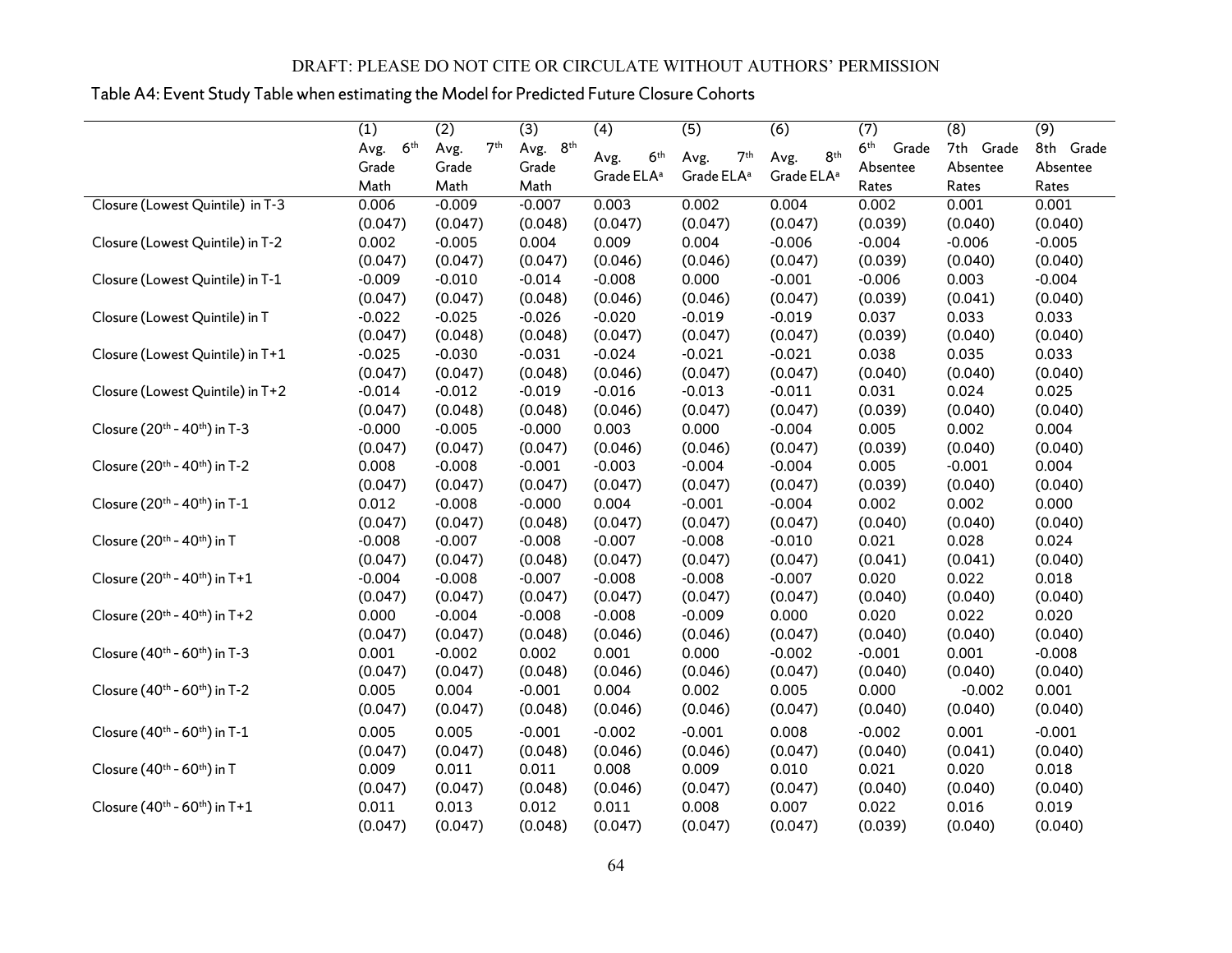DRAFT: PLEASE DO NOT CITE OR CIRCULATE WITHOUT AUTHORS' PERMISSION

|                                                       | (1)                     | (2)                     | (3)      | (4)                     | (5)                     | (6)                     | (7)                      | (8)       | (9)       |
|-------------------------------------------------------|-------------------------|-------------------------|----------|-------------------------|-------------------------|-------------------------|--------------------------|-----------|-----------|
|                                                       | 6 <sup>th</sup><br>Avg. | 7 <sup>th</sup><br>Avg. | Avg. 8th |                         |                         |                         | 6 <sup>th</sup><br>Grade | 7th Grade | 8th Grade |
|                                                       | Grade                   | Grade                   | Grade    | 6 <sup>th</sup><br>Avg. | 7 <sup>th</sup><br>Avg. | 8 <sup>th</sup><br>Avg. | Absentee                 | Absentee  | Absentee  |
|                                                       | Math                    | Math                    | Math     | Grade ELA <sup>a</sup>  | Grade ELA <sup>a</sup>  | Grade ELA <sup>a</sup>  | Rates                    | Rates     | Rates     |
| Closure $(40^{th} - 60^{th})$ in T+2                  | 0.008                   | 0.011                   | 0.011    | 0.009                   | 0.011                   | 0.007                   | 0.011                    | 0.010     | 0.010     |
|                                                       | (0.047)                 | (0.047)                 | (0.048)  | (0.047)                 | (0.047)                 | (0.048)                 | (0.041)                  | (0.040)   | (0.041)   |
| Closure (60 <sup>th</sup> - 80 <sup>th</sup> ) in T-3 | $-0.004$                | $-0.005$                | 0.006    | 0.004                   | 0.004                   | 0.002                   | 0.004                    | $-0.001$  | 0.002     |
|                                                       | (0.047)                 | (0.047)                 | (0.047)  | (0.047)                 | (0.047)                 | (0.047)                 | (0.041)                  | (0.040)   | (0.040)   |
| Closure (60 <sup>th</sup> - 80 <sup>th</sup> ) in T-2 | 0.005                   | 0.003                   | $-0.003$ | $-0.004$                | 0.004                   | $-0.003$                | 0.004                    | $-0.004$  | $-0.002$  |
|                                                       | (0.047)                 | (0.047)                 | (0.047)  | (0.046)                 | (0.047)                 | (0.047)                 | (0.040)                  | (0.040)   | (0.040)   |
| Closure $(60^{th} - 80^{th})$ in T-1                  | 0.004                   | $-0.006$                | $-0.004$ | 0.000                   | 0.005                   | $-0.004$                | 0.003                    | $-0.004$  | $-0.001$  |
|                                                       | (0.047)                 | (0.047)                 | (0.048)  | (0.046)                 | (0.047)                 | (0.047)                 | (0.040)                  | (0.040)   | (0.040)   |
| Closure (60 <sup>th</sup> - 80 <sup>th</sup> ) in T   | 0.064                   | 0.060                   | 0.062    | 0.044                   | 0.044                   | 0.040                   | $-0.008$                 | $-0.010$  | $-0.008$  |
|                                                       | (0.047)                 | (0.047)                 | (0.048)  | (0.047)                 | (0.047)                 | (0.047)                 | (0.040)                  | (0.040)   | (0.040)   |
| Closure (60 <sup>th</sup> - 80 <sup>th</sup> ) in T+1 | 0.058                   | 0.061                   | 0.059    | 0.040                   | 0.044                   | 0.041                   | $-0.011$                 | $-0.011$  | $-0.004$  |
|                                                       | (0.047)                 | (0.047)                 | (0.048)  | (0.047)                 | (0.047)                 | (0.047)                 | (0.040)                  | (0.040)   | (0.040)   |
| Closure $(60^{th} - 80^{th})$ in T+2                  | 0.055                   | 0.053                   | 0.041    | 0.035                   | 0.038                   | 0.036                   | $-0.008$                 | $-0.008$  | $-0.004$  |
|                                                       | (0.047)                 | (0.047)                 | (0.048)  | (0.046)                 | (0.047)                 | (0.047)                 | (0.040)                  | (0.040)   | (0.040)   |
| Closure (Top Quintile) in T-3                         | 0.002                   | $-0.002$                | 0.008    | $-0.003$                | $-0.005$                | 0.004                   | $-0.002$                 | $-0.005$  | $-0.001$  |
|                                                       | (0.047)                 | (0.047)                 | (0.048)  | (0.046)                 | (0.047)                 | (0.047)                 | (0.040)                  | (0.040)   | (0.040)   |
| Closure (Top Quintile) in T-2                         | $-0.002$                | $-0.003$                | 0.004    | $-0.003$                | $-0.004$                | 0.000                   | 0.002                    | 0.000     | 0.001     |
|                                                       | (0.047)                 | (0.047)                 | (0.048)  | (0.046)                 | (0.046)                 | (0.047)                 | (0.040)                  | (0.040)   | (0.040)   |
| Closure (Top Quintile) in T-1                         | 0.006                   | 0.009                   | 0.005    | 0.005                   | 0.006                   | 0.005                   | $-0.002$                 | 0.001     | 0.001     |
|                                                       | (0.047)                 | (0.047)                 | (0.048)  | (0.046)                 | (0.046)                 | (0.047)                 | (0.040)                  | (0.040)   | (0.040)   |
| Closure (Top Quintile) in T                           | $0.083*$                | $0.082*$                | $0.083*$ | 0.071                   | 0.066                   | 0.067                   | $-0.012$                 | $-0.010$  | $-0.011$  |
|                                                       | (0.047)                 | (0.047)                 | (0.047)  | (0.047)                 | (0.047)                 | (0.047)                 | (0.040)                  | (0.040)   | (0.041)   |
| Closure (Top Quintile) in T+1                         | $0.079*$                | $0.083*$                | $0.080*$ | 0.068                   | 0.068                   | 0.068                   | $-0.010$                 | $-0.008$  | $-0.008$  |
|                                                       | (0.047)                 | (0.047)                 | (0.048)  | (0.047)                 | (0.047)                 | (0.047)                 | (0.040)                  | (0.040)   | (0.040)   |
| Closure (Top Quintile) in T+2                         | $0.081*$                | 0.082                   | 0.078    | 0.070                   | 0.070                   | 0.068                   | $-0.011$                 | $-0.008$  | $-0.005$  |
|                                                       | (0.047)                 | (0.047)                 | (0.047)  | (0.046)                 | (0.046)                 | (0.047)                 | (0.040)                  | (0.040)   | (0.041)   |

Notes: Number of Obs: 61,087 for sixth-grade outcomes, 60,985 for seventh-grade outcomes, and 60,703 for eighth-grade outcomes. Clustered by School Robust Standard Errors in Parentheses, \*\*\*p<0.01, \*\*p<0.05, \*p<0.10. Student Covariates, Quadratic of Lagged Test Scores, Cohort Fixed Effects and Elementary School Fixed Effects are included. Columns (1) through (3), and (7) through nine reflect fifth-grade Math performance distribution. Note (a): Columns (4) through (6) reflects fifth-grade ELA performance distribution. Phaseout indicator is included.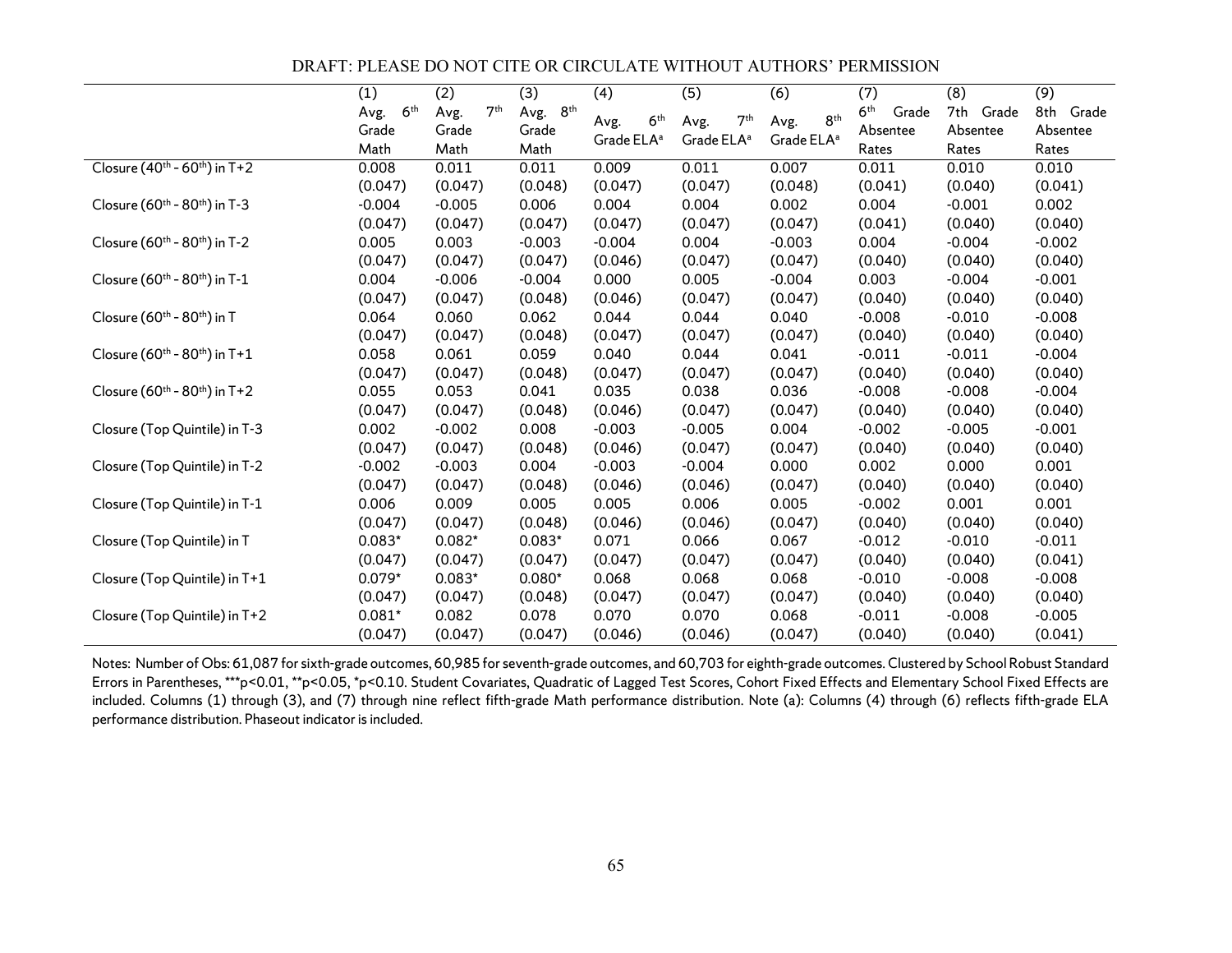|  | Table A5: Estimated Effect of Switching to a Predicted-Cohort on Grade 6 School-Level Outcomes |  |  |  |  |
|--|------------------------------------------------------------------------------------------------|--|--|--|--|
|--|------------------------------------------------------------------------------------------------|--|--|--|--|

|                                                                 | (1)              | (2)                     | (3)                 | (4)              | (5)                                | (6)                                  | (7)                                   | (8)                      | (9)                            | (10)                      |
|-----------------------------------------------------------------|------------------|-------------------------|---------------------|------------------|------------------------------------|--------------------------------------|---------------------------------------|--------------------------|--------------------------------|---------------------------|
|                                                                 | Percent<br>White | Percent<br><b>Black</b> | Percent<br>Hispanic | Percent<br>Asian | Percent<br><b>FRPL</b><br>Eligible | Percent<br>from<br>Previous<br>Grade | Distance<br><b>Traveled</b><br>School | Average<br>Math<br>Score | Average<br><b>ELA</b><br>Score | Average<br>Value<br>Added |
| Effect<br>of<br>Average<br>Closure                              | 0.013            | $-0.012$                | $-0.010$            | 0.010            | $-0.010$                           | 0.009                                | 0.042                                 | 0.016                    | 0.012                          | 0.018                     |
|                                                                 | (0.018)          | (0.017)                 | (0.017)             | (0.018)          | (0.027)                            | (0.013)                              | (0.045)                               | (0.035)                  | (0.034)                        | (0.040)                   |
| Effects by Fifth-Grade Mathematics Performance                  |                  |                         |                     |                  |                                    |                                      |                                       |                          |                                |                           |
| Effect on CC Lowest<br>Quintile                                 | $-0.002$         | $-0.006$                | $-0.007$            | 0.003            | $-0.012$                           | 0.002                                | 0.034                                 | 0.015                    | 0.004                          | 0.014                     |
|                                                                 | (0.023)          | (0.021)                 | (0.021)             | (0.025)          | (0.032)                            | (0.018)                              | (0.048)                               | (0.039)                  | (0.038)                        | (0.044)                   |
| Effect on CC in 20th -<br>40 <sup>th</sup> Quintile             | 0.005            | $-0.010$                | $-0.008$            | 0.007            | $-0.011$                           | 0.005                                | 0.044                                 | 0.016                    | 0.011                          | 0.011                     |
|                                                                 | (0.023)          | (0.021)                 | (0.022)             | (0.025)          | (0.031)                            | (0.019)                              | (0.048)                               | (0.039)                  | (0.038)                        | (0.044)                   |
| Effect on CC in 40 <sup>th</sup> -<br>60 <sup>th</sup> Quintile | 0.010            | $-0.007$                | $-0.010$            | 0.009            | $-0.010$                           | 0.011                                | 0.044                                 | 0.015                    | 0.014                          | 0.021                     |
|                                                                 | (0.023)          | (0.022)                 | (0.022)             | (0.025)          | (0.032)                            | (0.019)                              | (0.049)                               | (0.039)                  | (0.038)                        | (0.044)                   |
| Effect on CC in 60th -<br>80 <sup>th</sup> Quintile             | 0.012            | $-0.009$                | $-0.010$            | 0.011            | $-0.010$                           | 0.016                                | 0.047                                 | 0.018                    | 0.014                          | 0.020                     |
|                                                                 | (0.024)          | (0.021)                 | (0.022)             | (0.024)          | (0.031)                            | (0.019)                              | (0.049)                               | (0.039)                  | (0.038)                        | (0.044)                   |
| Effect on CC in Top<br>Quintile                                 | 0.014            | $-0.011$                | $-0.009$            | 0.012            | $-0.009$                           | 0.016                                | 0.049                                 | 0.018                    | 0.011                          | 0.021                     |
|                                                                 | (0.023)          | (0.022)                 | (0.023)             | (0.024)          | (0.031)                            | (0.019)                              | (0.049)                               | (0.039)                  | (0.038)                        | (0.044)                   |

*Notes:* Number of Obs: 40,227. Standard errors robust to clustering by school are in parentheses, \*\*\*p<0.01, \*\*p<0.05, \*p<0.10. Student covariates, quadratic lagged student performance, cohort fixed effects and elementary school fixed effects are included. See Table 5 for a description of outcome variables.